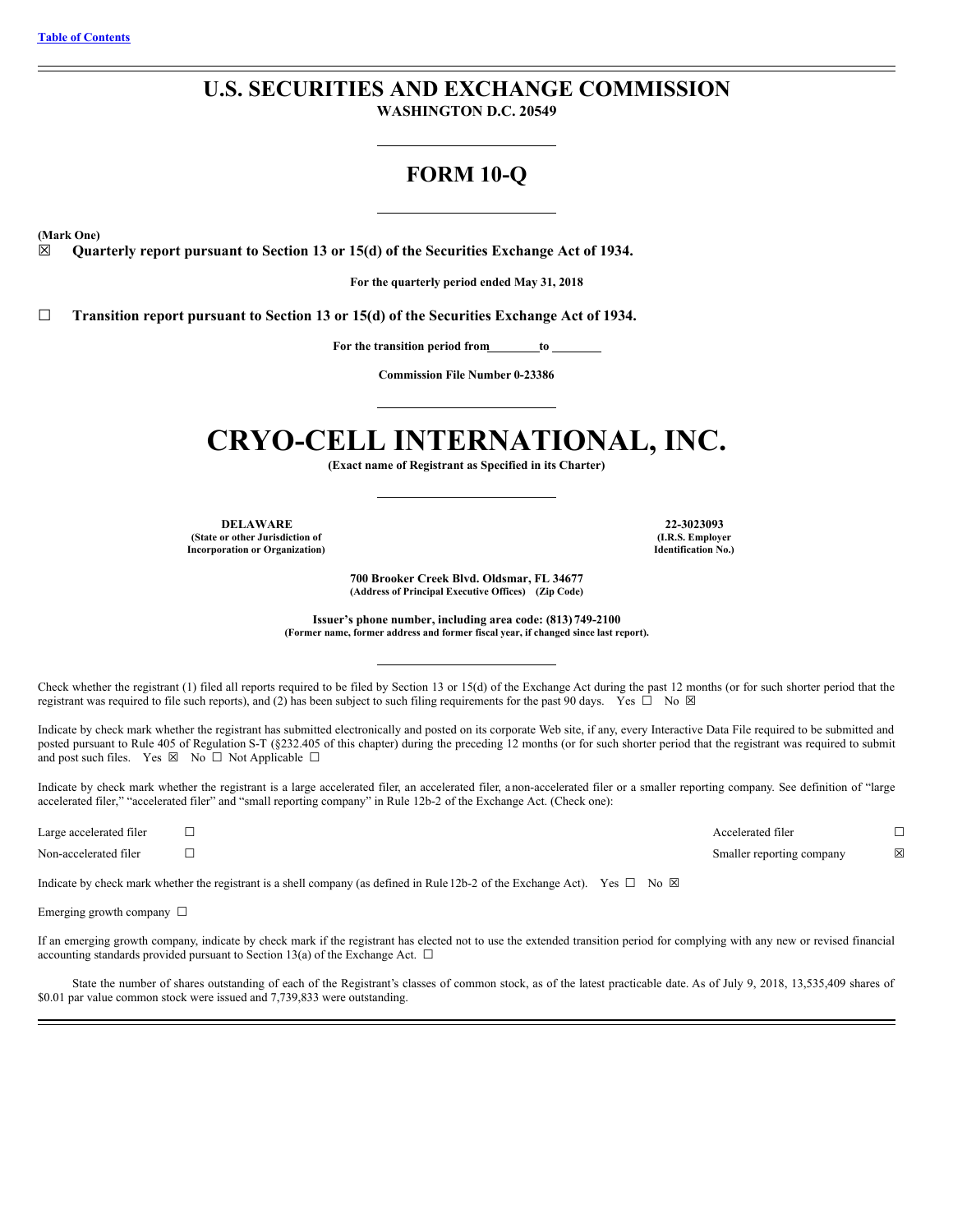# <span id="page-1-0"></span>**TABLE OF CONTENTS**

|                                                                                                      | <b>PAGE</b> |
|------------------------------------------------------------------------------------------------------|-------------|
| <b>PART I - FINANCIAL INFORMATION (UNAUDITED)</b>                                                    |             |
| <b>Item 1. Financial Statements</b>                                                                  |             |
| <b>Consolidated Balance Sheets</b>                                                                   | 3           |
| <b>Consolidated Statements of Comprehensive Income (Loss)</b>                                        | 4           |
| <b>Consolidated Statements of Cash Flows</b>                                                         | 5           |
| <b>Notes to Consolidated Financial Statements</b>                                                    | 6           |
| <b>Item 2. Management's Discussion and Analysis of Financial Condition and Results of Operations</b> | 24          |
| <b>Item 3. Quantitative and Qualitative Disclosures about Market Risk</b>                            | 33          |
| <b>Item 4. Controls and Procedures</b>                                                               | 33          |
| <b>PART II - OTHER INFORMATION</b>                                                                   |             |
| <b>Item 1. Legal Proceedings</b>                                                                     | 34          |
| <b>Item 1A. Risk Factors</b>                                                                         | 34          |
| <b>Item 2. Unregistered Sales of Equity Securities and Use of Proceeds</b>                           | 35          |
| <b>Item 3. Defaults Upon Senior Securities</b>                                                       | 35          |
| <b>Item 4. Mine Safety Disclosures</b>                                                               | 35          |
| <b>Item 5. Other Information</b>                                                                     | 35          |
| <b>Item 6. Exhibits</b>                                                                              | 36          |
| <b>SIGNATURES</b>                                                                                    | 37          |
|                                                                                                      |             |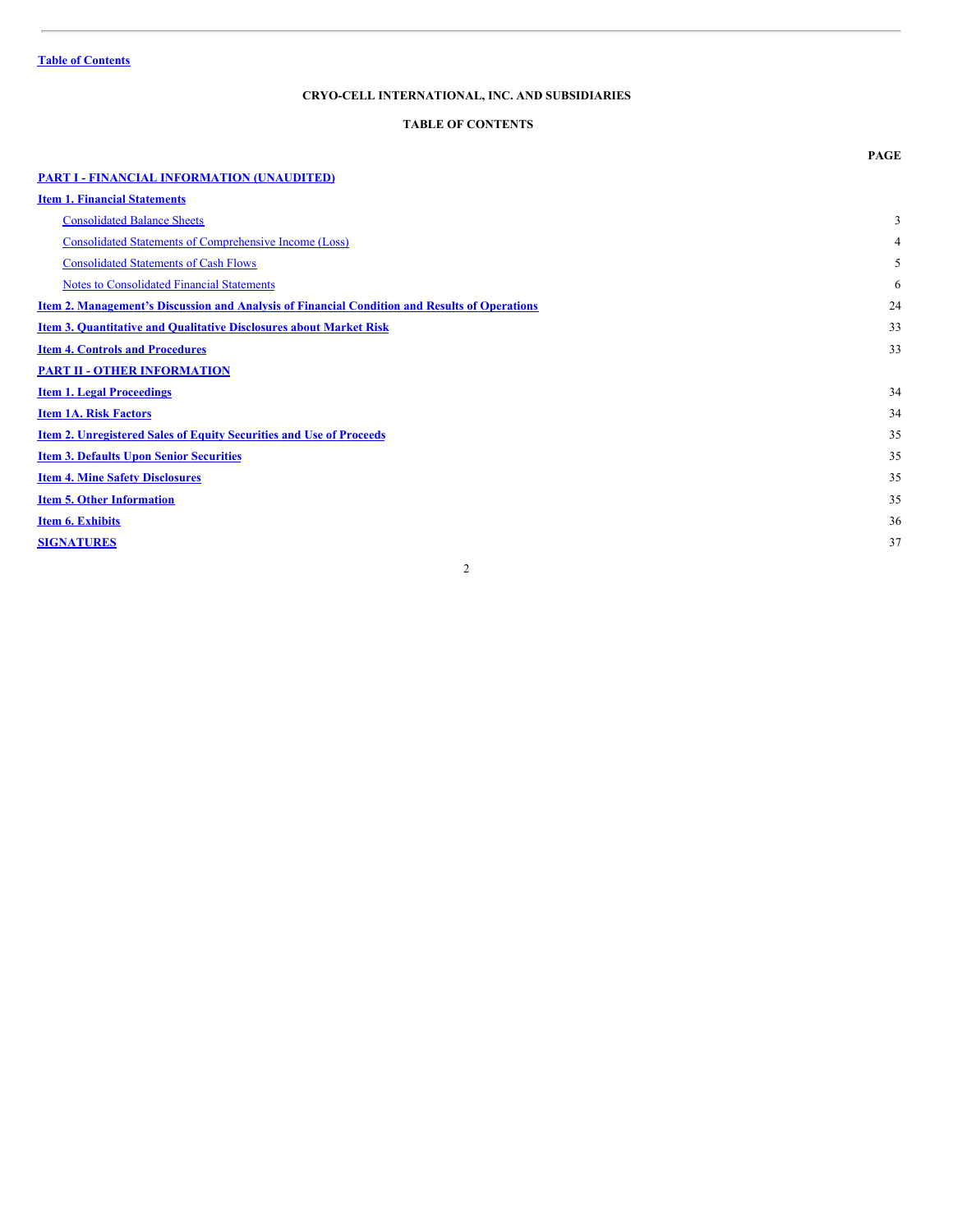<span id="page-2-2"></span><span id="page-2-1"></span><span id="page-2-0"></span>CONSOLIDATED BALANCE SHEETS

|                                                                                                                          | (Unaudited)<br>May 31,<br>2018 | November 30.<br>2017 |
|--------------------------------------------------------------------------------------------------------------------------|--------------------------------|----------------------|
| <b>ASSETS</b>                                                                                                            |                                |                      |
| <b>Current Assets</b>                                                                                                    |                                |                      |
| Cash and cash equivalents                                                                                                | \$6,540,982                    | \$6,279,154          |
| Marketable securities                                                                                                    | 572,605                        | 439.322              |
| Accounts receivable (net of allowance for doubtful accounts of \$2,020,640 and \$2,098,991, respectively)                | 4,819,813                      | 5,125,591            |
| Prepaid expenses                                                                                                         | 488,818                        | 372,152              |
| Inventory, net                                                                                                           | 424,494                        | 314,566              |
| Other current assets                                                                                                     | 190,416                        | 206,136              |
| Total current assets                                                                                                     | 13,037,128                     | 12,736,921           |
| <b>Property and Equipment-net</b>                                                                                        | 1,038,039                      | 882,382              |
| <b>Other Assets</b>                                                                                                      |                                |                      |
| Intangible assets, net                                                                                                   | 404,127                        | 226,418              |
| Deferred tax assets                                                                                                      | 7,011,951                      | 10,035,388           |
| Deposits and other assets, net                                                                                           | 728,888                        | 28,888               |
| Total other assets                                                                                                       | 8,144,966                      | 10,290,694           |
| Total assets                                                                                                             | \$22,220,133                   | \$23,909,997         |
| <b>LIABILITIES AND STOCKHOLDERS' DEFICIT</b>                                                                             |                                |                      |
| <b>Current Liabilities</b>                                                                                               |                                |                      |
| Accounts payable                                                                                                         | \$1,113,142                    | \$1,928,542          |
| Accrued expenses                                                                                                         | 2,182,099                      | 2,582,475            |
| Current portion of note payable                                                                                          | 2,000,000                      | 2,000,000            |
| Deferred revenue                                                                                                         | 7,502,994                      | 7,428,829            |
| Total current liabilities                                                                                                | 12,798,235                     | 13,939,846           |
| <b>Other Liabilities</b>                                                                                                 |                                |                      |
| Deferred revenue, net of current portion                                                                                 | 17,750,331                     | 15,752,864           |
| Note payable, net of current portion and debt issuance costs                                                             | 4,346,723                      | 5,295,183            |
| Long-term liability - revenue sharing agreements                                                                         | 1,425,000                      | 1,425,000            |
| Total other liabilities                                                                                                  | 23,522,054                     | 22,473,047           |
| <b>Total liabilities</b>                                                                                                 | 36,320,289                     | 36,412,893           |
| Commitments and contingencies (Note 8)                                                                                   |                                |                      |
| <b>Stockholders' Deficit</b>                                                                                             |                                |                      |
| Preferred stock (\$.01 par value, 500,000 authorized and none issued and outstanding)                                    |                                |                      |
| Series A Junior participating preferred stock (\$.01 par value, 20,000 authorized and none issued and outstanding)       |                                |                      |
| Common stock (\$.01 par value, 20,000,000 authorized; 13,069,483 issued and 7,273,907 outstanding as of May 31, 2018 and |                                |                      |
| 12,899,517 issued and 7,103,941 outstanding as of November 30, 2017)                                                     | 130,695                        | 128,995              |
| Additional paid-in capital                                                                                               | 31,644,654                     | 31,373,048           |
| Treasury stock, at cost                                                                                                  | (19, 571, 113)                 | (19, 571, 113)       |
| Accumulated other comprehensive income                                                                                   | 160,865                        | 40,865               |
| Accumulated deficit                                                                                                      | (26, 465, 257)                 | (24, 474, 691)       |
| Total stockholders' deficit                                                                                              | (14, 100, 156)                 | (12,502,896)         |
| Total liabilities and stockholders' deficit                                                                              | \$22,220,133                   | \$23,909,997         |

The accompanying notes are an integral part of these consolidated financial statements.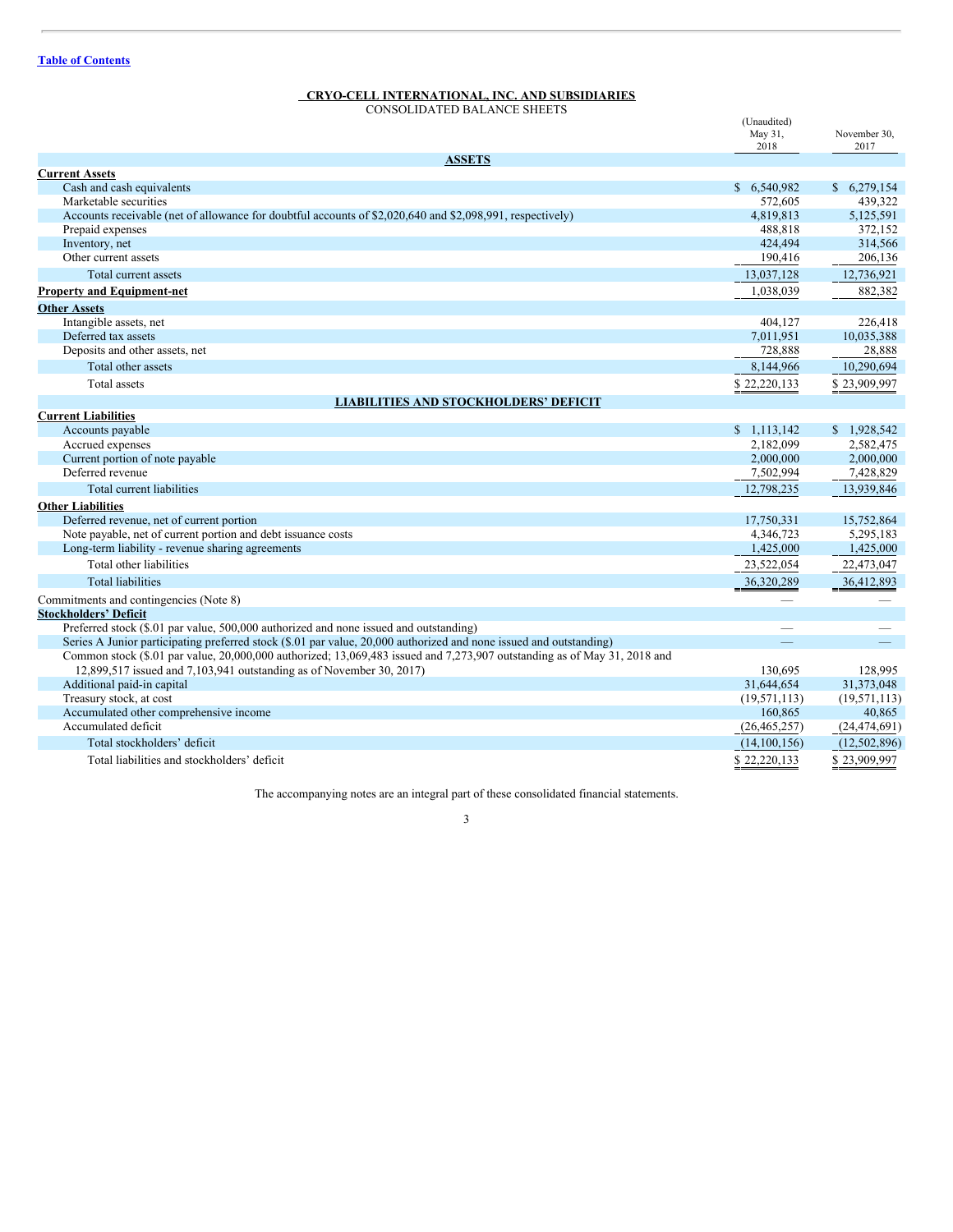<span id="page-3-0"></span>CONSOLIDATED STATEMENTS OF COMPREHENSIVE INCOME (LOSS)

(Unaudited)

|                                                       |             | For the Three Months Ended |               | For the Six Months Ended |  |
|-------------------------------------------------------|-------------|----------------------------|---------------|--------------------------|--|
|                                                       | May 31,     | May 31,                    | May 31,       | May 31,                  |  |
|                                                       | 2018        | 2017                       | 2018          | 2017                     |  |
| <b>Revenue:</b>                                       |             |                            |               |                          |  |
| Processing and storage fees                           | \$6,295,455 | \$5,846,227                | \$12,495,522  | \$11,458,051             |  |
| Licensee and royalty income                           | 203,159     | 328,669                    | 203,159       | 328,669                  |  |
| Product revenue                                       | 26,849      | 61,855                     | 54,900        | 226,655                  |  |
| Total revenue                                         | 6,525,463   | 6,236,751                  | 12,753,581    | 12,013,375               |  |
| <b>Costs and Expenses:</b>                            |             |                            |               |                          |  |
| Cost of sales                                         | 1,777,138   | 1,591,966                  | 3,378,646     | 3,108,063                |  |
| Selling, general and administrative expenses          | 3,533,057   | 3,411,759                  | 7,122,576     | 6,509,914                |  |
| Research, development and related engineering         | 29,284      | 8,840                      | 42,693        | 23,456                   |  |
| Depreciation and amortization                         | 36,248      | 31,936                     | 72,793        | 63,566                   |  |
| Total costs and expenses                              | 5,375,727   | 5,044,501                  | 10,616,708    | 9,704,999                |  |
| <b>Operating Income</b>                               | 1,149,736   | 1,192,250                  | 2,136,873     | 2,308,376                |  |
| <b>Other Expense:</b>                                 |             |                            |               |                          |  |
| Other income (expense)                                | 9,785       | (38, 259)                  | (23,780)      | (64,701)                 |  |
| Interest expense                                      | (304, 094)  | (325, 314)                 | (585,071)     | (622, 358)               |  |
| Total other expense                                   | (294, 309)  | (363, 573)                 | (608, 851)    | (687,059)                |  |
| Income before income tax expense                      | 855,427     | 828,677                    | 1,528,022     | 1,621,317                |  |
| Income tax expense                                    | (315, 921)  | (331, 737)                 | (3,518,588)   | (637, 454)               |  |
| <b>Net Income (Loss)</b>                              | 539,506     | \$<br>496,940              | \$(1,990,566) | 983,863<br>\$            |  |
| Net income (loss) per common share - basic            | 0.07        | 0.07                       | (0.28)        | S.<br>0.14               |  |
| Weighted average common shares outstanding - basic    | 7,247,464   | 7,144,775                  | 7,177,082     | 7,024,280                |  |
| Net income (loss) per common share - diluted          | 0.07        | 0.06                       | (0.28)        | 0.13                     |  |
| Weighted average common shares outstanding - diluted  | 7,917,735   | 7,726,560                  | 7,177,082     | 7,582,535                |  |
| <b>Other Comprehensive Income</b>                     |             |                            |               |                          |  |
| Unrealized gain on marketable securities (net of tax) | 1,254       | 33,701<br>\$.              | 120,000       | 26,640                   |  |
| <b>Comprehensive Income (Loss)</b>                    | 540,760     | 530,641                    | \$(1,870,566) | 1,010,503<br>\$          |  |

The accompanying notes are an integral part of these consolidated financial statements.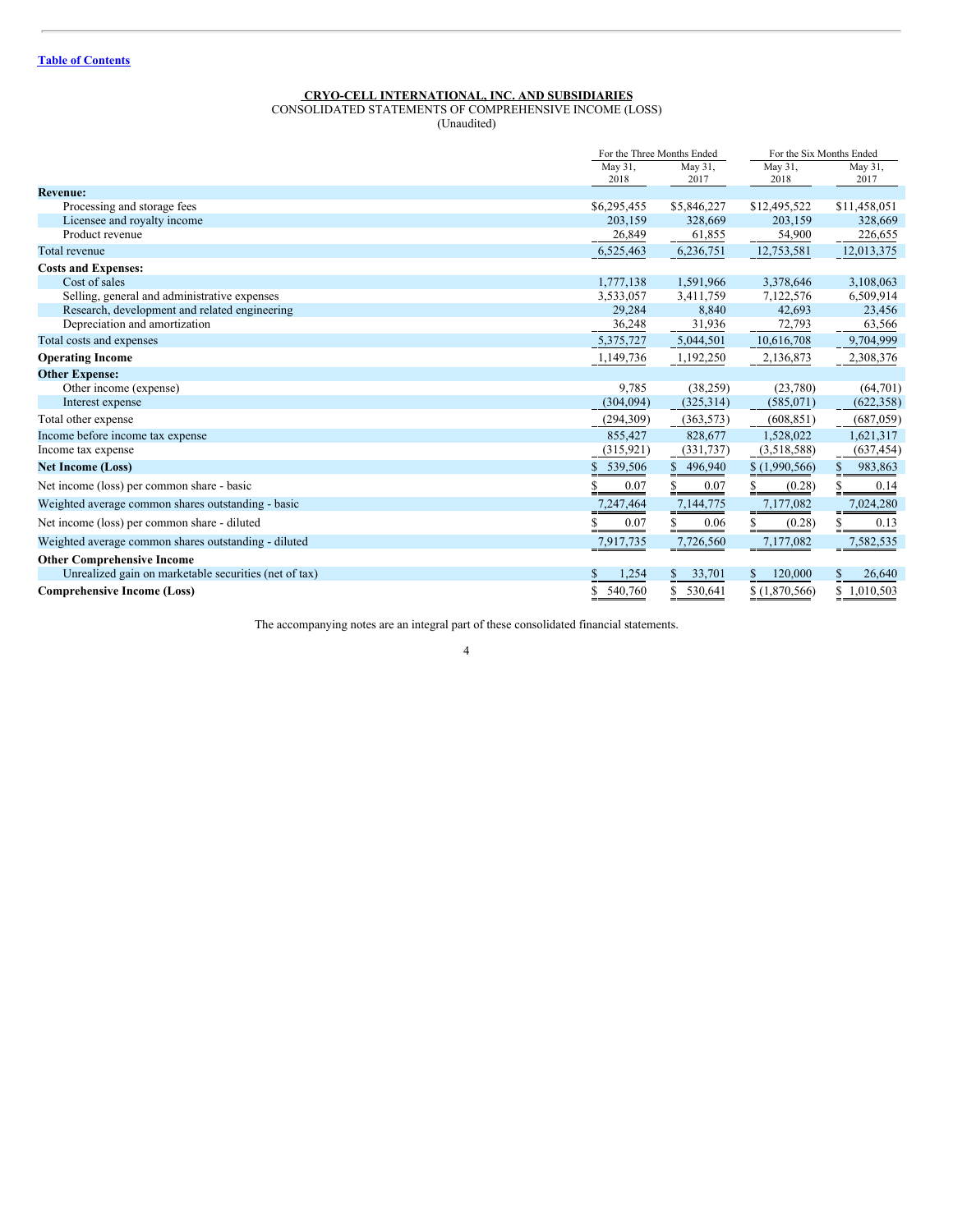# <span id="page-4-0"></span>CONSOLIDATED STATEMENTS OF CASH FLOWS

(Unaudited)

|                                                                                          | For the Six Months Ended |               |
|------------------------------------------------------------------------------------------|--------------------------|---------------|
|                                                                                          | May 31,                  | May 31,       |
|                                                                                          | 2018                     | 2017          |
| Cash flows from operating activities:                                                    |                          |               |
| Net (loss) income                                                                        | \$(1,990,566)            | 983,863<br>\$ |
| Adjustments to reconcile net (loss) income to net cash provided by operating activities: |                          |               |
| Depreciation and amortization expense                                                    | 120,338                  | 113,708       |
| Compensatory element of stock options                                                    | 268,386                  | 471,019       |
| Provision for doubtful accounts                                                          | 185,107                  | 81,563        |
| Deferred income tax expense                                                              | 3,023,437                | 66,795        |
| Amortization of debt issuance costs                                                      | 51,540                   | 66,442        |
| Changes in assets and liabilities:                                                       |                          |               |
| Accounts receivable                                                                      | 120,671                  | (584, 875)    |
| Prepaid expenses                                                                         | (116, 666)               | (103, 203)    |
| Inventory                                                                                | (109, 928)               | 64,884        |
| Other current assets                                                                     | 15,720                   | (76, 955)     |
| Deposits and other assets, net                                                           | (700,000)                | (3,388)       |
| Accounts payable                                                                         | (815,400)                | (300, 361)    |
| Accrued expenses                                                                         | (400, 376)               | 81,448        |
| Deferred revenue                                                                         | 2,071,632                | 1,521,627     |
| Net cash provided by operating activities                                                | 1,723,895                | 2,382,567     |
| <b>Cash flows from investing activities:</b>                                             |                          |               |
| Purchases of property and equipment                                                      | (253,704)                | (4,505)       |
| Purchase of intangible asset                                                             | (200,000)                |               |
| (Purchases) sales of marketable securities and other investments, net                    | (13,283)                 | 172,523       |
| Net cash (used in) provided by investing activities                                      | (466, 987)               | 168,018       |
| Cash flows from financing activities:                                                    |                          |               |
| Treasury stock purchases                                                                 |                          | (403, 925)    |
| Repayments of note payable                                                               | (1,000,000)              | (1,000,000)   |
| Proceeds from the exercise of stock options                                              | 4,920                    | 51,396        |
| Net cash used in financing activities                                                    | (995,080)                | (1,352,529)   |
| Increase in cash and cash equivalents                                                    | 261,828                  | 1,198,056     |
| Cash and cash equivalents - beginning of period                                          | 6,279,154                | 3,499,881     |
| Cash and cash equivalents - end of period                                                | \$6,540,982              | \$4,697,937   |
|                                                                                          |                          |               |
| Supplemental non-cash investing activities:                                              |                          |               |
| Unrealized gain on marketable securities, net of tax                                     | \$<br>120,000            | \$<br>26,640  |

The accompanying notes are an integral part of these consolidated financial statements.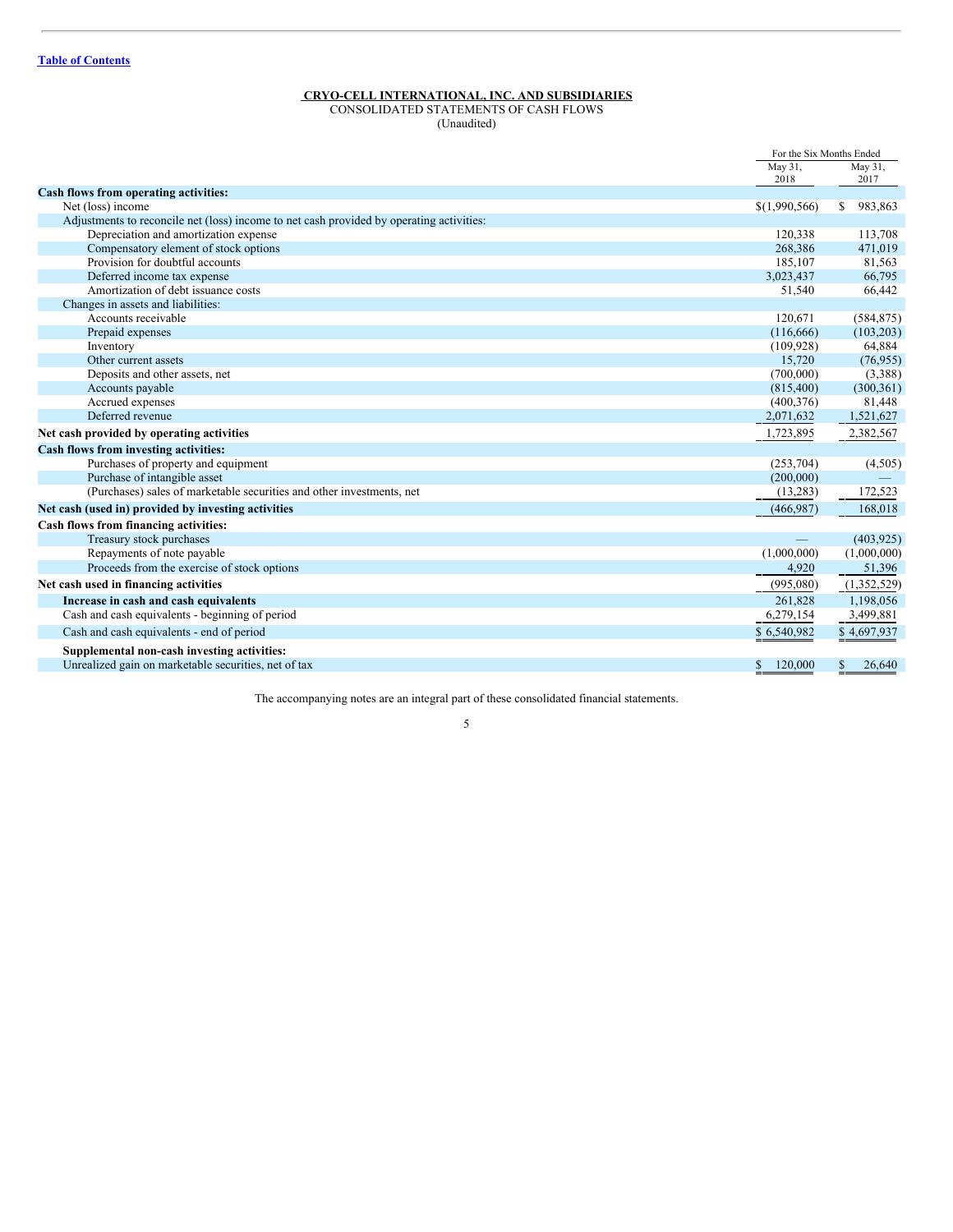#### <span id="page-5-0"></span>**CRYO-CELL INTERNATIONAL, INC. AND SUBSIDIARIES NOTES TO CONSOLIDATED FINANCIAL STATEMENTS May 31, 2018 (Unaudited)**

#### **Note 1 – Description of Business, Basis of Presentation and Significant Accounting Policies**

Cryo-Cell International, Inc. ("the Company" or "Cryo-Cell") was incorporated in Delaware on September 11, 1989 and is headquartered in Oldsmar, Florida. The Company is organized in two reportable segments, cellular processing and cryogenic cellular storage, with a current focus on the collection and preservation of umbilical cord blood stem cells for family use and the manufacture of PrepaCyte CB units, the processing technology used to process umbilical cord blood stem cells. Revenues recognized for the cellular processing and cryogenic cellular storage represent sales of the umbilical cord blood stem cells program to customers, and income from licensees selling the umbilical cord blood stem cells program to customers outside the United States. Revenues recognized for the manufacture of PrepaCyte CB units represent sales of the PrepaCyte CB units to customers. The Company's headquarters facility in Oldsmar, Florida handles all aspects of its U.S.-based business operations including the processing and storage of specimens, including specimens obtained from certain of its licensees' customers. The specimens are stored in commercially available cryogenic storage equipment.

The unaudited consolidated financial statements including the Consolidated Balance Sheets as of May 31, 2018 and November 30, 2017, the related Consolidated Statements of Comprehensive Income (Loss) for the three and six months ended May 31, 2018 and May 31, 2017 and the Consolidated Statements of Cash Flows for the six months ended May 31, 2018 and May 31, 2017 have been prepared by Cryo-Cell International, Inc. and its subsidiaries ("the Company" or "Cryo-Cell") pursuant to the rules and regulations of the Securities and Exchange Commission for interim financial reporting. Certain financial information and note disclosures, which are normally included in annual financial statements prepared in accordance with accounting principles generally accepted in the United States of America, have been condensed or omitted pursuant to those rules and regulations. It is suggested that these consolidated financial statements be read in conjunction with the financial statements and notes thereto included in the Company's November 30, 2017 Annual Report on Form 10-K. In the opinion of management, all adjustments (which include only normal recurring adjustments) necessary to present fairly the financial position, results of operations, and changes in cash flows for all periods presented have been made. The results of operations for the three and six months ended May 31, 2018 are not necessarily indicative of the results expected for any interim period in the future or the entire year ending November 30, 2018.

#### **Revenue Recognition**

#### *Revenue Recognition for Arrangements with Multiple Deliverables*

For multi-element arrangements, the Company allocates revenue to all deliverables based on their relative selling prices. In such circumstances, accounting principles establish a hierarchy to determine the selling price to be used for allocating revenue to deliverables as follows: (i) vendor-specific objective evidence of fair value ("VSOE"), (ii) third-party evidence of selling price ("TPE"), and (iii) best estimate of the selling price ("ESP"). VSOE generally exists only when the Company sells the deliverable separately and it is the price actually charged by the Company for that deliverable.

The Company has identified two deliverables generally contained in the arrangements involving the sale of its umbilical cord blood product. The first deliverable is the processing of a specimen. The second deliverable is either the annual storage of a specimen, the 21-year storage fee charged for a specimen or the life-time storage fee charged for a specimen. The Company has allocated revenue between these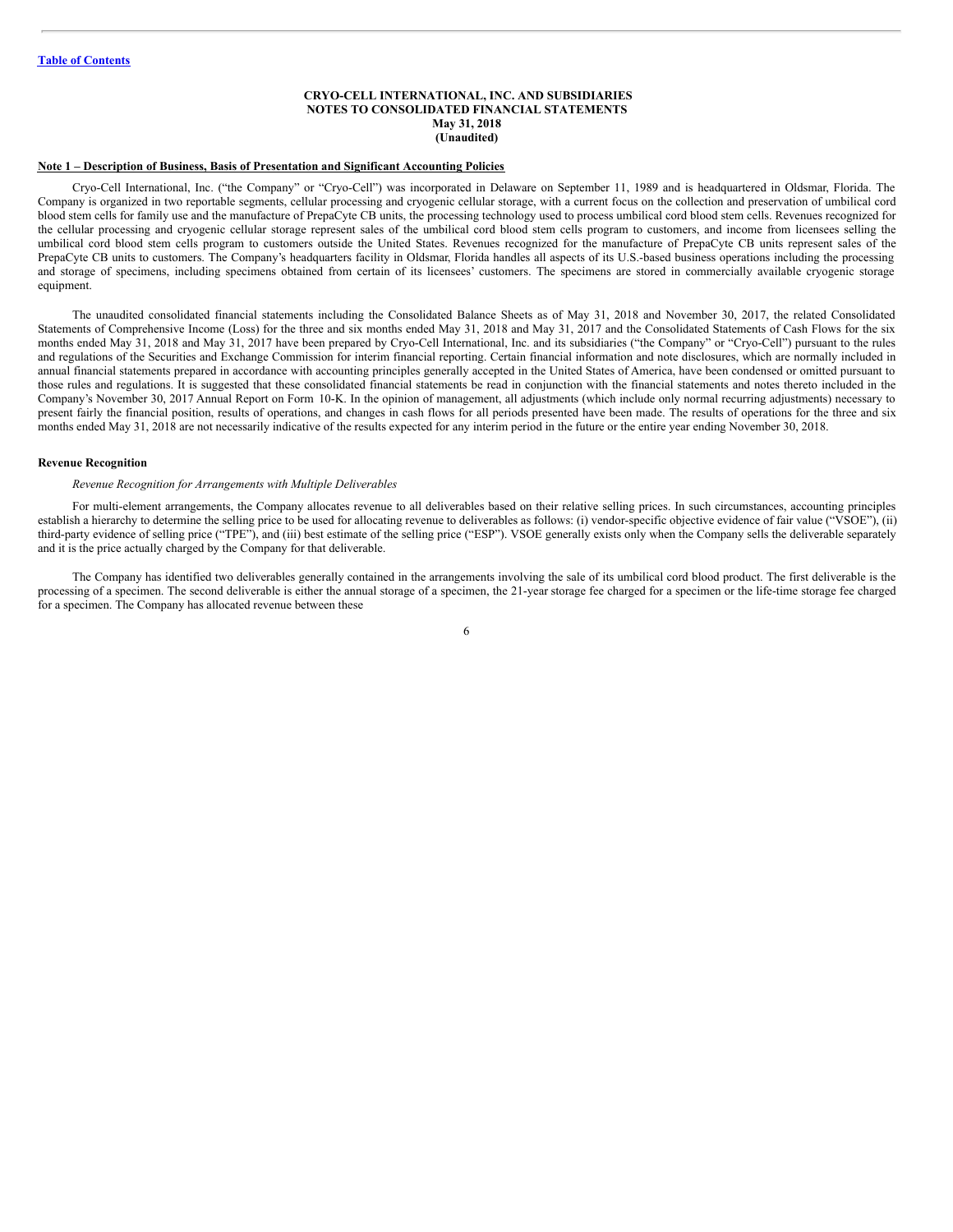deliverables using the relative selling price method. The Company has VSOE for its annual storage fees as the Company renews storage fees annually with its customers on a stand-alone basis. Because the Company has neither VSOE nor TPE for the processing, 21-year storage and life-time storage deliverables, the allocation of revenue has been based on the Company's ESPs. Amounts allocated to processing a specimen are recognized at the time the processing of the specimen is complete. Amounts allocated to the storage of a specimen are recognized ratably over the contractual storage period. Any discounts given to the customer are recognized by applying the relative selling price method whereby after the Company determines the selling price to be allocated to each deliverable (processing and storage), the sum of the prices of the deliverables is then compared to the arrangement consideration, and any difference is applied to the separate deliverables ratably.

The Company's process for determining its ESP for deliverables without VSOE or TPE considers multiple factors that may vary depending upon the unique facts and circumstances related to each deliverable. Key factors considered by the Company in developing the ESPs for its processing, 21-year storage and life-time storage fee include the Company's historical pricing practices, as well as expected profit margins.

The Company records revenue from processing and storage of specimens and pursuant to agreements with licensees. The Company recognizes revenue from processing fees upon completion of processing and recognizes storage fees ratably over the contractual storage period as well as other income from royalties paid by licensees related to long-term storage contracts which the Company has under license agreements. Contracted storage periods are annual, twenty-one years and lifetime. Deferred revenue on the accompanying consolidated balance sheets includes the portion of the annual storage fee, the twenty-one-year storage fee and the life-time storage fee that is being recognized over the contractual storage period as well as royalties received from foreign licensees related to long-term storage contracts in which the Company has future obligations under the license agreement. The Company classifies deferred revenue as current if the Company expects to recognize the related revenue over the next 12 months. The Company also records revenue within processing and storage fees from shipping and handling billed to customers when earned. Shipping and handling costs that the Company incurs are expensed and included in cost of sales.

The Company records revenue from the sale of the PrepaCyte CB product line upon shipment of the product to the Company's customers.

#### **Accounts Receivable**

Accounts receivable consist of uncollateralized amounts due from clients that have enrolled and processed in the umbilical cord blood stem cell processing and storage programs and amounts due from license affiliates, and sublicensee territories. Accounts receivable are due within 30 days and are stated at amounts net of an allowance for doubtful accounts. Accounts outstanding longer than the contractual payment terms are considered past due. The Company determines its allowance by considering the length of time accounts receivable are past due, the Company's previous loss history, and the client's current ability to pay its obligations. Therefore, if the financial condition of the Company's clients were to deteriorate beyond the estimates, the Company may have to increase the allowance for doubtful accounts which could have a negative impact on earnings. The Company writes-off accounts receivable when they become uncollectible, and payments subsequently received on such receivables are credited to the allowance for doubtful accounts.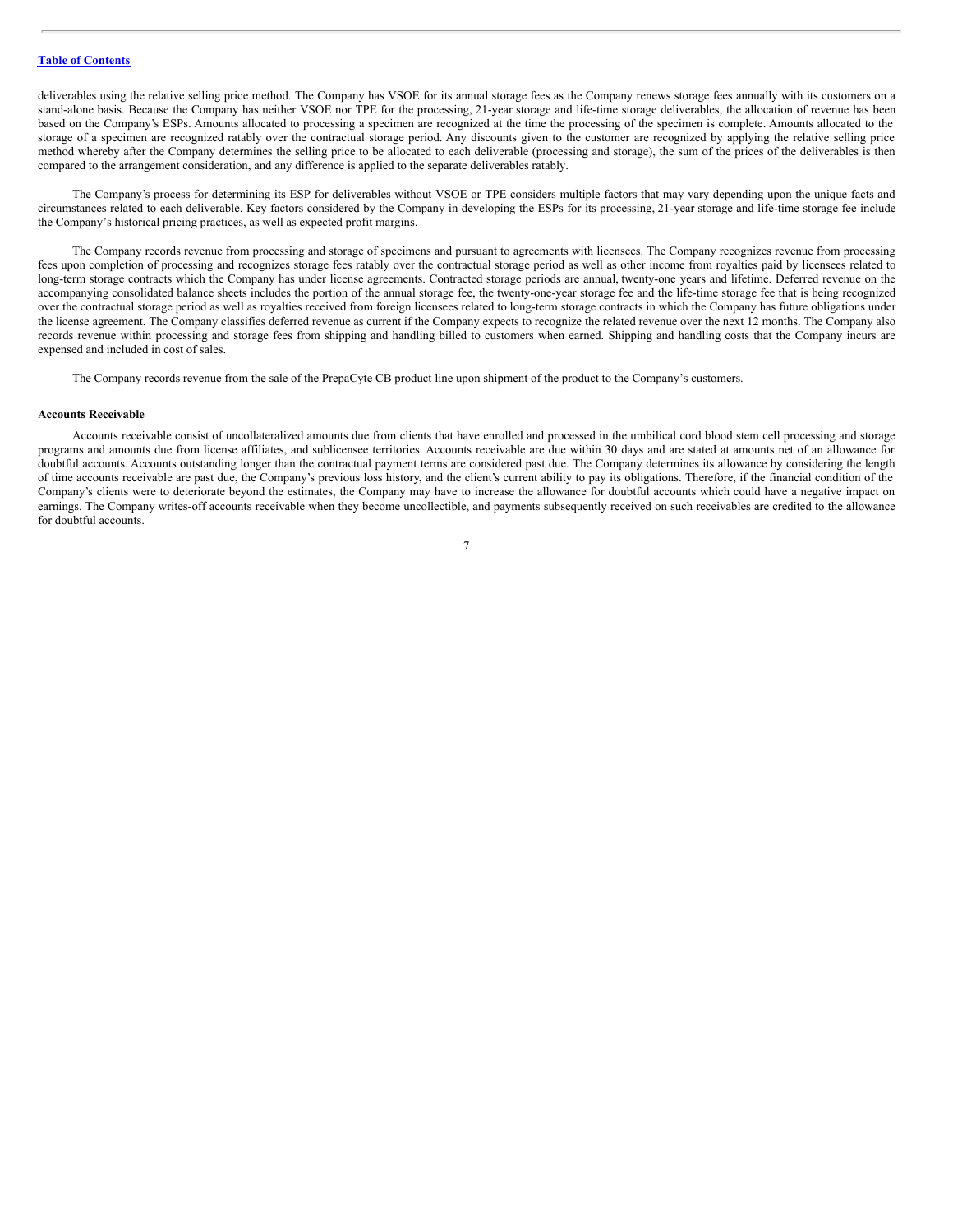#### **Income Taxes**

Deferred income tax assets and liabilities are recognized for the estimated future tax consequences attributable to differences between financial statement carrying amounts of existing assets and liabilities and their respective tax bases. Deferred income tax assets and liabilities are measured using enacted tax rates expected to be recovered or settled. The Company has recorded a valuation allowance of \$1,605,000 and \$2,316,000 as of May 31, 2018 and November 30, 2017, as the Company does not believe it is "more likely than not" that all future income tax benefits will be realized. When the Company changes its determination as to the amount of deferred income tax assets that can be realized, the valuation allowance is adjusted with a corresponding impact to income tax expense in the period in which such determination is made. The ultimate realization of the Company's deferred income tax assets depends upon generating sufficient taxable income prior to the expiration of the tax attributes. In assessing the need for a valuation allowance, the Company projects future levels of taxable income. This assessment requires significant judgment. The Company examines the evidence related to the recent history of losses, the economic conditions in which the Company operates and forecasts and projections to make that determination.

The Company recorded U.S. income taxes of approximately \$294,000 and \$296,000, for the three months ended May 31, 2018 and May 31, 2017, respectively. The Company recorded U.S. income taxes of approximately \$3,497,000 and \$602,000 for the six months ended May 31, 2018 and May 31, 2017, respectively. Included in the \$3,497,000 tax expense for the six months ended May 31, 2018 is approximately \$2,985,000 of expense related to the reduction of the federal tax rate to 21% as of January 1, 2018 as a result of the Tax Cuts and Jobs Act that was signed into law on December 22, 2017. The decrease in the federal tax rate caused a decrease in the Company's deferred tax asset which resulted in an increase in the income tax expense.

The Company records foreign income taxes withheld from installment payments ofnon-refundable up-front license fees and royalty income earned on the processing and storage of cord blood stem cell specimens in geographic areas where the Company has license agreements. The Company recognized approximately \$22,000 and \$36,000 for the three months ended May 31, 2018 and 2017, respectively, of foreign income tax expense. The Company recognized approximately \$22,000 and \$36,000 for the six months ended May 31, 2018 and 2017, respectively, of foreign income tax expense. Foreign income tax expense is included in income tax expense in the accompanying consolidated statements of comprehensive income.

The Company recognizes the financial statement benefit of a tax position only after determining that the relevant tax authority would more likely than not sustain the position following an audit. For tax positions meeting the more-likely-than-not threshold, the amount recognized in the financial statements is the largest benefit that has a greater than 50 percent likelihood of being realized upon ultimate settlement with the relevant tax authority. Increases or decreases to the unrecognized tax benefits could result from management's belief that a position can or cannot be sustained upon examination based on subsequent information or potential lapse of the applicable statute of limitation for certain tax positions.

The Company recognizes interest and penalties related to uncertain tax positions in income tax expense. For the three and six months ended May 31, 2018 and May 31, 2017, the Company had no provisions for interest or penalties related to uncertain tax positions.

#### **Long-Lived Assets**

The Company evaluates the realizability of its long-lived assets, which requires impairment losses to be recorded on long-lived assets used in operations when indicators of impairment, such as reductions in demand or when significant economic slowdowns are present. Reviews are performed to determine whether the carrying value of an asset is impaired, based on comparisons to undiscounted expected future cash flows. If this comparison indicates that there is impairment and carrying value is in excess of fair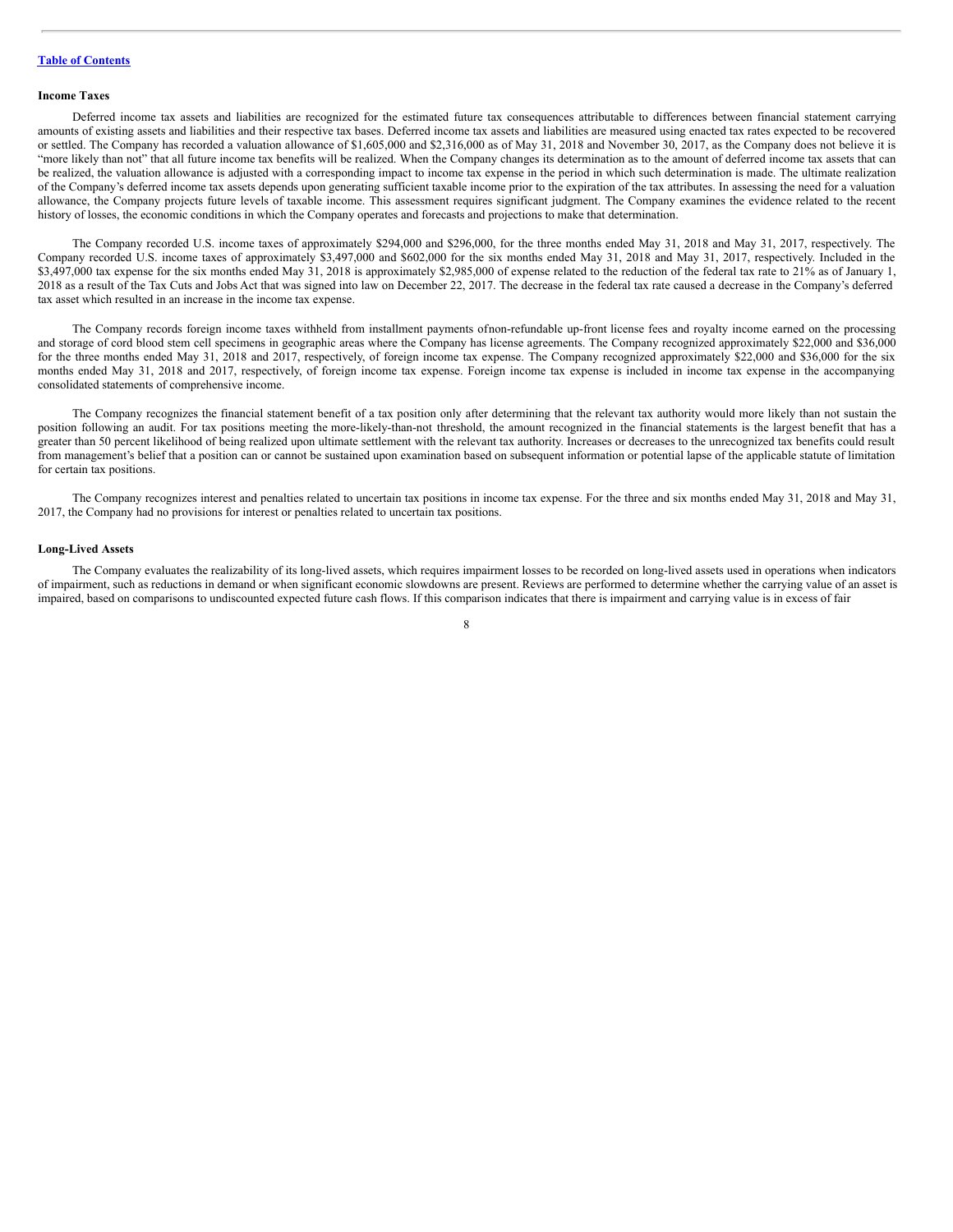value, the impaired asset is written down to fair value, which is typically calculated using: (i) quoted market prices or (ii) discounted expected future cash flows utilizing a discount rate. The Company did not note any impairment for the three and six months ended May 31, 2018 and 2017.

## **Stock Compensation**

As of May 31, 2018, the Company has two stock-based compensation plans, which are described in Note 7 to the unaudited consolidated financial statements. The Company's stock-based employee compensation plan became effective December 1, 2011 as approved by the Board of Directors and approved by the stockholders at the 2012 Annual Meeting. The Company recognized approximately \$156,000 and \$394,000 for the three months ended May 31, 2018 and May 31, 2017, respectively, of stock compensation expense. The Company recognized approximately \$268,000 and \$471,000 for the six months ended May 31, 2018 and May 31, 2017 respectively, of stock compensation expense. The Company reversed \$444,000 of stock compensation expense during the three months ended May 31, 2018 as the Co-CEOs each opted to receive a lump sum cash payment in lieu of 30,000 shares of earned common stock pursuant to the terms of their Employment Agreements. The reversal had no impact on the accompanying consolidated statements of comprehensive income (loss) as other compensation expense was recognized to offset the reversal.

The Company recognizes stock-based compensation based on the fair value of the related awards. Under the fair value recognition guidance of stock-based compensation accounting rules, stock-based compensation expense is estimated at the grant date based on the fair value of the award and is recognized as expense over the requisite service period of the award. The fair value of service-based vesting condition and performance-based vesting condition stock option awards is determined using the Black-Scholes valuation model. For stock option awards with only service-based vesting conditions and graded vesting features, the Company recognizes stock compensation expense based on the graded-vesting method. To value awards with market-based vesting conditions the Company uses a binomial valuation model. The Company recognizes compensation cost for awards with market-based vesting conditions on a graded-vesting basis over the derived service period calculated by the binomial valuation model. The use of these valuation models involves assumptions that are judgmental and highly sensitive in the determination of compensation expense and include the expected life of the option, stock price volatility, risk-free interest rate, dividend yield, exercise price, and forfeiture rate. Forfeitures are estimated at the time of valuation and reduce expense ratably over the vesting period.

The estimation of stock awards that will ultimately vest requires judgment and to the extent that actual results or updated estimates differ from current estimates, such amounts will be recorded as a cumulative adjustment in the period they become known. The Company considered many factors when estimating forfeitures, including the recipient groups and historical experience. Actual results and future changes in estimates may differ substantially from current estimates.

The Company issues performance-based equity awards which vest upon the achievement of certain financial performance goals, including revenue and income targets. Determining the appropriate amount to expense based on the anticipated achievement of the stated goals requires judgment, including forecasting future financial results. The estimate of the timing of the expense recognition is revised periodically based on the probability of achieving the required performance targets and adjustments are made as appropriate. The cumulative impact of any revision is reflected in the period of the change. If the financial performance goals are not met, the award does not vest, so no compensation cost is recognized and any previously stock-recognized stock-based compensation expense is reversed.

The Company issues equity awards with market-based vesting conditions which vest upon the achievement of certain stock price targets. If the awards are forfeited prior to the completion of the derived service period, any recognized compensation is reversed. If the awards are forfeited after the completion of the derived service period, the compensation cost is not reversed, even if the awards never vest.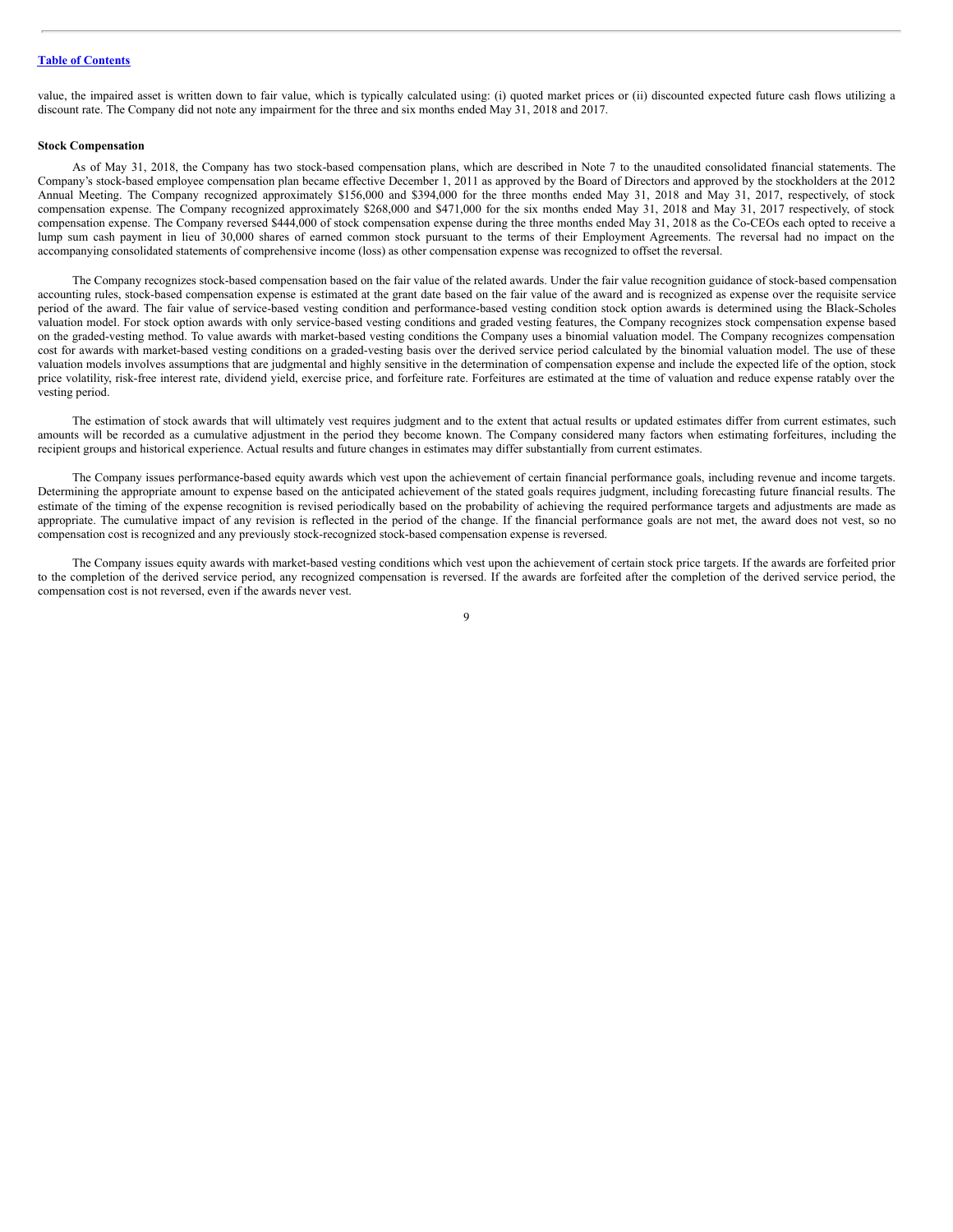# **Fair Value of Financial Instruments**

Management uses a fair value hierarchy, which gives the highest priority to quoted prices in active markets. The fair value of financial instruments is estimated based on market trading information, where available. Absent published market values for an instrument or other assets, management uses observable market data to arrive at its estimates of fair value. Management believes that the carrying amount of cash and cash equivalents, accounts receivable, accounts payable and accrued expenses approximate fair value due to the short-term nature of these instruments. The Company believes that the fair value of its Revenue Sharing Agreements ("RSA") liability recorded on the balance sheet is between the recorded book value and up to the Company's previous settlement experience, due to the various terms and conditions associated with each RSA.

The Company uses an accounting standard that defines fair value as an exit price, representing the amount that would be received to sell an asset or paid to transfer a liability in an orderly transaction between market participants at the measurement date. As such, fair value is a market-based measurement that should be determined based on assumptions that market participants would use in pricing an asset or liability. As a basis for considering such assumptions, the standard establishes a three-level fair value hierarchy that prioritizes the inputs used to measure fair value. The three levels of inputs used to measure fair value are as follows:

- Level 1 Quoted prices in active markets for identical assets or liabilities.
- Level 2 Observable inputs other than quoted prices included in Level 1, such as quoted prices for similar assets and liabilities in active markets; quoted prices for identical or similar assets and liabilities in markets that are not active; or other inputs that are observable or can be corroborated by observable market data.
- Level 3 Unobservable inputs that are supported by little or no market activity and that are significant to the fair value of the assets or liabilities. This includes certain pricing models, discounted cash flow methodologies and similar techniques that use significant unobservable inputs.

The following table summarizes the financial assets and liabilities measured at fair value on a recurring basis as of May 31, 2018 and November 30, 2017, respectively, segregated among the appropriate levels within the fair value hierarchy:

|                               |               |           | Fair Value Measurements                               |         |
|-------------------------------|---------------|-----------|-------------------------------------------------------|---------|
|                               | Fair Value at |           | at May 31, 2018 Using                                 |         |
| Description                   | May 31, 2018  | Level 1   | Level 2                                               | Level 3 |
| Assets:                       |               |           |                                                       |         |
| Trading securities            | S<br>71,392   | \$71,392  |                                                       |         |
| Available-for-sale securities | 501,213       | 501,213   |                                                       |         |
| Total                         | 572,605       | \$572,605 |                                                       |         |
|                               | Fair Value at |           | Fair Value Measurements<br>at November 30, 2017 Using |         |
|                               | November 30,  |           |                                                       |         |
| Description                   | 2017          | Level 1   | Level 2                                               | Level 3 |
| Assets:                       |               |           |                                                       |         |
| <b>Trading Securities</b>     | S.<br>96,600  | \$96,600  |                                                       |         |
| Available-for-sale            | 342,722       | 342,722   |                                                       |         |
|                               |               |           |                                                       |         |

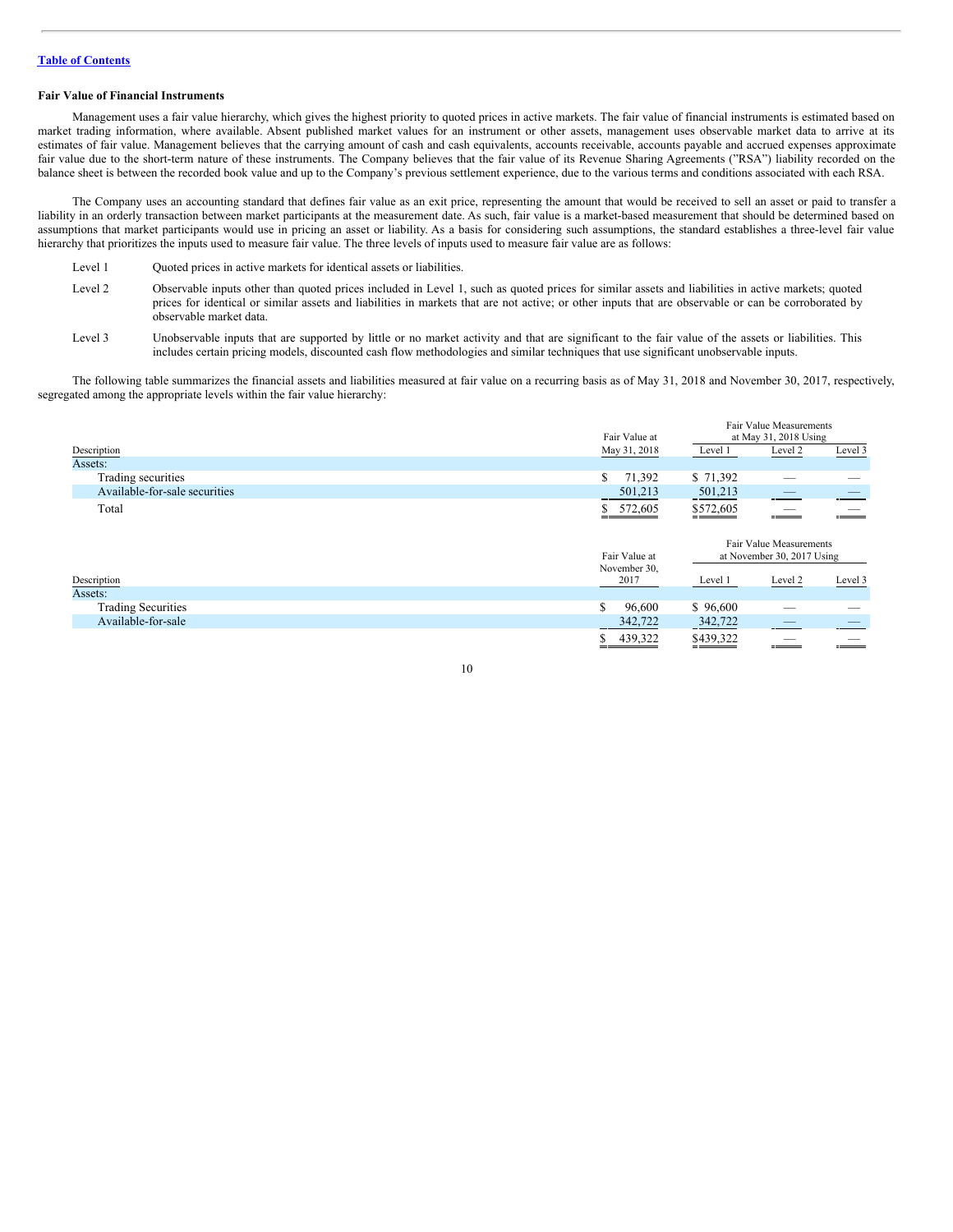The following is a description of the valuation techniques used for these items, as well as the general classification of such items pursuant to the fair value hierarchy:

*Trading securities –* Fair values for these investments are based on quoted prices in active markets and are therefore classified within Level 1 of the fair value hierarchy. For trading securities, there was \$9,016 and (\$38,590) in unrealized holding gain and loss, respectively, recorded in other income (loss) and expense on the accompanying consolidated statements of comprehensive income for the three months ended May 31, 2018 and 2017. For trading securities, there was (\$25,208) and (\$65,210) in unrealized holding loss, respectively, recorded in other income and expense on the accompanying consolidated statements of comprehensive income (loss) for the six months ended May 31, 2018 and 2017.

*Available-for-sale securities* - These investments are classified as available for sale and consist of marketable equity securities that we intend to hold for an indefinite period of time. Investments are stated at fair value and unrealized holding gains and losses are reported as a component of accumulated other comprehensive income until realized. Realized gains or losses on disposition of investments are computed using the first in, first out (FIFO) method and reported as income or loss in the period of disposition in the accompanying consolidated statements of comprehensive income. For available-for-sale securities, there was \$1,254 and \$33,701 in unrealized holding gain, net of tax, respectively, reported as comprehensive income on the accompanying statements of comprehensive income for the three months ended May 31, 2018 and 2017. For available-for-sale securities, there was \$120,000 and \$26,640 in unrealized holding gain, net of tax, respectively, reported as a component of comprehensive income on the accompanying consolidated statements of comprehensive income (loss) for the six-month period ended May 31, 2018 and 2017.

#### **Product Warranty and Cryo-Cell CaresTM Program**

In December 2005, the Company began providing its customers that enrolled after December 2005 a payment warranty under which the Company agrees to pay \$50,000 to its client if the umbilical cord blood product retrieved is used for a stem cell transplant for the donor or an immediate family member and fails to engraft, subject to various restrictions. Effective February 1, 2012, the Company increased the \$50,000 payment warranty to a \$75,000 payment warranty to all of its new clients. Additionally, under the Cryo-Cell Cares**TM** program, the Company will pay \$10,000 to the client to offset personal expenses if the umbilical cord blood product is used for bone marrow reconstitution in a myeloblative transplant procedure. The product warranty and the Cryo-Cell Cares program are available to clients who enroll under this structure for as long as the specimen is stored with the Company. The Company has not experienced any claims under the warranty program nor has it incurred costs related to these warranties. The Company does not maintain insurance for this warranty program and therefore maintains reserves to cover any estimated potential liabilities. The Company's reserve balance is based on the \$75,000 or \$50,000 (as applicable) maximum payment and the \$10,000 maximum expense reimbursement multiplied by formulas to determine the projected number of units requiring a payout. The Company determined the estimated expected usage and engraftment failure rates based on an analysis of the historical usage and failure rates and the historical usage and failure rates in other private and public cord blood banks based on published data. The Company's estimates of expected usage and engraftment failure could change as a result of changes in actual usage rates or failure rates and such changes would require an adjustment to the established reserves. The historical usage and failure rates have been very low and a small increase in the number of transplants or engraftment failures could cause a significant increase in the estimated rates used in determining the Company's reserve. In addition, the reserve will increase as additional umbilical cord blood specimens are stored which are subject to the warranty. As of May 31, 2018 and November 30, 2017 the Company recorded reserves under these programs in the amounts of approximately \$18,000 and \$18,000, respectively, which are included in accrued expenses in the accompanying consolidated balance sheets.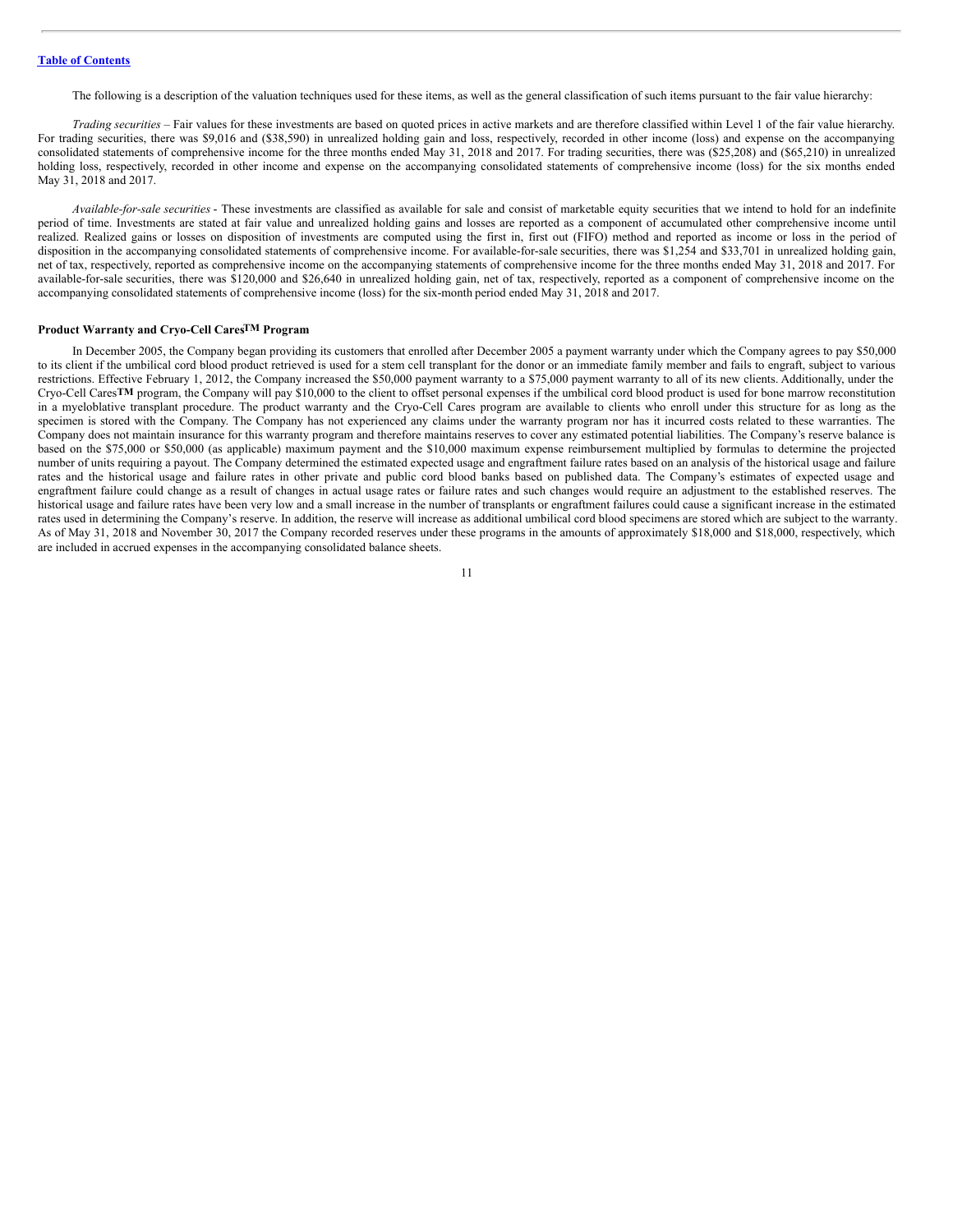# **Recently Issued Accounting Pronouncements**

In June 2018, the FASB issued Accounting Standards Update No. 2018-07, *Compensation – Stock Compensation (Topic 718): Improvements to Nonemployee Share-Based Payment Accounting.* This update simplifies the accounting for nonemployee share-based payment transactions by expanding the scope of Topic 718, Compensation-Stock Compensation, to include share-based payment transactions for acquiring goods and services from nonemployees. The guidance is effective for annual periods beginning after December 15, 2018, and interim periods within that reporting period. The Company is currently evaluating the effect that the updated standard will have on our financial statements.

In February 2018, the FASB issued Accounting Standards Update No. 2018-02, Income Statement - Reporting Comprehensive Income (Topic 220): Reclassification of Certain Tax Effects from Accumulated Other Comprehensive Income. This update relates to the impacts of the tax legislation commonly referred to as the Tax Cuts and Jobs Act (the "Act"). The guidance permits the reclassification of certain income tax effects of the Act from Other Comprehensive Income to Retained Earnings (stranded tax effects). The guidance also requires certain new disclosures. The guidance is effective for annual periods beginning after December 15, 2018, and interim periods within that reporting period. Early adoption is permitted. Entities may adopt the guidance using one of two transition methods; retrospective to each period (or periods) in which the income tax effects of the Act related to the items remaining in Other Comprehensive Income are recognized or at the beginning of the period of adoption. The Company is currently evaluating the impact that the guidance may have on its Consolidated Financial Statements.

In May 2017, the FASB issued Accounting Standards Update No. 2017-09, *Compensation – Stock Compensation (Topic 718): Scope of Modification Accounting.*This update provides clarity, reduces the diversity in practice, and the cost and complexity when applying the guidance in Topic 718 to a change to the terms or conditions of a sharebased payment award. The new standard is effective for fiscal years, and interim periods within those fiscal years, beginning after December 15, 2017, although early adoption is permitted. The Company is currently evaluating the effect that the updated standard will have on our financial statements.

In January 2017, the FASB issued Accounting Standards Update No. 2017-04, Intangibles - Goodwill and Other (Topic 350): Simplifying the Test for Goodwill *Impairment*. The update removes Step 2 from the goodwill impairment test. The new standard is effective for fiscal years, and interim periods within those fiscal years, beginning after December 15, 2019, although early adoption is permitted. The Company is currently evaluating the effect that the updated standard will have on our financial statements.

In December 2016, the FASB issued Accounting Standards Update No. 2016-18, *Statement of Cash Flows (Topic 230). Restricted Cash*. This update clarifies how entities should present restricted cash and restricted cash equivalents in the statement of cash flows. The new guidance requires a reconciliation of totals in the statement of cash flows to the related cash and cash equivalents and restricted cash captions in the balance sheet. The new standard is effective for fiscal years and interim periods within those fiscal years beginning after December 15, 2017 with early adoption permitted. The Company is currently evaluating the effect that the updated standard will have on our financial statements.

In August 2016, the FASB issued Accounting Standards Update No. 2016-15, Statement of Cash Flows (Topic 230): Classification of Certain Cash Receipts and Cash *Payments.* This update addresses eight specific cash flow issues with the objective of reducing the existing diversity in practice in how certain cash receipts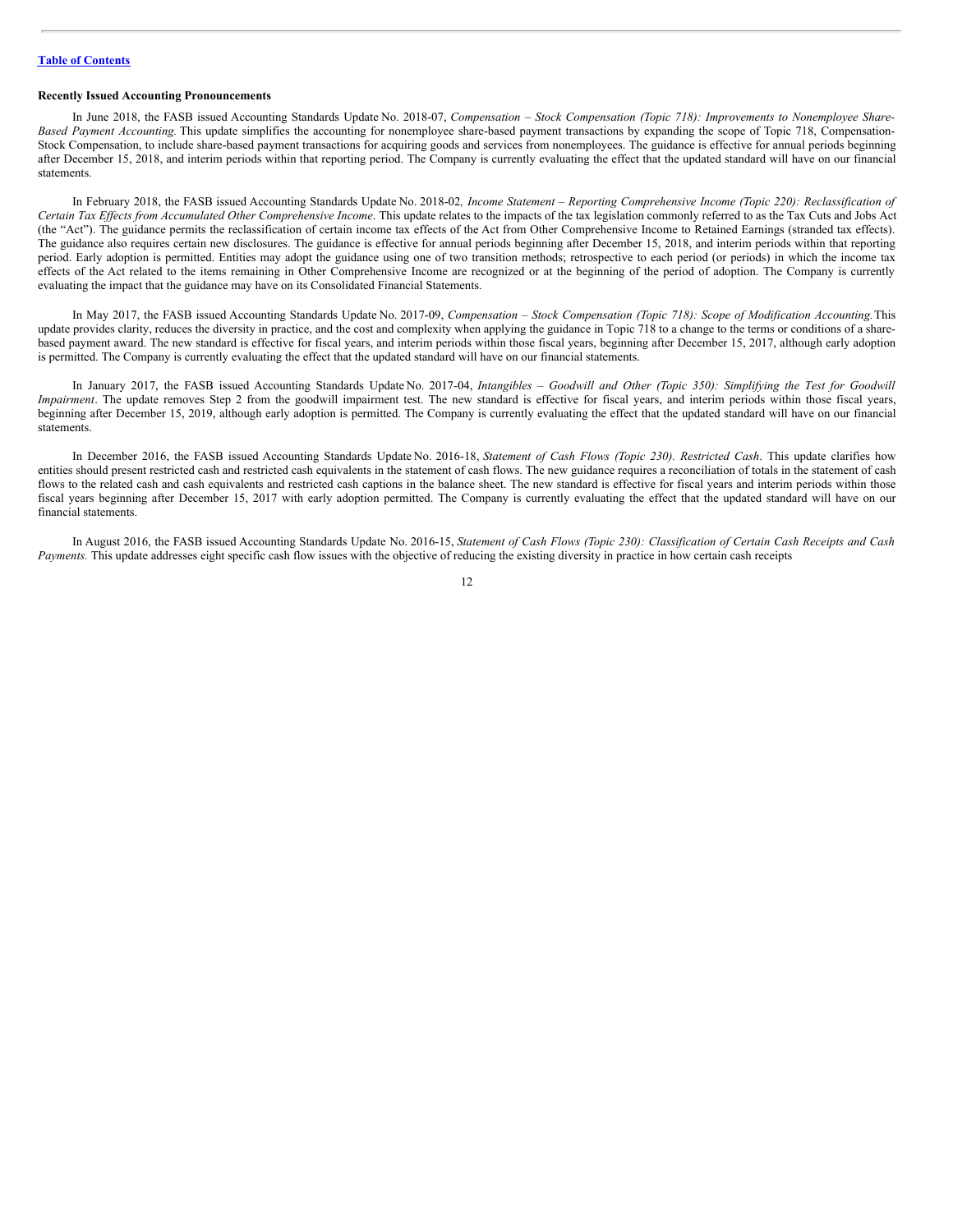and cash payments are presented and classified in the statement of cash flows. The new standard is effective for fiscal years, and interim periods within those fiscal years, beginning after December 15, 2017. The Company is currently evaluating the effect that the updated standard will have on our financial statements.

In June 2016, the FASB issued Accounting Standards Update No. 2016-13, Financial Instruments - Credit Losses (Topic 326): Measurement of Credit Losses on *Financial Instruments*. This update provides financial statement users with more decision-useful information about the expected credit losses on financial instruments and other commitments to extend credit held by a reporting entity at each reporting date. To achieve this objective, the amendments in this update replace the incurred loss impairment methodology in current GAAP with a methodology that reflects expected credit losses and requires consideration of a broader range of reasonable and supportable information to inform credit loss estimates. The new standard is effective for fiscal years, and interim periods within those fiscal years, beginning after December 15, 2019. The Company is currently evaluating the effect that the updated standard will have on our financial statements.

In May 2016, the FASB issued Accounting Standards Update No. 2016-12, *Revenue from Contracts with Customers (Topic 606): Narrow-Scope Improvements and Practical Expedients.* This update clarifies the objectives of collectability, sales and other taxes, noncash consideration, contract modifications at transition, completed contracts at transition and technical correction. The amendments in this update affect the guidance in Accounting Standards Update No. 2014-09, *Revenue from Contracts with Customers (Topic 606)*, which is not yet effective but will become effective for annual and interim periods beginning after December 15, 2017. The Company has not yet selected a transition method nor has it determined the effect of the standard on its consolidated financial statements and related disclosures.

In April 2016, the FASB issued Accounting Standards Update No. 2016-10, Revenue from Contracts with Customers (Topic 606): Identifying Performance Obligations *and Licensing*. This update clarifies how an entity identifies performance obligations related to customer contracts as well as help to improve the operability and understanding of the licensing implementation guidance. The amendments in this update affect the guidance in Accounting Standards Update No. 2014-09, *Revenue from Contracts with Customers (Topic 606),* which is not yet effective but will become effective for annual and interim periods beginning after December 15, 2017. The Company has not yet selected a transition method nor has it determined the effect of the standard on its consolidated financial statements and related disclosures.

In March 2016, the FASB issued Accounting Standards Update No. 2016-08, *Revenue from Contracts with Customers (Topic 606): Principal versus Agent Considerations (Reporting Revenue Gross versus Net).* This update amends the principal-versus-agent implementation guidance and illustrations in the Board's new revenue standard (ASC 606). The FASB issued the ASU in response to concerns identified by stakeholders, including those related to (1) determining the appropriate unit of account under the revenue standard's principal-versus-agent guidance and (2) applying the indicators of whether an entity is a principal or an agent in accordance with the revenue standard's control principle. The new standard is effective for fiscal years, and interim periods within those fiscal years, beginning after December 15, 2017, with early adoption permitted. The Company is currently evaluating the effect that the updated standard will have on our financial statements.

In February 2016, the FASB issued Accounting Standards Update No. 2016-02, *Leases (Topic 842).* This update requires organizations that lease assets with lease terms of more than 12 months to recognize assets and liabilities for the rights and obligations created by those leases on their balance sheets. It also requires new qualitative and quantitative disclosures to help investors and other financial statement users better understand the amount, timing, and uncertainty of cash flows arising from leases. The new standard is effective for fiscal years, and interim periods within those fiscal years, beginning after December 15, 2018, with early adoption permitted. The Company is currently evaluating the effect that the updated standard will have on its consolidated balance sheets and related disclosures.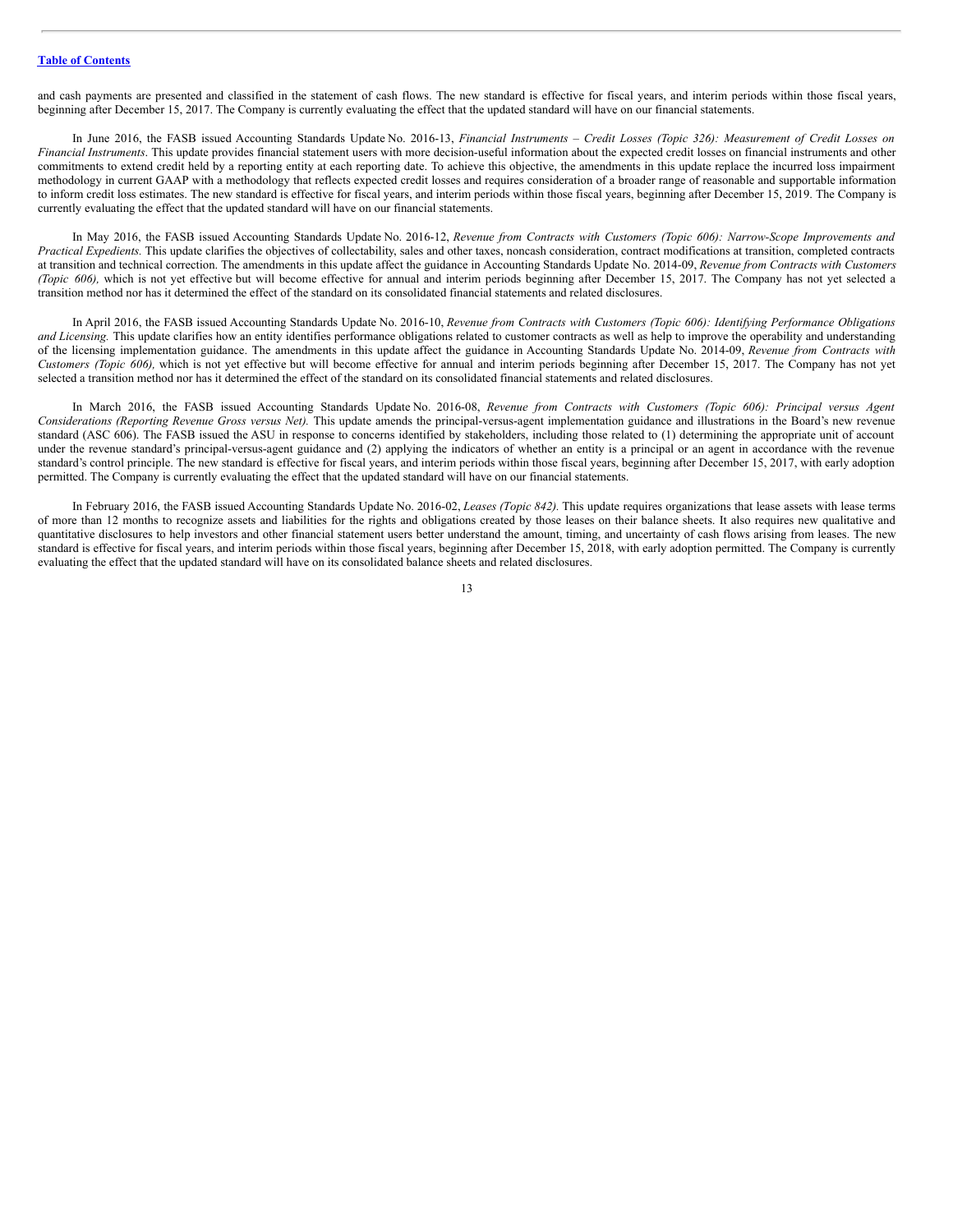In January 2016, the FASB issued Accounting Standards Update No. 2016-01, *Financial Instruments—Overall (Subtopic 825-10): Recognition and Measurement of Financial Assets and Financial Liabilities.* This update requires all equity investments to be measured at fair value with changes in fair value recognized in net income, requires an entity to present separately in other comprehensive income the portion of the total change in the fair value of a liability resulting from a change in the instrument-specific credit risk when the entity has elected to measure the liability at fair value in accordance with the fair value option for financial instruments, and eliminates the requirement for public entities to disclose the methods and significant assumptions used to estimate the fair value that is required to be disclosed for financial instruments measured at amortized cost on the balance sheet. The new standard is effective for fiscal years beginning after December 15, 2017, including interim periods within those fiscal years. Early adoption is permitted for the accounting guidance on financial liabilities under the fair value option. The Company is currently evaluating the impact of the new standard on our financial statements.

In May 2014, the FASB issued Accounting Standards Update No. 2014-09*, Revenue from Contracts with Customers (Topic 606).* This update provides a comprehensive new revenue recognition model that requires a company to recognize revenue to depict the transfer of goods or services to a customer at an amount that reflects the consideration it expects to receive in exchange for those goods or services. The guidance also requires additional disclosure about the nature, amount, timing and uncertainty of revenue and cash flows arising from customer contracts. In August 2015, the FASB issued Accounting Standards Update No. 2015-14, *Revenue from Contracts with Customers (Topic 606): Deferral of the Ef ective Date,* which defers the effective date of the guidance in Accounting Standards Update No. 2014-09 by one year. This update is now effective for annual and interim periods beginning after December 15, 2017, which will require us to adopt these provisions in the first quarter of fiscal 2019. Early application is permitted for annual reporting periods beginning after December 15, 2016, including interim reporting periods within that reporting period. This update permits the use of either the retrospective or cumulative effect transition method. The Company has not yet selected a transition method nor has it determined the effect of the standard its consolidated financial statements and related disclosures.

# **Note 2 – Inventory**

The components of inventory at May 31, 2018 and November 30, 2017 are as follows:

|                   | May 31, 2018 | November 30, 2017 |
|-------------------|--------------|-------------------|
| Raw materials     |              |                   |
| Work-in-process   | 80.526       | 97.210            |
| Finished goods    | 329,263      | 210,854           |
| Collection kits   | 22.423       | 14.220            |
| Inventory reserve | (7.718)      | (7,718)           |
| Total inventory   | 424,494      | 314,566           |

#### **Note 3 – Intangible Assets**

The Company incurs certain legal and related costs in connection with patent and trademark applications. If a future economic benefit is anticipated from the resulting patent or trademark or an alternate future use is available to the Company, such costs are capitalized and amortized over the expected life of the patent or trademark. The Company's assessment of future economic benefit involves considerable management judgment. A different conclusion could result in the reduction of the carrying value of these assets.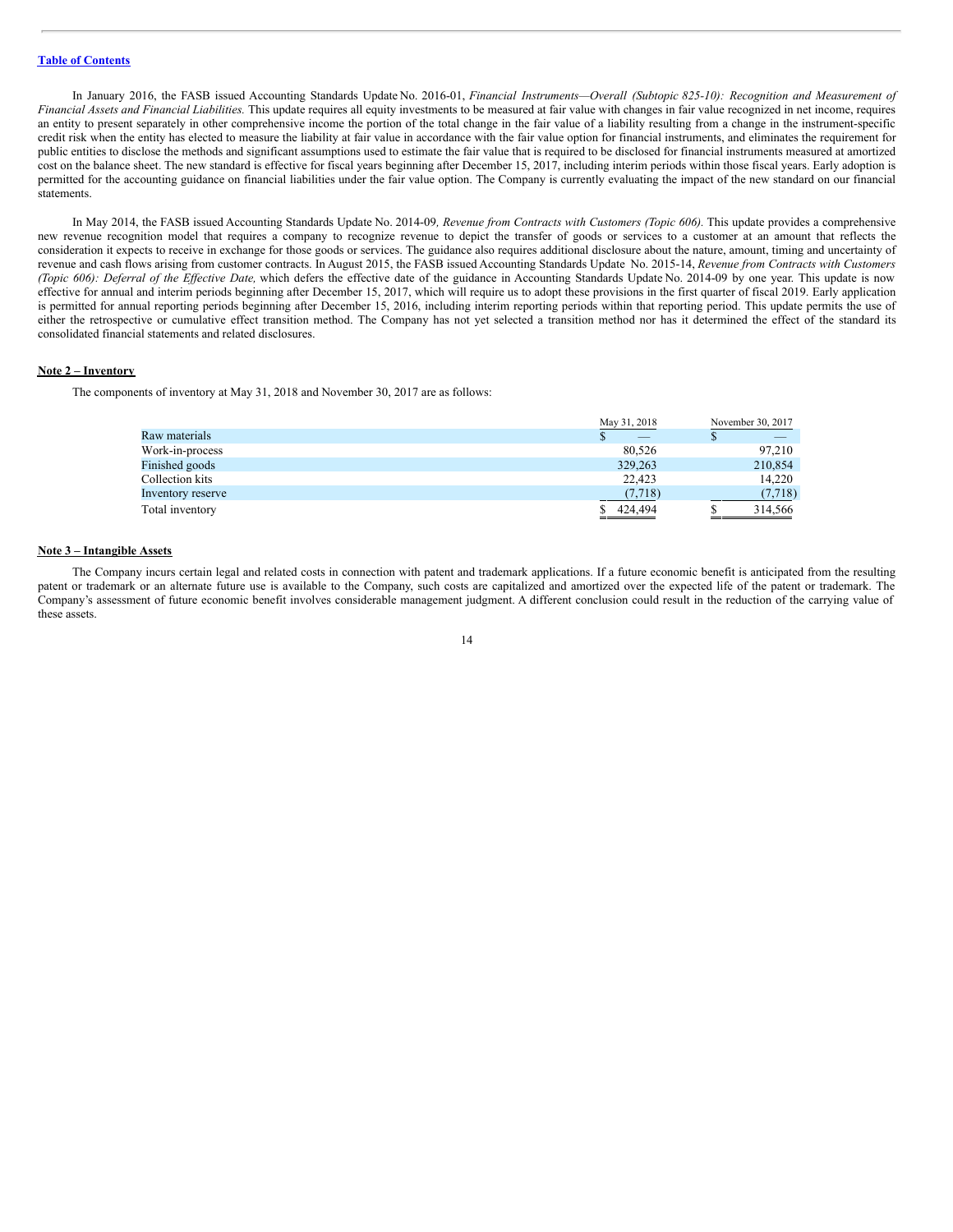The Company reviews intangible assets with finite lives for impairment whenever events or changes in circumstances indicate that the related carrying amounts may not be recoverable. Determining whether an impairment loss occurred requires a comparison of the carrying amount to the sum of the future forecasted undiscounted cash flows expected to be generated by the asset per ASC 360, *Property, Plant and Equipment*.

Intangible assets were as follows as of May 31, 2018 and November 30, 2017:

|                                   | Useful lives  | May 31, 2018            |   | November 30, 2017 |
|-----------------------------------|---------------|-------------------------|---|-------------------|
| Patents                           | $10-20$ years | 234,570<br><sup>S</sup> | S | 34,570            |
| Less: Accumulated amortization    |               | (17, 732)               |   | (11,800)          |
| License agreement                 | 10 years      | 470,000                 |   | 470,000           |
| Less: Intangible asset impairment |               | (185,000)               |   | (185,000)         |
| Less: Accumulated amortization    |               | (107, 694)              |   | (91, 861)         |
| Customer relationships            | 15 years      | 41,000                  |   | 41,000            |
| Less: Intangible asset impairment |               | (26, 267)               |   | (26, 267)         |
| Less: Accumulated amortization    |               | (4,750)                 |   | (4,224)           |
| Net Intangible Assets             |               | 404,127                 |   | 226,418           |

Amortization expense of intangibles was approximately \$11,000 and \$9,000 for the three months ended May 31, 2018 and May 31, 2017, respectively. Amortization expense of intangibles was approximately 22,000 and \$17,000 for the six months ended May 31, 2018 and May 31, 2017, respectively.

#### **Note 4 – Notes Payable**

On May 20, 2016, the Company entered into a Credit Agreement ("Agreement") with Texas Capital Bank, National Association ("TCB") for a term loan of \$8.0 million in senior credit facilities. The proceeds of the term loan were used by the Company to fund repurchases of the Company's common stock. Subject to the terms of the Agreement, on May 20, 2016, TCB advanced the Company \$100.00. On July 1, 2016, TCB advanced the remaining principal amount of \$7,999,900 per a promissory note dated May 20, 2016 between the Company and TCB, at a rate of 3.75% per annum plus LIBOR, payable monthly with a maturity date of July 2021. On August 26, 2016, the Company entered into a First Amendment to Credit Agreement with TCB. Pursuant to terms of the First Amendment to Credit Agreement, on August 26, 2016, TCB made an additional advance to the Company in principal amount of \$2,133,433 per an Amended and Restated Promissory Note dated August 26, 2016 between the Company and TCB. The additional proceeds of the term loan were used by the Company to fund the extinguishment of revenue sharing agreements. As of May 31, 2018 and November 30, 2017, principal paid to date is 3,633,000 and \$2,633,000, respectively, at a rate of 3.75% per annum plus LIBOR. As of the three month and six months ended May 31, 2018, the Company paid interest of \$94,818 and \$188,645, respectively, which is reflected in interest expense on the accompanying consolidated statements of comprehensive (loss) income. As of the three month and six months ended May 31, 2017, the Company paid interest of \$104,030 and \$206,518, respectively, which is reflected in interest expense on the accompanying consolidated statements of comprehensive (loss) income.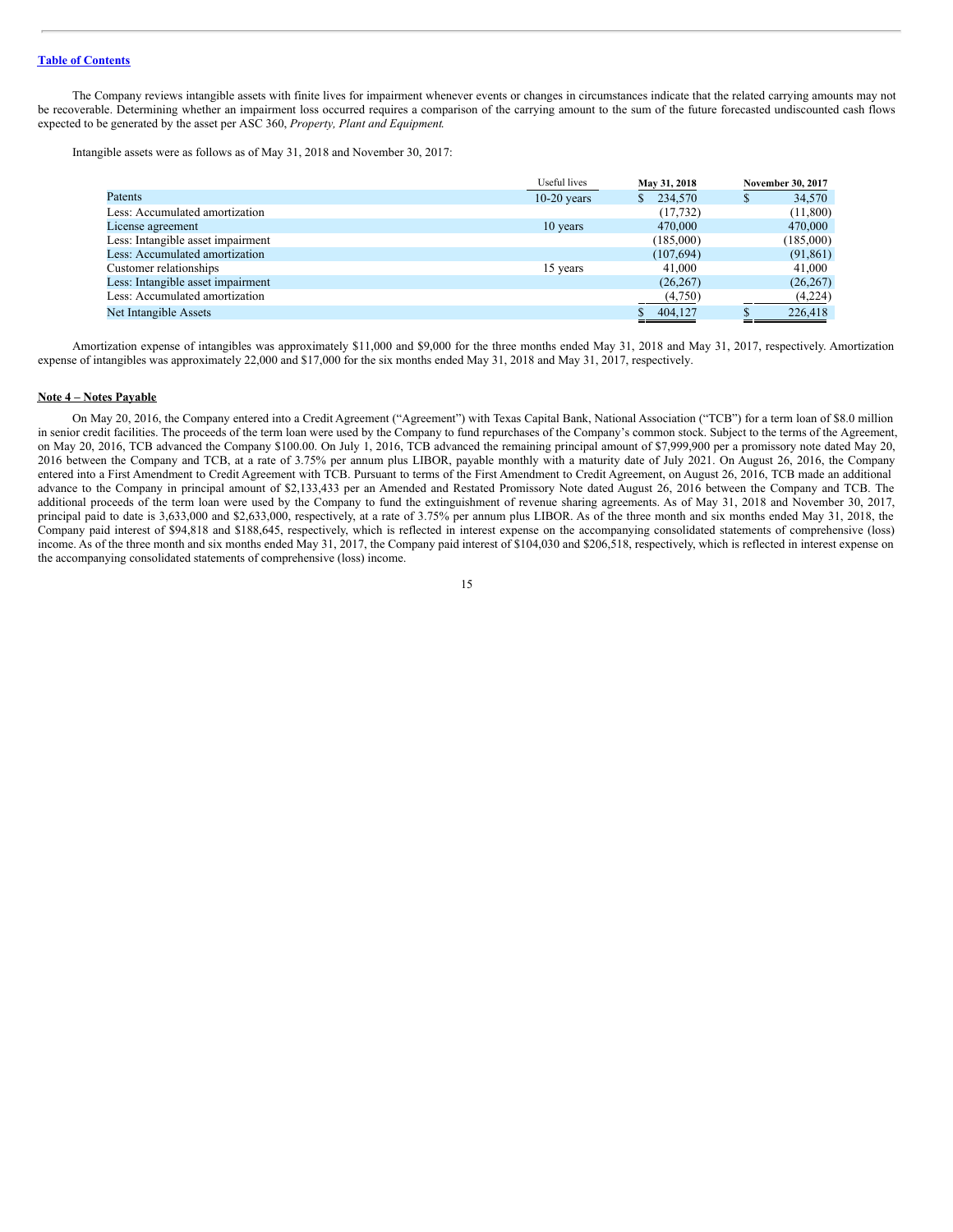On May 20, 2016, the Company also entered into a Subordination Agreement with TCB and CrowdOut Capital LLC ("CrowdOut") for a subordinated loan of the principal amount of \$650,000, which amount CrowdOut advanced to the Company on May 20, 2016. The proceeds of the subordinated loan were used by the Company to fund repurchases of the Company's common stock. Per a promissory note dated May 20, 2016 between the Company and CrowdOut, interest at 12% per annum on the principal sum of \$650,000 is payable monthly with a maturity date of July 2021, at which time, the principal amount of \$650,000 was payable. On June 5, 2017, the principal sum of \$650,000 plus interest of \$867 was paid to CrowdOut and the subordinated loan was paid in full. As of the three and six months ended May 31, 2018, the Company paid interest of \$0 and \$0, respectively. As of the three and six months ended May 31, 2017, the Company paid interest of \$19,933 and \$39,433, respectively which is reflected in interest expense on the accompanying consolidated statements of comprehensive (loss) income.

Collateral of the term and subordinated loans includes all money, securities and property of the Company.

The Company incurred debt issuance costs related to the term loan in the amount of \$378,785 which is recorded as a direct reduction of the carrying amount of the note payable and amortized over the life of the loan. As of the three and six months ended May 31, 2018, \$24,837 and \$51,540, respectively, of the debt issuance costs were amortized. As of the three and six months ended May 31, 2017, \$32,289 and \$66,442, respectively, of the debt issuance costs were amortized and are reflected in interest expense on the accompanying consolidated statements of comprehensive income.

As of May 31, 2018 and November 30, 2017, the note payable obligation was as follows:

|                                                    | May 31, 2018              | November 30, 2017 |
|----------------------------------------------------|---------------------------|-------------------|
| Note payable                                       | \$6,500,100               | 7,500,100         |
| Unamortized debt issuance costs                    | (153, 377)                | (204, 917)        |
| Net note payable                                   | $\underline{\$6,346,723}$ | 7,295,183         |
| Current portion of note payable                    | \$2,000,000               | 2,000,000         |
| Long-term note payable, net of debt issuance costs | 4,346,723                 | 5,295,183         |
| Total                                              | $\underline{\$6,346,723}$ | 7,295,183         |

Interest expense on the note payable for the three and six months ended May 31, 2018 and May 31, 2017 was as follows:

|                                   | For the three | For the six              |
|-----------------------------------|---------------|--------------------------|
|                                   | months ended  | months ended             |
|                                   | May 31, 2018  | May 31, 2018             |
| Interest expense on notes payable | 94.818        | 188,645<br><sup>\$</sup> |
| Debt issuance costs               | 24.837        | 51.540                   |
| <b>Total Interest expense</b>     | 119.655       | 240,185                  |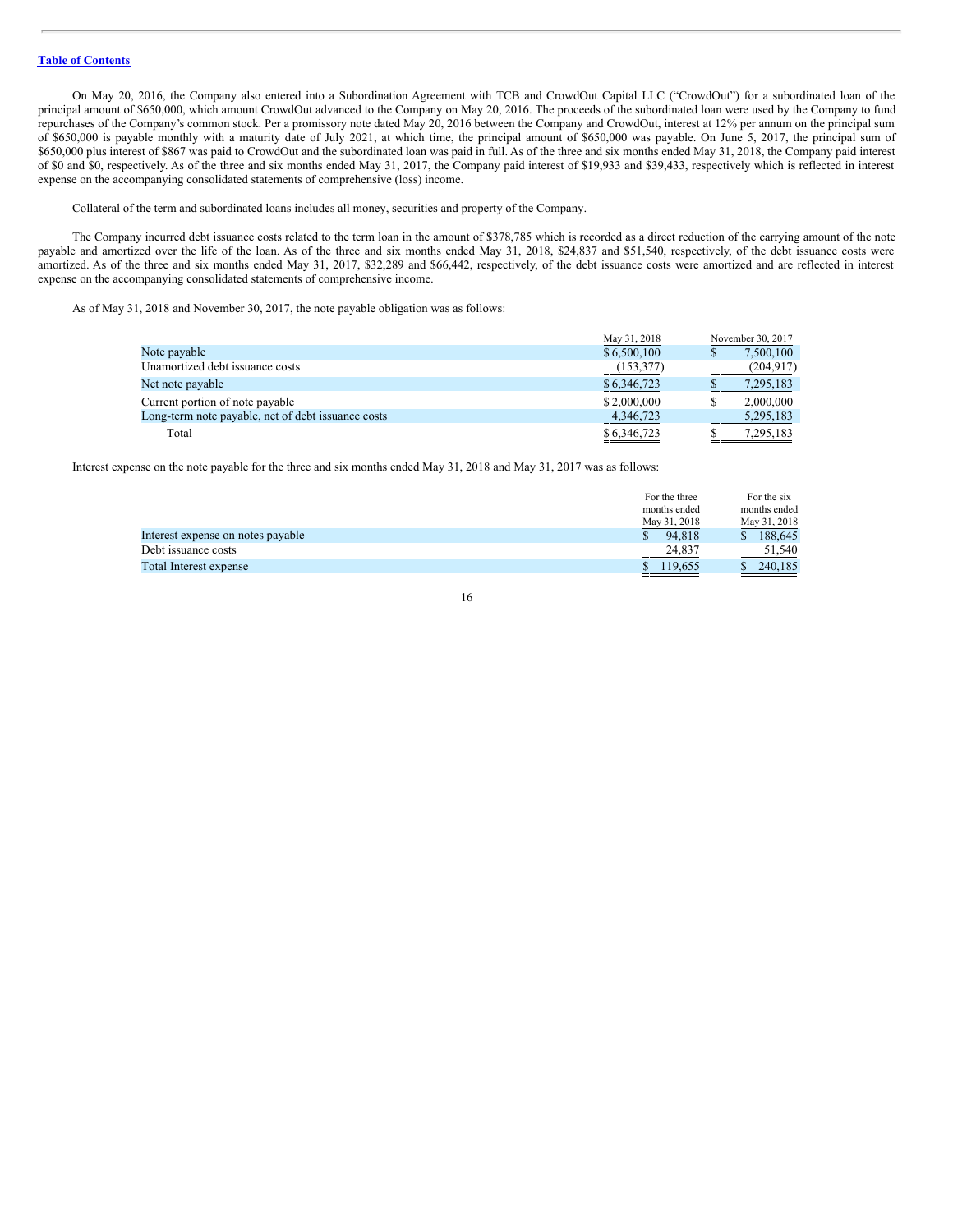|                                   | For the three | For the six             |
|-----------------------------------|---------------|-------------------------|
|                                   | months ended  | months ended            |
|                                   | May 31, 2017  | May 31, 2017            |
| Interest expense on notes payable | 123.963<br>S. | 245,951<br><sup>S</sup> |
| Debt issuance costs               | 32,289        | 66,442                  |
| Total interest expense            | 156,252       | 312.393                 |

# **Note 5 – Income per Common Share**

The following table sets forth the calculation of basic and diluted net income per common share:

|                                                                |                 | Three Months Ended |               | Six Months Ended |
|----------------------------------------------------------------|-----------------|--------------------|---------------|------------------|
|                                                                | May 31,<br>2018 | May 31,<br>2017    | May 31, 2018  | May 31,<br>2017  |
| Numerator:                                                     |                 |                    |               |                  |
| Net Income                                                     | \$ 539,506      | 496,940<br>S.      | \$(1,990,566) | 983,863          |
| Denominator:                                                   |                 |                    |               |                  |
| Weighted-average shares outstanding-basic                      | 7,247,464       | 7,144,775          | 7,177,082     | 7,024,280        |
| Dilutive common shares issuable upon exercise of stock options | 670,271         | 581,785            |               | 558,255          |
| Weighted-average shares-diluted                                | 7,917,735       | 7,726,560          | 7,177,082     | 7,582,535        |
| Net income per common share:                                   |                 |                    |               |                  |
| Basic                                                          | 0.07            | 0.07               | (0.28)        | 0.14             |
| Diluted                                                        | 0.07            | 0.06               | (0.28)        | 0.13             |

For the three months ended May 31, 2018, the Company excluded the effect of 51,636 outstanding options from the computation of diluted earnings per share, as the effect of potentially dilutive shares from the outstanding stock options would be anti-dilutive. For the six months ended May 31, 2018, the Company excluded the effect of all outstanding stock options from the calculation of diluted earnings per share, as the effect of potentially dilutive shares from the outstanding stock options would be antidilutive.

For the three and six months ended May 31, 2017, the Company included the effect of all outstanding options in the computation of diluted earnings per share, as all of the outstanding stock options were in the money.

# **Note 6 – Stockholders' Equity**

# **Employee Stock Incentive Plan**

The Company maintains the 2006 Stock Incentive Plan (the "2006 Plan") under which it has reserved 1,000,000 shares of the Company's common stock for issuance pursuant to stock options, restricted stock, stock-appreciation rights (commonly referred to as "SARs") and stock awards (i.e. performance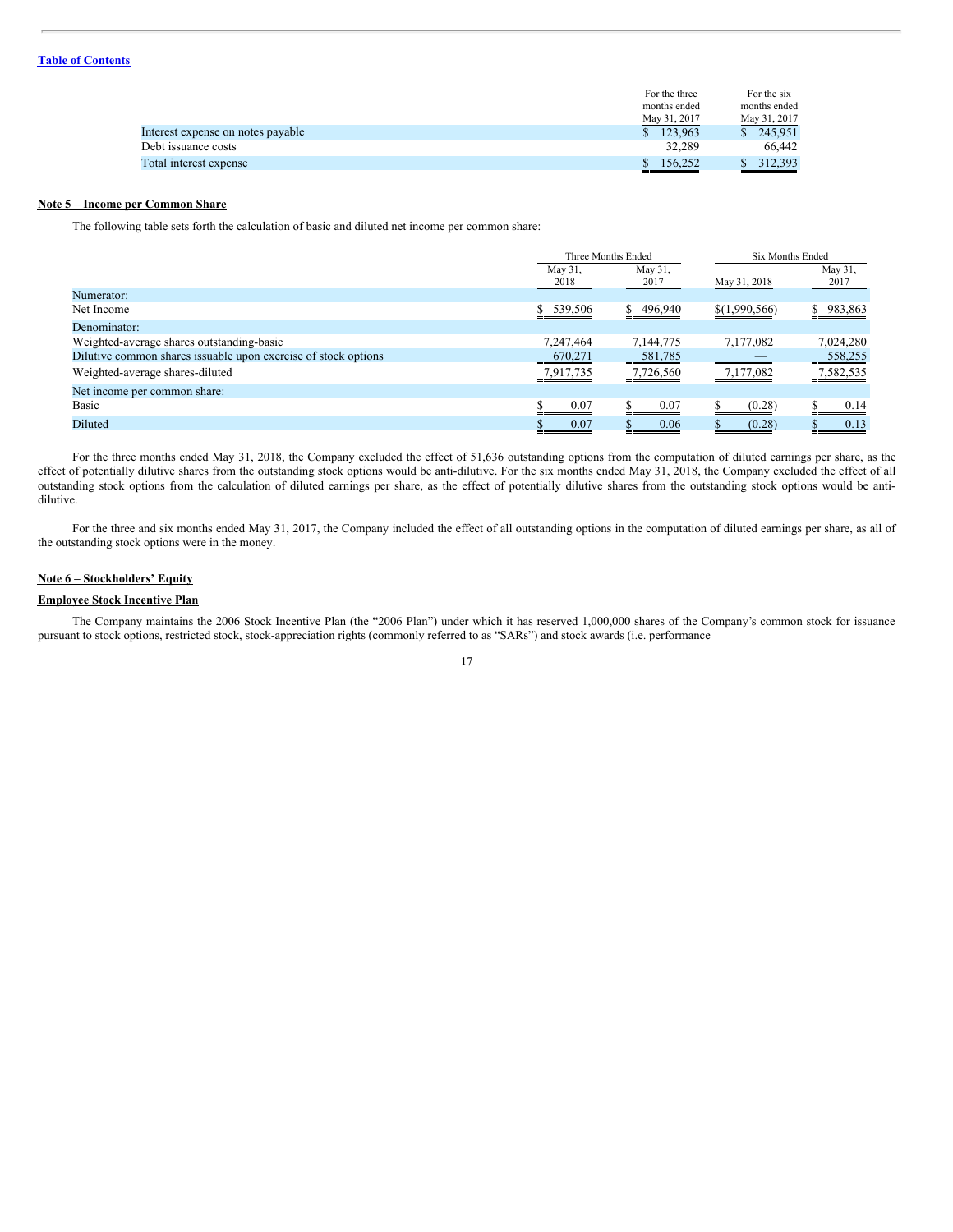options to purchase shares and performance units). As of May 31, 2018 and November 30, 2017, there were 444,000 and 457,250 options issued, but not yet exercised, under the 2006 Plan, respectively. As of May 31, 2018, there were 319,929 shares available for future issuance under the 2006 Plan.

The Company maintains the 2012 Equity Incentive Plan (the "2012 Plan") which became effective December 1, 2011 as approved by the Board of Directors and approved by the stockholders at the 2012 Annual Meeting on July 10, 2012. The 2012 Plan originally reserved 1,500,000 shares of the Company's common stock for issuance pursuant to stock options, restricted stock, SARs, and other stock awards (i.e. performance shares and performance units). In May 2012, the Board of Directors approved an amendment to the 2012 Plan to increase the number of shares of the Company's common stock reserved for issuance to 2,500,000 shares. As of May 31, 2018, there were 621,365 service-based options issued, 129,729 service-based restricted common shares granted, 823,415 performance-based and 116,240 market-based restricted common shares granted under the 2012 Plan. As of May 31, 2018, there were 809,251 shares available for future issuance under the 2012 Plan. In March 2018, the Company received notice that shares of the Company's common stock issued to certain executive officers pursuant to the Company's 2012 Stock Incentive Plan had purportedly been issued in excess of the shares reserved for issuance under the Plan. The Company has established an independent committee of the Board of Directors to review this issue.

#### *Service-based vesting condition options*

The fair value of each option award is estimated on the date of the grant using the Black-Scholes valuation model that uses the assumptions noted in the following table. Expected volatility is based on the historical volatility of the Company's stock over the most recent period commensurate with the expected life of the Company's stock options. The Company uses historical data to estimate option exercise and employee termination within the valuation model. The risk-free rate for periods within the contractual life of the option is based on the U.S. Treasury yield curve in effect at the time of grant. The expected term of options granted to employees is calculated, in accordance with the "simplified method" for "plain vanilla" stock options allowed under GAAP. Expected dividends are based on the historical trend of the Company not issuing dividends.

There were 51,636 and 0 options granted during the three and six months ended May 31, 2018 and May 31, 2017, respectively.

Variables used to determine the fair value of the options granted for the three and six months ended May 31, 2018 are as follows:

|                          | Three Months Ended | Six Months Ended |
|--------------------------|--------------------|------------------|
|                          | May 31, 2018       | May 31, 2018     |
| Weighted average values: |                    |                  |
| Expected dividends       | $0\%$              | $0\%$            |
| Expected volatility      | 50.8%              | 50.8%            |
| Risk free interest rate  | 2.67%              | 2.67%            |
| Expected life            | 5 years            | 5 years          |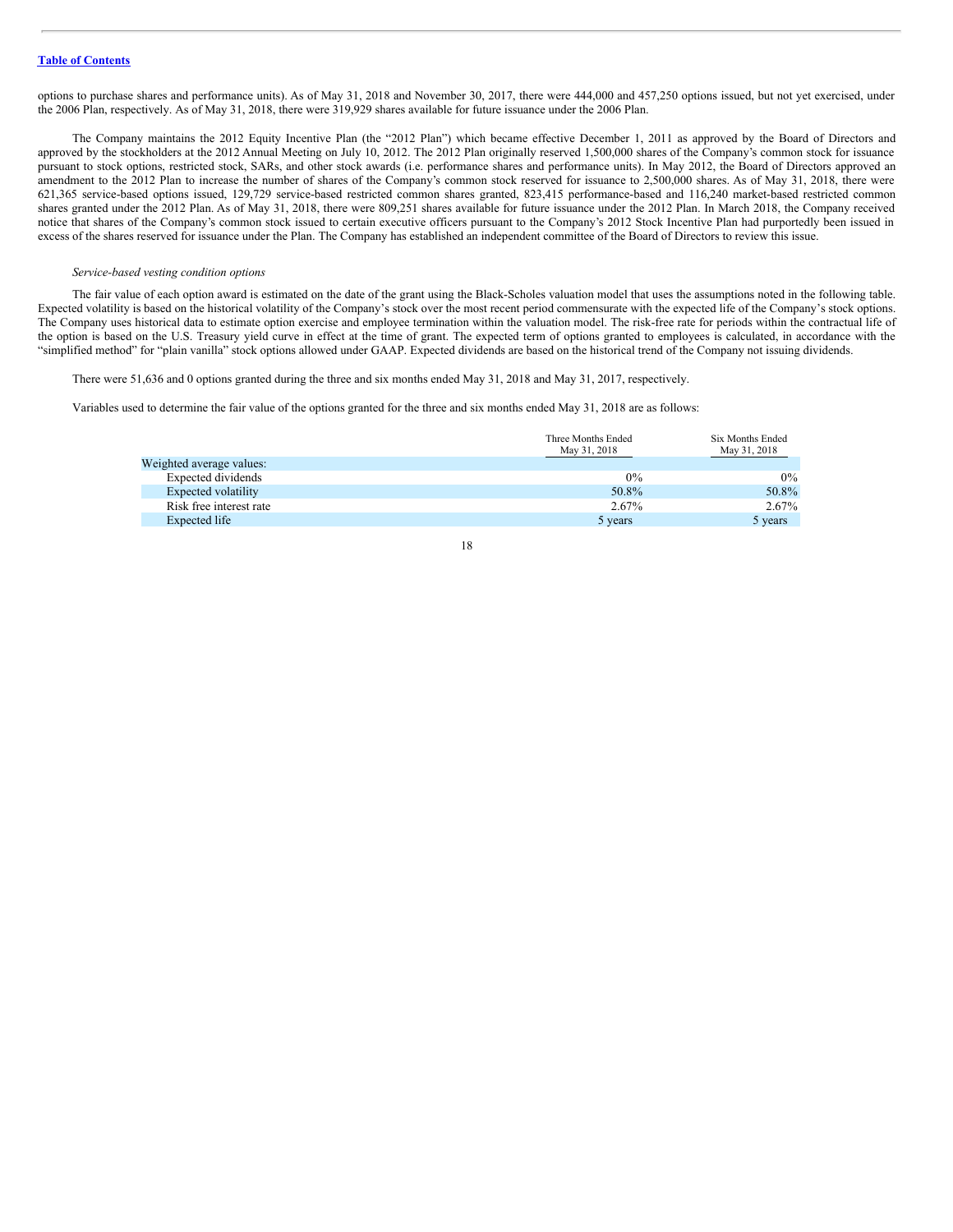Stock option activity for options with only service-based vesting conditions for the six months ended May 31, 2018, was as follows:

|                                  |           |          | Weighted     |             |
|----------------------------------|-----------|----------|--------------|-------------|
|                                  |           | Weighted | Average      |             |
|                                  |           | Average  | Remaining    | Aggregate   |
|                                  |           | Exercise | Contractual  | Intrinsic   |
|                                  | Options   | Price    | Life (Years) | Value       |
| Outstanding at November 30, 2017 | 1,026,979 | \$2.50   | 4.48         | \$5,706,107 |
| Granted                          | 51,636    | 7.85     |              | 80          |
| Exercised                        | (2,250)   | 2.19     |              | 12,815      |
| Expired/forfeited                | (11,000)  | 2.10     |              | 59,380      |
| Outstanding at May 31, 2018      | 1,065,365 | \$2.77   | 4.22         | \$5,059,743 |
| Exercisable at May 31, 2018      | 1,016,358 | \$2.57   | 4.14         | \$5,018,648 |

The aggregate intrinsic value represents the total value of the difference between the Company's closing stock price on the last trading day of the period and the exercise price of the options, multiplied by the number of in-the-money stock options that would have been received by the option holders had all option holders exercised their options on either May 31, 2018 or May 31, 2017, as applicable. The intrinsic value of the Company's stock options changes based on the closing price of the Company's stock.

For the three and six months ended May 31, 2018, the Company issued 1,000 and 2,250 common shares to option holders who exercised options for \$2,670 and \$4,920, respectively.

For the three and six months ended May 31, 2017, the Company issued 7,500 and 26,781 common shares to option holders who exercised options for \$17,900 and \$51,396, respectively.

Significant option groups outstanding and exercisable at May 31, 2018 and related price and contractual life information are as follows:

|                   |             | Outstanding  |            | Exercisable |             |
|-------------------|-------------|--------------|------------|-------------|-------------|
|                   |             | Weighted     |            |             |             |
|                   |             | Average      | Weighted   |             | Weighted    |
|                   |             | Remaining    | Average    |             | Average     |
| Range of Exercise |             | Contractual  | Exercise   |             | Exercise    |
| Prices            | Outstanding | Life (Years) | Price      | Outstanding | Price       |
| \$1.01 to \$2.00  | 422,500     | 3.43         | 1.73<br>S. | 422,500     | 1.73<br>S.  |
| \$2.01 to \$3.00  | 339,000     | 2.33         | \$2.70     | 339,000     | 2.70<br>\$. |
| \$3.01 to \$4.00  | 227,229     | 7.67         | \$3.18     | 218,896     | 3.18<br>S.  |
| \$6.01 to \$7.00  | 25,000      | 8.84         | \$6.95     | 18,747      | 7.00<br>\$  |
| \$7.01 to \$8.00  | 51,636      | 5.58         | 7.85<br>S. | 17,215      | 7.85<br>S.  |
|                   | 1,065,365   | 4.22         | \$2.77     | 1,016,358   | 2.57        |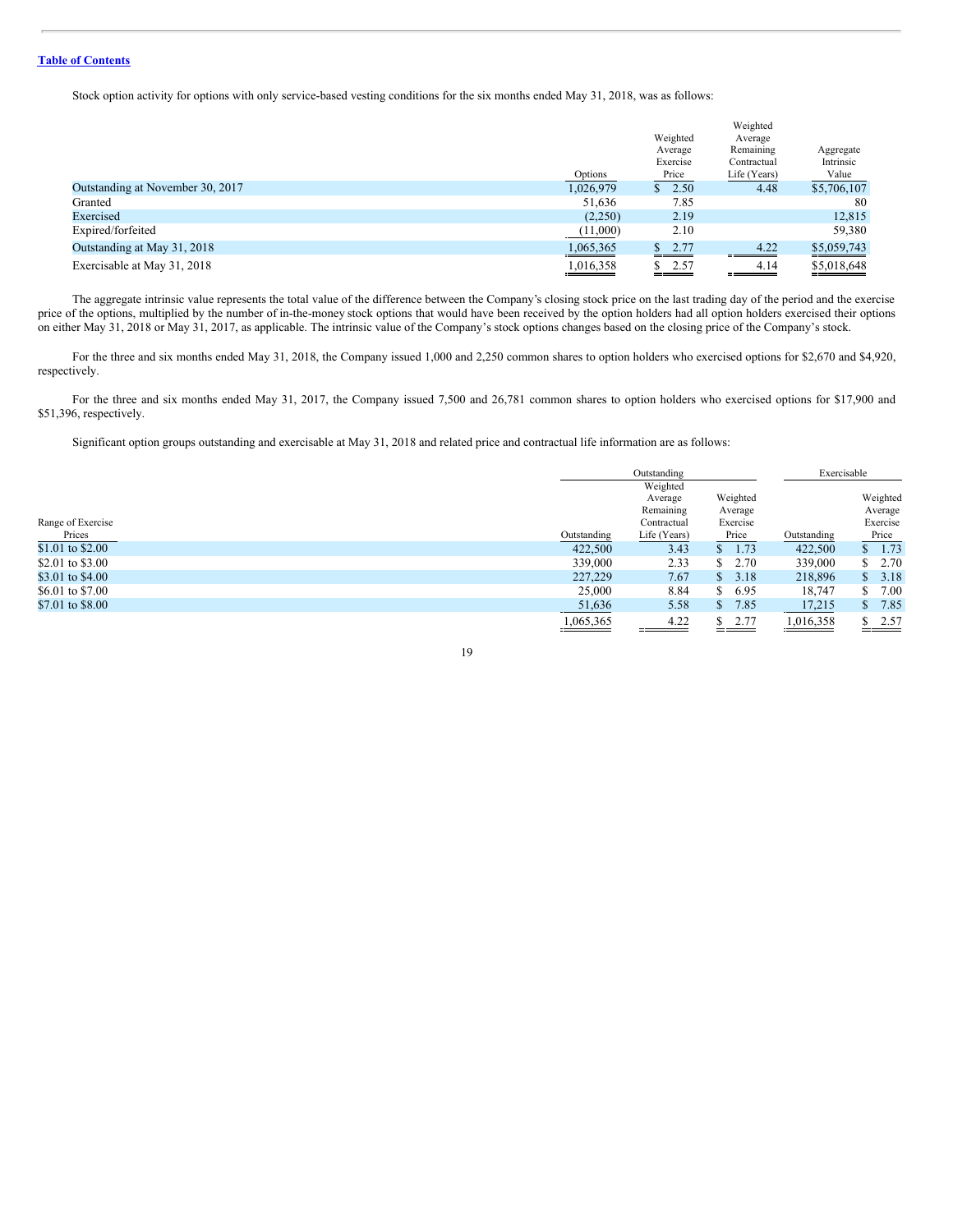A summary of the status of the Company's non-vested options as of May 31, 2018, and changes during the six months ended May 31, 2018, is presented below:

|                                 | <b>Options</b> | <b>Weighted Average</b><br><b>Grant-Date</b><br><b>Fair Value</b> |      |  |
|---------------------------------|----------------|-------------------------------------------------------------------|------|--|
| Non-vested at November 30, 2017 | 39,168         | Φ                                                                 | 2.41 |  |
| Granted                         | 51,636         |                                                                   | 3.23 |  |
| Vested                          | (41,797)       |                                                                   | 2.77 |  |
| Forfeited                       |                |                                                                   |      |  |
| Non-vested at May 31, 2018      | 49,007         |                                                                   | 2.96 |  |

As of May 31, 2018, there was approximately \$123,000 of total unrecognized compensation cost related tonon-vested share-based compensation arrangements granted under the 2006 Plan and the 2012 Plan. The cost is expected to be recognized over a weighted-average period of 1.37 years as of May 31, 2018. The total fair value of shares vested during the six months ended May 31, 2018 was approximately \$116,000.

During the second fiscal quarter of 2018, the Company entered into Amended and Restated Employment Agreements ("2018 Employment Agreements") with each of the Company's Co-CEOs. Per the Employment Agreements, each of the Co-CEOs is to receive base grant equity awards in the form of qualified stock options of the Company's common stock. As of March 8, 2018, David Portnoy and Mark Portnoy were granted 23,636 and 20,000 stock options of the Company's common stock, respectively. The options were issued under the Company's 2012 Stock Plan and will vest 1/3 upon grant, 1/3 on December 1, 2018 and the remaining 1/3 on November 30, 2019. The fair value of the options vested as of May 31, 2018 was approximately \$48,000 and is reflected as selling, general and administrative expenses in the accompanying consolidated statement of comprehensive income. As of May 31, 2018, there was approximately \$91,000 of total unrecognized compensation cost related to the non-vested options of common stock and these will continue to vest as notated above and per the 2018 Employment Agreements through November 30, 2019.

During the second fiscal quarter of 2018, the Company entered into an Amendment Agreement with the Company's CIO. Per the Amendment Agreement, the CIO is to receive a base grant equity award in the form of qualified stock options of the Company's common stock. As of May 21, 2018, Oleg Mikulinsky was granted 8,000 stock options of the Company's common stock. The options were issued under the Company's 2012 Stock Plan and will vest 1/3 upon grant, 1/3 on December 1, 2018 and the remaining 1/3 on November 30, 2019. The fair value of the options vested as of May 31, 2018 was approximately \$9,000 and is reflected as selling, general and administrative expenses in the accompanying consolidated statement of comprehensive income. As of May 31, 2018, there was approximately \$19,000 of total unrecognized compensation cost related to the non-vested options of common stock and these will continue to vest as notated above and per the Amendment Agreement through November 30, 2019.

#### *Performance and market-based vesting condition options*

Per the 2018 Employment Agreements, based upon certain performance criteria, the Company shall grant David Portnoy and Mark Portnoy a percentage of up to 47,273 and 40,000, respectively, of qualified stock options of the Company's common stock. The fair value of these options as of May 31, 2018 was approximately \$73,550 and is reflected as selling, general and administrative expenses in the accompanying consolidated statement of comprehensive income (loss). As of May 31, 2018, there was approximately \$73,550 of total unrecognized compensation cost related to these options of common stock as notated above and per the 2018 Employment Agreements.

Per the Amendment Agreement, based upon certain performance criteria, the Company shall grant Oleg Mikulinsky a percentage of up to 8,000 of qualified stock options of the Company's common stock. The fair value of these options as of May 31, 2018 was approximately \$6,750 and is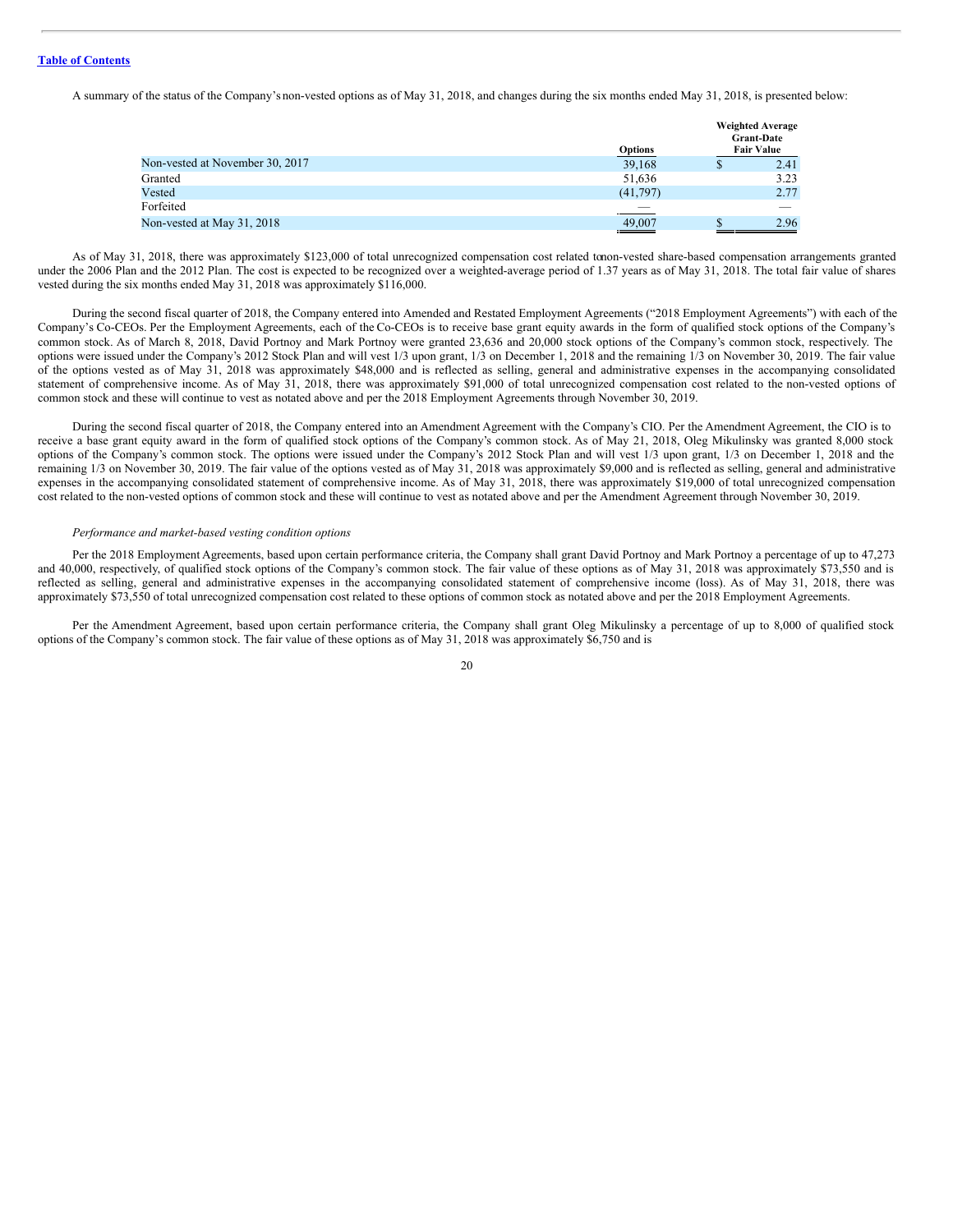reflected as selling, general and administrative expenses in the accompanying consolidated statement of comprehensive income (loss). As of May 31, 2018, there was approximately \$6,750 of total unrecognized compensation cost related to these options of common stock as notated above and per the 2018 Employment Agreements.

There were no performance-based or market-based vesting condition options granted during the three and six months ended May 31, 2017.

#### *Restricted common shares*

As of April 15, 2016, the Company entered into Amended and Restated Employment Agreements ("Employment Agreements") with each of the Company's Co-CEOs. The Employment Agreements provide for the grant of shares of the Company's common stock based on certain performance measures being attained by each of the Company's Co-CEOs during fiscal year 2016 and fiscal year 2017. The Employment Agreements state if David Portnoy and Mark Portnoy are employed by the Company on November 30, 2016 and November 30, 2017, then no later than February 28, 2017 and February 28, 2018, respectively, the Company will grant up to 186,487 and 162,163 shares of common stock for each fiscal year. Based upon the performance measures attained as of November 30, 2016, the Company granted 183,145 and 159,257 shares of common stock to David Portnoy and Mark Portnoy, respectively. There was \$0 of total unrecognized compensation cost as of May 31, 2018 and May 31, 2017, respectively. Based upon the performance measures being attained as of November 30, 2017, David Portnoy and Mark Portnoy earned a total of 121,801 and 105,915 shares of common stock, respectively. Pursuant to the terms of the Employment Agreements, the Co-CEOs each opted to receive a lump sum cash payment in lieu of 30,000 shares of earned common stock which amounted to approximately \$444,000. The Company then granted the remaining earned shares of 91,801 and 75,915 to David Portnoy and Mark Portnoy, respectively. The fair value of the shares granted was approximately \$756,000. There was \$0 and \$362,000 of total unrecognized compensation cost as of May 31, 2018 and May 31, 2017, respectively.

As of April 18, 2016, the Company entered into a second Amendment Agreement (the "Amendment"), with the Company's CIO Oleg Mikulinsky effective December 1, 2015, amending certain terms of the Amendment Agreement dated May 1, 2013 and Mikulinsky Employment Agreement dated March 5, 2012. The Amendment provides for the grant of shares of the Company's common stock based on certain performance measures being attained by the Company during fiscal year 2016 and fiscal year 2017. The Amendment states if Executive is employed by the Company on November 30, 2016 and November 30, 2017, then no later than February 28, 2017 and February 28, 2018, respectively, the Company will grant Executive up to 20,000 shares of restricted stock based on performance as set forth in the Amendment per each fiscal year. Based upon performance measures being attained as of November 30, 2016, the Company granted 19,620 shares of common stock to Oleg Mikulinksy. There was \$0 of total unrecognized compensation cost as of May 31, 2018 and May 31, 2017, respectively. Based upon performance measures being attained as of November 30, 2017, the Company will grant a total of 14,729 shares of common stock to Oleg Mikulinksy. The fair value of the shares to be granted is approximately \$80,000. There was \$0 and \$80,000 of total unrecognized compensation cost as of May 31, 2018 and May 31, 2017, respectively.

#### **Note 7 – License Agreements**

The Company enters into two types of licensing agreements and in both types, the Company earns revenue on the initial license fees. Under the technology agreements, the Company earns processing and storage royalties from the affiliates that process in their own facility. Under the marketing agreements, the Company earns processing and storage revenues from affiliates that store specimens in the Company's facility in Oldsmar, Florida.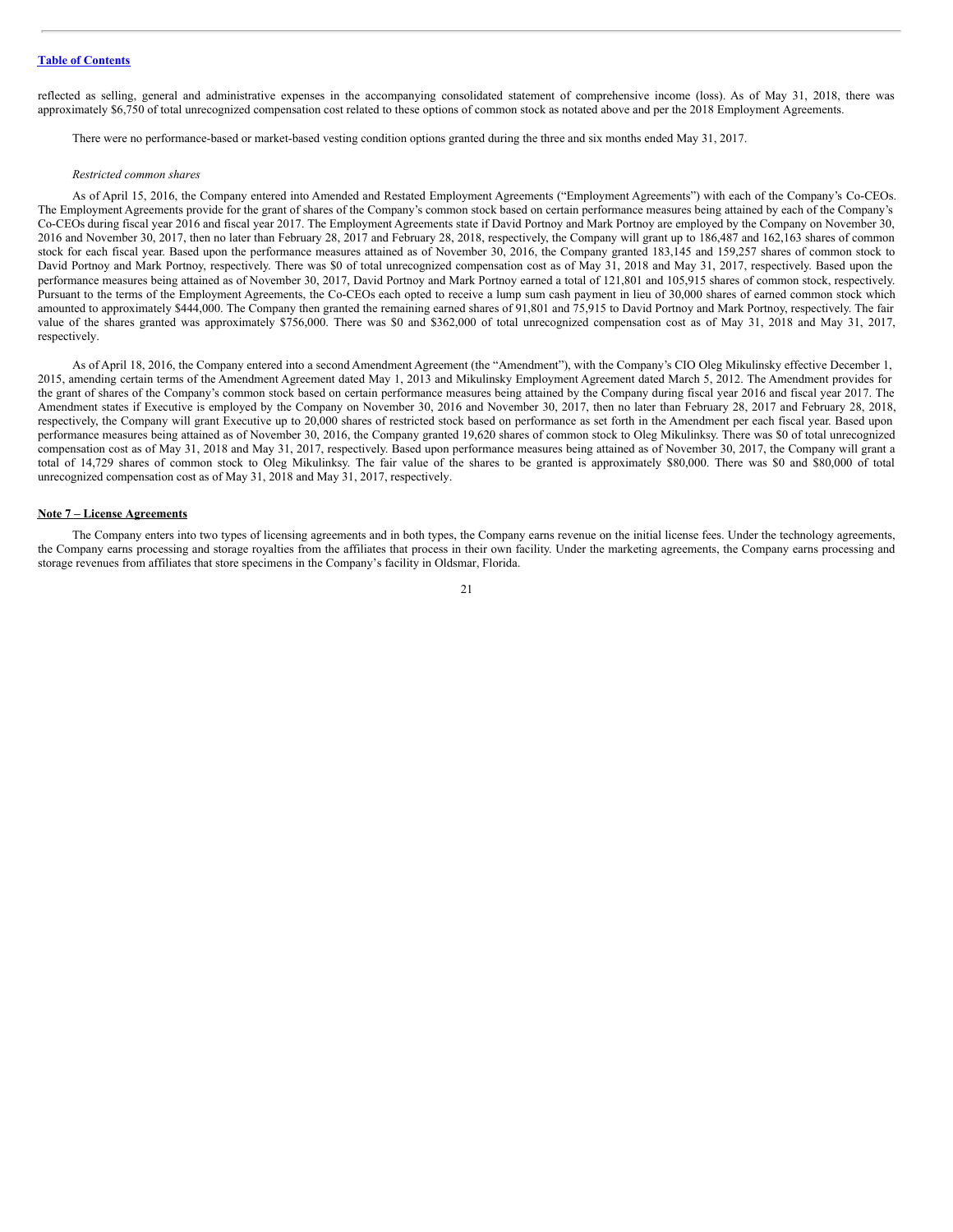#### **Technology Agreements**

The Company has entered into a definitive License and Royalty Agreement with LifeCell International Private Limited, formerly Asia Cryo-Cell Private Limited, ("LifeCell") to establish and market its umbilical cord blood and menstrual stem cell programs in India.

Per the License and Royalty Agreement with Lifecell, there is a \$1 Million cap on the amount of royalties due to the Company per year and a \$10 Million cap on the amount of royalties due to the Company for the term of the License and Royalty Agreement. Since inception of the License and Royalty Agreement, the Company has recorded approximately \$6,200,000 in royalty income due under the terms of the License and Royalty Agreement, of which, Lifecell has paid the Company approximately \$6,100,000 as of May 31, 2018. The balance of \$92,000 is reflected as Accounts Receivable on the accompanying consolidated balance sheets.

#### **Marketing Agreements**

The Company has definitive license agreements to market the Company's umbilical cord blood stem cell programs in Costa Rica, El Salvador, Guatemala, Honduras, Nicaragua, Panama and Pakistan.

The following table details the initial license fees for the technology and marketing agreements and processing and storage royalties earned under the technology agreements for the three and six months ended May 31, 2018 and May 31, 2017. The initial license fees and processing and storage royalties are reflected in licensee and royalty income in the accompanying consolidated statements of operations.

|       | Three Months Ended | Six Months Ended |  |
|-------|--------------------|------------------|--|
|       | May 31, 2018       |                  |  |
| India | 203,159            | 203,159          |  |
| Total | 203.159            | 203,159          |  |
|       | Three Months Ended | Six Months Ended |  |
|       | May 31, 2017       |                  |  |
| India | 328,669            | 328,669          |  |
| Total | 328,669            | 328,669          |  |

#### **Note 8 – Legal Proceedings**

On December 3, 2015, a complaint styled Gary T. Brotherson, M.D., et al. v. Cryo-Cell International, Inc., Case No. 15-007461-CI, Circuit Court, Sixth Judicial Circuit, Pinellas County, Florida, was served on the Company, naming it as defendant and alleging, among other things, that the Company breached certain agreements with plaintiffs and seeking damages in excess of \$15,000, the jurisdictional amount of the court in which the action is pending. On January 12, 2016, the Company served its answer, affirmative defenses, and counterclaim against the plaintiffs. The Company believes the plaintiffs' claims are without merit and it intends to contest the action vigorously. At this time, it is not possible for the Company to estimate the loss or the range of possible loss in the event of an unfavorable outcome, as the ultimate resolution of the complaint is uncertain at this time. No amounts have been accrued as of May 31, 2018.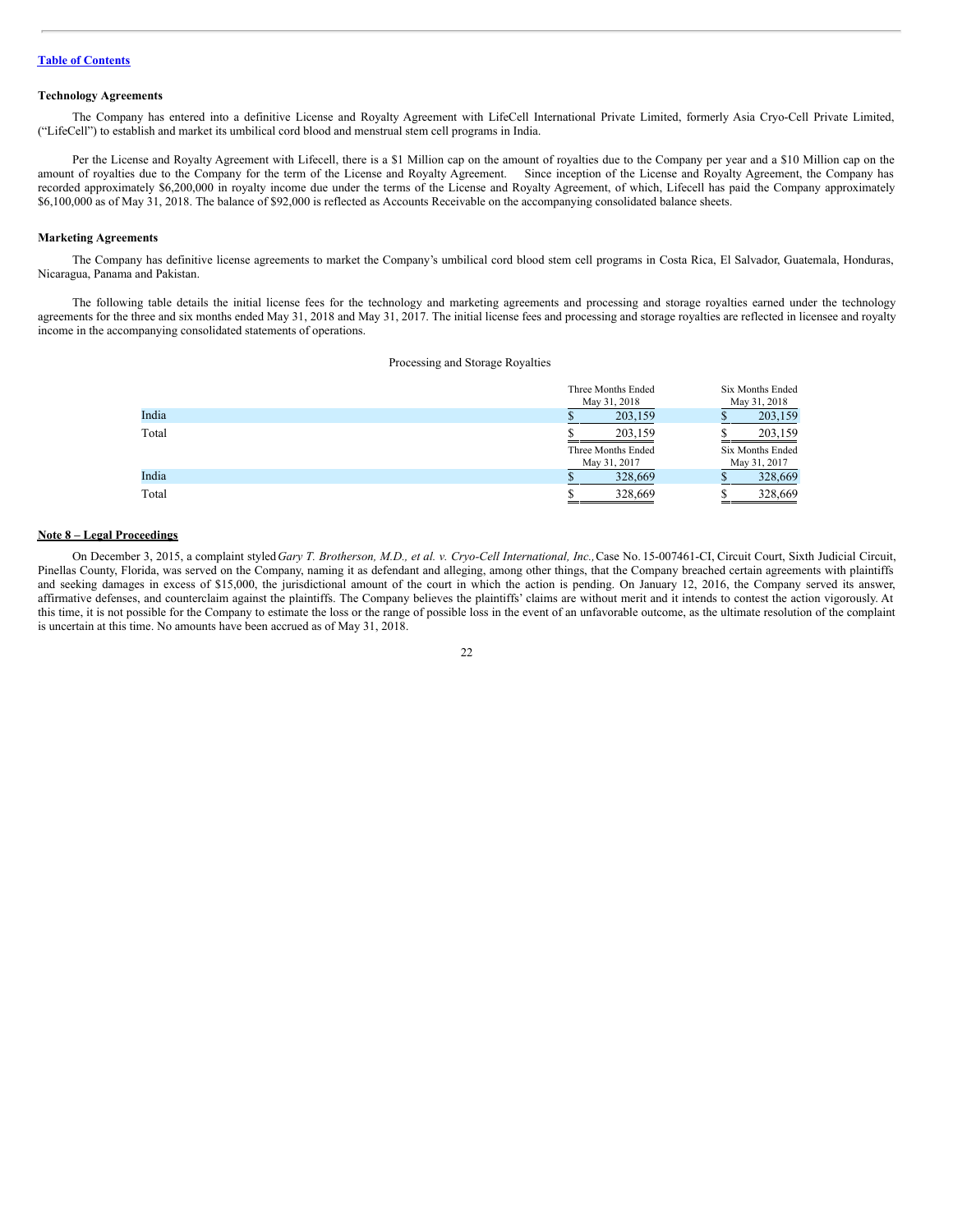In addition, from time to time the Company is subject to proceedings, lawsuits, contract disputes and other claims in the normal course of its business. The Company believes that the ultimate resolution of current matters should not have a material adverse effect on the Company's business, consolidated financial position or results of operations. It is possible, however, that there could be an unfavorable ultimate outcome for or resolution which could be material to the Company's results of operations for a particular quarterly reporting period. Litigation is inherently uncertain and there can be no assurance that the Company will prevail. The Company does not include an estimate of legal fees and other related defense costs in its estimate of loss contingencies.

#### **Note 9 – Share Repurchase Plan**

In December 2011, the Company's Board of Directors authorized management at its discretion to repurchase up to one million (1,000,000) shares of the Company's outstanding common stock. On June 6, 2012, the Board of Directors of the Company increased the number of shares of the Company's outstanding common stock that management is authorized to repurchase to up to three million (3,000,000). On April 8, 2015, the Board of Directors of the Company increased the number of shares of the Company's outstanding common stock that management is authorized to repurchase to up to six million (6,000,000) shares. On October 6, 2016, the Board of Directors of the Company increased the number of shares of the Company's outstanding common stock that management is authorized to repurchase to up to eight million (8,000,000) shares. The repurchases must be effectuated through open market purchases, privately negotiated block trades, unsolicited negotiated transactions, and/or pursuant to any trading plan that may be adopted in accordance with Rule 10b5-1 of the Securities and Exchange Commission or in such other manner as will comply with the provisions of the Securities Exchange Act of 1934.

On June 30, 2015, the Company commenced a partial tender offer to purchase up to 750,000 shares of its common stock, at a price of \$3.25 per share. The maximum number of shares proposed to be purchased in the tender offer represented 7.76% of Cryo-Cell's outstanding common shares (including shares of unvested restricted stock) as of June 30, 2015. On June 29, 2015, the last trading day prior to the commencement of the tender offer, the last sale price of Cryo-Cell's shares reported on the OTCBB was \$2.29 per share. The tender offer expired on July 28, 2015.

As of May 31, 2018, the Company had repurchased an aggregate of 5,801,086 shares of the Company's common stock at an average price of \$3.37 per share through open market and privately negotiated transactions. The Company purchased 0 and 79,942 shares of the Company's common stock during the six months ended May 31, 2018 and May 31, 2017, respectively, at an average price of \$0 per share and \$5.05 per share, respectively.

The repurchased shares will be held as treasury stock at cost and have been removed from common shares outstanding as of May 31, 2018 and November 30, 2017. As of May 31, 2018 and November 30, 2017, 5,801,086 and 5,801,086 shares, respectively, were held as treasury stock.

Subsequent to the balance sheet date, the Company has not repurchased any additional shares of the Company's common stock.

#### **Note 10 – Subsequent Events**

On May 29, 2018, the Company entered into a definitive Asset Purchase Agreement (the "Purchase Agreement") with Cord:Use Cord Blood Bank, Inc., a Florida corporation ("Cord:Use"), pursuant to which it was agreed, subject to the closing conditions contained therein, to purchase substantially all of Cord:Use's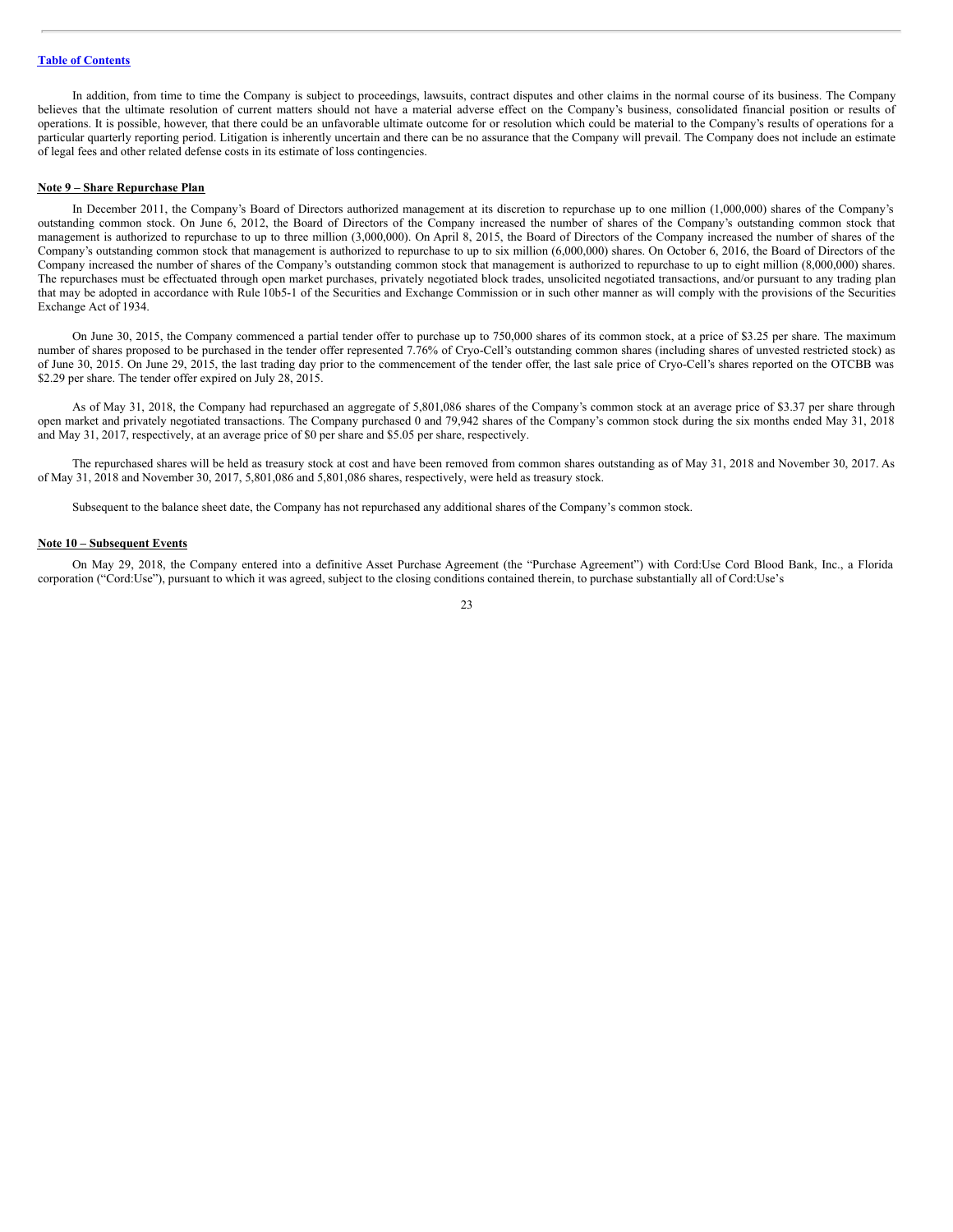assets, including without limitation Cord:Use's inventory of public cord blood units existing as of the closing date (the "Public Cord Blood Inventory") and Cord:Use's shares of common stock of Tianhe Stem Cell Biotechnologies, Inc., an Illinois corporation (the "Tianhe Capital Stock"). Cord:Use is in the business of public and private cord blood and tissue, collection, processing, storage and banking. The aggregate consideration payable on June 11, 2018 ("Closing Date") under the Purchase Agreement was \$14,000,000, with \$10,500,000 paid in cash and the balanced paid through the delivery to Cord:Use of 465,426 shares of the Company's common stock, par value \$0.01 per share ("Common Stock"), at \$7.52 per share. In addition, the Company assumed certain limited liabilities incurred by Cord:Use in connection with its business that remain unpaid as of the closing date and that directly relate to the services to be provided after closing by the Company. The Company also assumed certain of Cord:Use's contracts and the obligations arising therefrom after the closing. Additionally, Cord:Use is entitled to an earnout from the Company's sale of the Public Cord Blood Inventory from and after closing in excess of certain thresholds, payable in cash and/or additional shares of Common Stock, on the terms set forth in the Purchase Agreement, and, in certain circumstances further described in the Purchase Agreement, Cord:Use also is entitled to a portion of the gross profits generated, or deemed to have been generated, by the Company from its ownership of the Tianhe Capital Stock.

As a result of the acquisition of Cord:Use, beginning in the third quarter of 2018, our consolidated results of operations will include the results of the Cord:Use. We have not completed a detailed valuation analysis necessary to determine the final fair market values of the acquired net assets of Cord:Use, and any related income tax effects and the initial accounting for the business combination is incomplete at this time. We expect to finalize the acquisition accounting related to the transaction during the third quarter of 2018. We will furnish pro forma financial information pursuant to FASB and SEC guidelines when it becomes available.

As of June 11, 2018, subsequent to the balance sheet date, the Company entered into an Second Amendment to Credit Agreement (the "Second Amendment") with Texas Capital Bank, National Association, which amended Cryo-Cell's Credit Agreement dated as of May 20, 2016 (see Note 4) to provide for, among other things, an increase in the current outstanding principal amount of the loan from Texas Capital Bank by \$9,000,000 to finance a portion of the purchase price of the Cord:Use Purchase. In connection therewith, Cryo-Cell executed and delivered to Texas Capital Bank a Second Amended and Restated Promissory Note, in the principal amount of \$15,499,999.81, dated as of June 11, 2018 (the "Restated Note") at a rate of 3.35% per annum plus LIBOR, payable monthly with a maturity date of June 2023.

#### <span id="page-23-0"></span>**Item 2. Management's Discussion and Analysis of Financial Condition and Results of Operations.**

#### **Forward Looking Statements**

This Form 10-Q, press releases and certain information provided periodically in writing or orally by the Company's officers or its agents may contain statements which constitute "forward-looking statements". The terms "Cryo-Cell International, Inc.," "Cryo-Cell," "Company," "we," "our" and "us" refer to Cryo-Cell International, Inc. The words "expect," "anticipate," "believe," "goal," "strategy," "plan," "intend," "estimate" and similar expressions and variations thereof, if used, are intended to specifically identify forward-looking statements. Those statements appear in a number of places in this Form10-Q and in other places, and include statements regarding the intent, belief or current expectations of the Company, its directors or its officers with respect to, among other things:

- (i) our future performance and operating results;
- (ii) our future operating plans;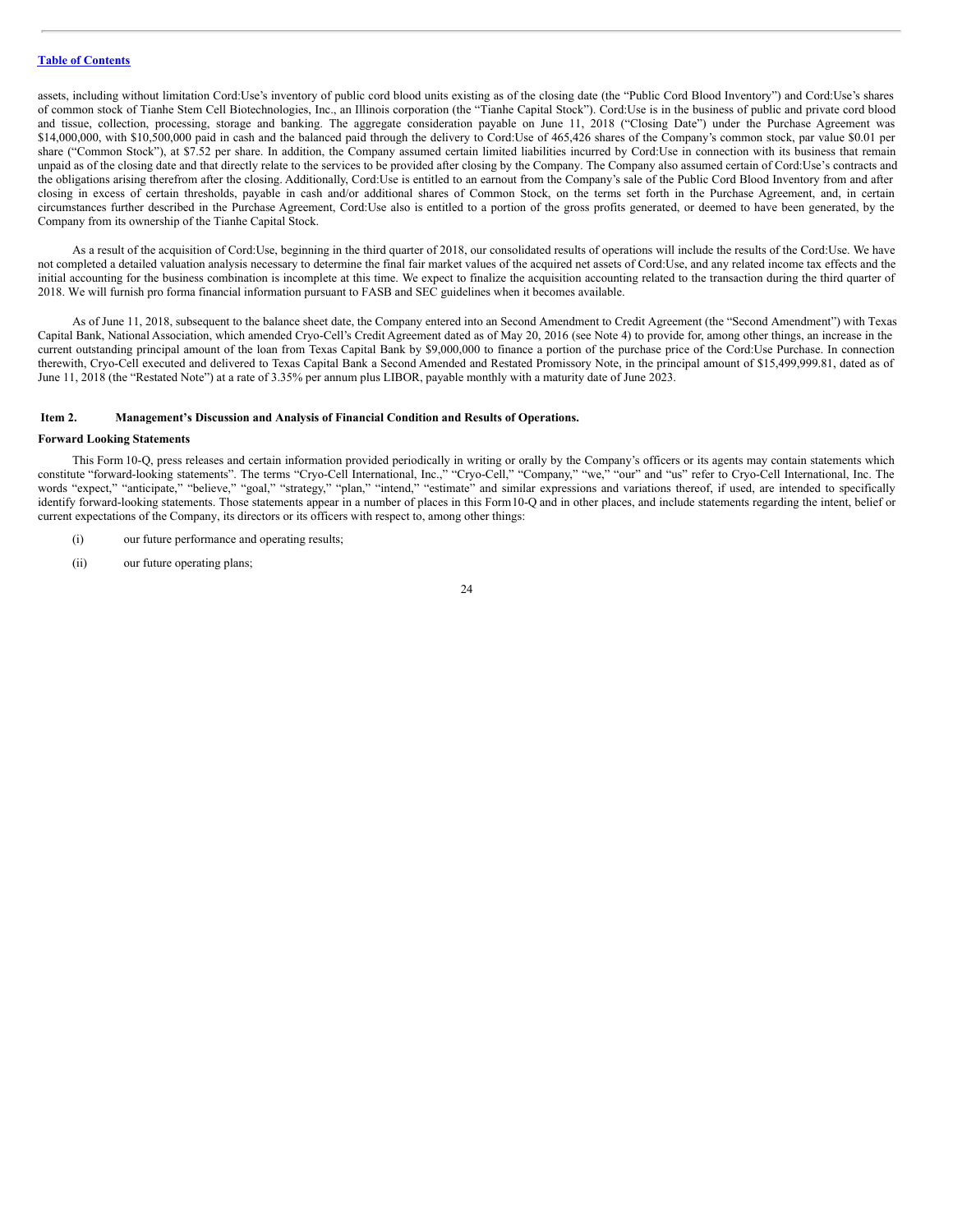- (iii) our liquidity and capital resources; and
- (iv) our financial condition, accounting policies and management judgments.

Investors and prospective investors are cautioned that any such forward-looking statements are not guarantees of future performance and involve risks and uncertainties, and that actual results may differ materially from those projected in the forward-looking statements as a result of various factors. The factors that might cause such differences include:

- (i) any adverse effect or limitations caused by recent increases in government regulation of stem cell storage facilities;
- (ii) any increased competition in our business including increasing competition from public cord blood banks particularly in overseas markets but also in the U.S.;
- (iii) any decrease or slowdown in the number of people seeking to store umbilical cord blood stem cells or decrease in the number of people paying annual storage fees;
- (iv) any new services relating to other types of stem cells that have not yet been offered commercially, and there is no assurance that other stem cell services will be launched or will gain market acceptance;
- (v) any adverse impacts on revenue or operating margins due to the costs associated with increased growth in our business, including the possibility of unanticipated costs relating to the operation of our facility and costs relating to the commercial launch of new types of stem cells;
- (vi) any unique risks posed by our international activities, including but not limited to local business laws or practices that diminish our affiliates' ability to effectively compete in their local markets;
- (vii) any technological or medical breakthroughs that would render our business of stem cell preservation obsolete;
- (viii) any material failure or malfunction in our storage facilities; or any natural disaster or act of terrorism that adversely affects stored specimens;
- (ix) any adverse results to our prospects, financial condition or reputation arising from any material failure or compromise of our information systems;
- (x) the costs associated with defending or prosecuting litigation matters, particularly including litigation related to intellectual property, and any material adverse result from such matters;
- (xi) the success of our licensing agreements and their ability to provide us with royalty fees;
- (xii) any difficulties and increased expense in enforcing our international licensing agreements;
- (xiii) any adverse performance by or relations with any of our licensees;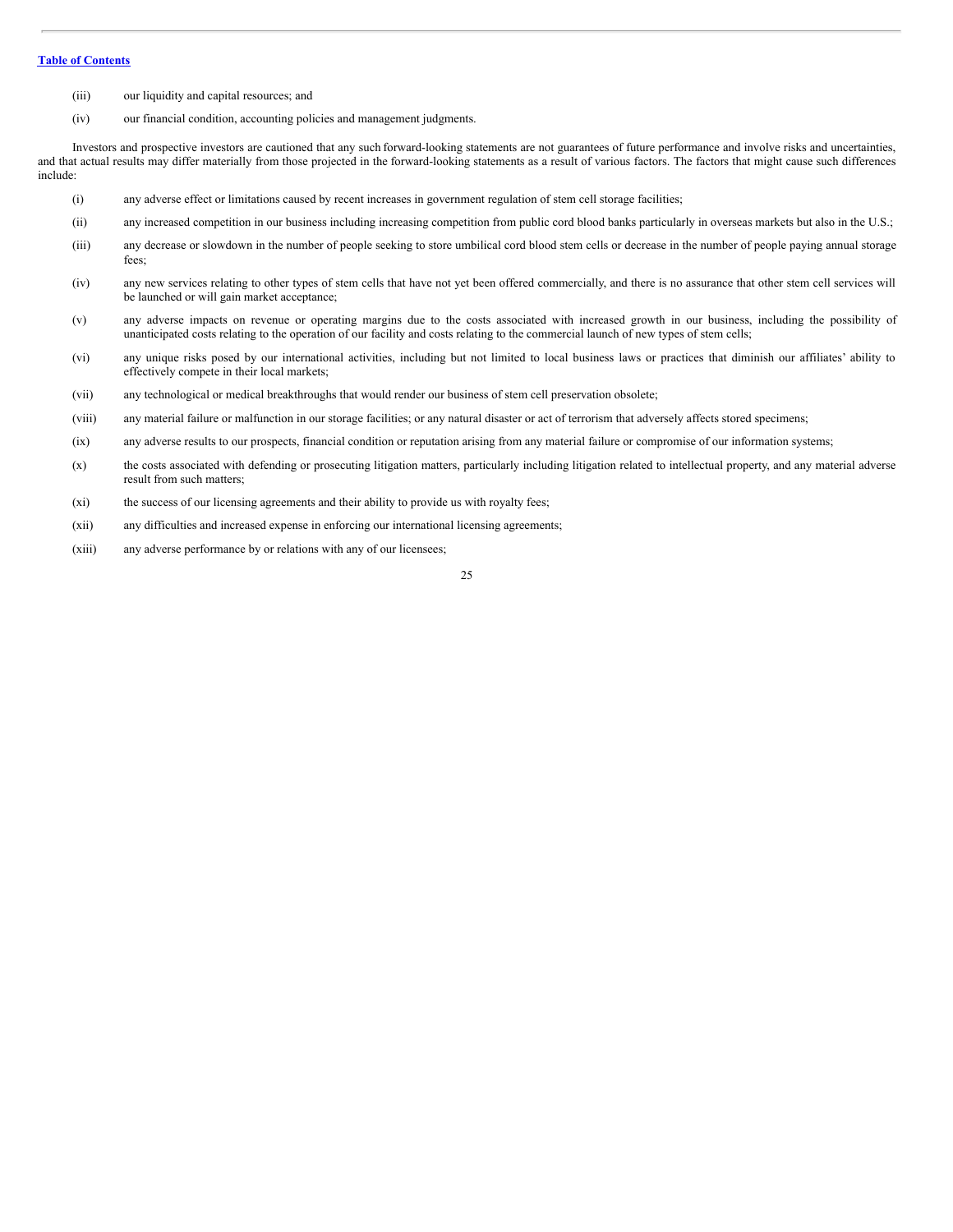- (xiv) any inability to enter into new licensing arrangements including arrangements withnon-refundable upfront fees;
- (xv) any inability to realize cost savings as a result of recent acquisitions;
- (xvi) any inability to realize a return on an investment;
- (xvii) any increased U.S. income tax expense as a result of inability to utilize or exhaustion of net operating losses;
- (xviii) any adverse impact on our revenues and operating margins as a result of discounting of our services in order to generate new business in tough economic times where consumers are selective with discretionary spending;
- (xix) the success of our global expansion initiatives;
- (xx) our actual future ownership stake in future therapies emerging from our collaborative research partnerships;
- (xxi) our ability to minimize our future costs related to R&D initiatives and collaborations and the success of such initiatives and collaborations;
- (xxii) any inability to successfully identify and consummate strategic acquisitions;
- (xxiii) any inability to realize benefits from any strategic acquisitions;
- (xxiv) the Company's ability to realize a profit on the acquisition of PrepaCyte-CB;
- (xxv) the Company's ability to realize a profit on the acquisition of Cord:Use;
- (xxvi) the costs associated with proxy contests and its impact on our business and
- (xxvii) other factors many of which are beyond our control.

We undertake no obligation to publicly update or revise the forward-looking statements made in this Form10-Q to reflect events or circumstances after the date of this Form 10-Q or to reflect the occurrence of unanticipated events.

Readers are cautioned not to place undue reliance on these forward-looking statements, which reflect management's analysis only as of the date hereof. Cryo-Cell International, Inc. undertakes no obligation to publicly revise these forward-looking statements to reflect events or circumstances that arise after the date hereof. Readers should carefully review the risk factors described in other documents the Company files from time to time with the Securities and Exchange Commission, including the Annual Report on Form 10-K filed by the Company and any Current Reports on Form8-K filed by the Company.

#### **Overview**

The Company is engaged in cellular processing and cryogenic storage, with a current focus on the collection and preservation of umbilical cord blood stem cells for family use. The Company's principal sources of revenues are service fees for cord blood processing and preservation for new customers and recurring annual storage fees. Effective April 2016, the Company offers two pricing models, a standard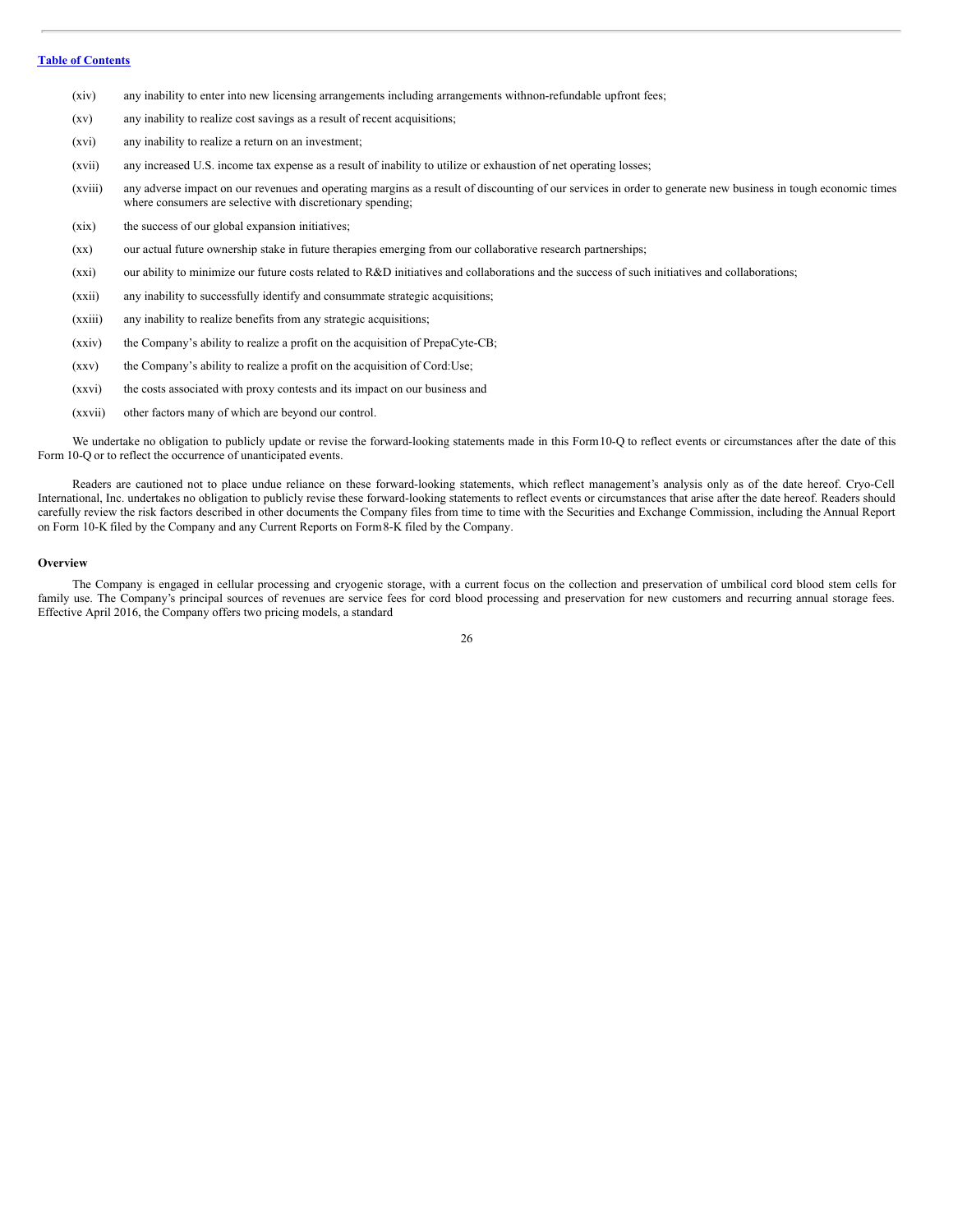plan and premium plan. The Company charges fees of \$1,600 for the standard plan and \$1,950 for the premium plan to new clients for the collection kit, processing, testing and return medical courier service, with discounts in the case of multiple children from the same family and in other circumstances. The Company charges an annual storage fee of \$150 for new clients that enroll in the standard and premium plans; storage fees for existing customers depend on the contracts with such customers. The Company continues to offer a one-time payment plan for 21 years of storage and a life-time payment plan, pursuant to which the client is charged \$4,599 for the standard plan and \$4,949 for the premium plan and \$6,000 for the standard plan and \$7,000 for the premium plan, respectively, less discounts in the case of multiple children from the same family and in other circumstances. The one-time plan includes the collection kit, processing and testing, return medical courier service and 21 years ofpre-paid storage fees. The life-time plan includes the collection kit, processing and testing, return medical courier service and pre-paid storage fees for the life of the client. The Company also receives other income from licensing fees and royalties from global affiliates.

During the six months ended May 31, 2018, total revenue increased 6% as compared to the same period in 2017. The Company reported a net loss of approximately  $(1,991,000)$  or  $(1,991,000)$  or  $(1,991,000)$  or  $(1,991,000)$  or  $(1,991,000)$  or  $(1,991,000)$  or  $(1,991,000)$  or  $(1,991,000)$  or  $(1,991,000)$  or  $(1,991,000)$  or  $(1,991,000)$  or  $(1,991,000)$  or  $(1,991,000)$  or for the same period in 2017. Net loss for the six months ended May 31, 2018 principally resulted from a 6% increase in revenue offset by a 9% increase in cost of sales, an 9% increase in selling, general and administrative expenses, and approximately \$2,985,000 of income tax expense related to the reduction of the federal tax rate to 21% as of January 1, 2018 as a result of the Tax Cuts and Jobs Act that was signed into law on December 22, 2017. The decrease in the federal tax rate caused a decrease in the Company's deferred tax asset which resulted in an increase in the income tax expense.

At May 31, 2018, the Company had cash and cash equivalents of \$6,540,982. The Company's cash increased approximately \$262,000 during the first six months of fiscal 2018. Cash provided by operations was approximately \$1,724,000 which was offset by approximately \$467,000 used for the purchase of property and equipment and intangibles and approximately \$1,000,000 used to repay the note payable. On May 20, 2016, the Company entered into a Credit Agreement ("Agreement") with Texas Capital Bank, National Association ("TCB") for a term loan of \$8.0 million in senior credit facilities. The proceeds of the term loan were used by the Company to fund repurchases of the Company's common stock. Subject to the terms of the Agreement, on May 20, 2016, TCB advanced the Company \$100.00. On July 1, 2016, TCB advanced the remaining principal amount of \$7,999,900 per a promissory note dated May 20, 2016 between the Company and TCB. On May 20, 2016, the Company entered into a Subordination Agreement with Texas Capital Bank and CrowdOut Capital LLC ("CrowdOut") for a subordinated loan of the principal amount of \$650,000, which amount CrowdOut advanced to the Company on May 20, 2016. The proceeds of the subordinated loan were to be used by the Company to fund continued repurchases of the Company's common stock. On June 5, 2017, the Company paid CrowdOut the principal sum of \$650,000 plus interest of \$867. The subordinated loan is paid in full.

On August 26, 2016, the Company entered into a First Amendment to Credit Agreement with TCB. Pursuant to terms of the First Amendment to Credit Agreement, on August 26, 2016, TCB made an additional advance to the Company in principal amount of \$2,133,433 per an Amended and Restated Promissory Note dated August 26, 2016 between the Company and TCB. The proceeds of the term loan were used by the Company to fund the extinguishment of revenue sharing agreements.

As of June 11, 2018, subsequent to the balance sheet date, the Company entered into an Second Amendment to Credit Agreement (the "Second Amendment") with Texas Capital Bank, National Association, which amended Cryo-Cell's Credit Agreement dated as of May 20, 2016 (see Note 4) to provide for, among other things, an increase in the current outstanding principal amount of the loan from Texas Capital Bank by \$9,000,000 to finance a portion of the purchase price of the Cord:Use Purchase. In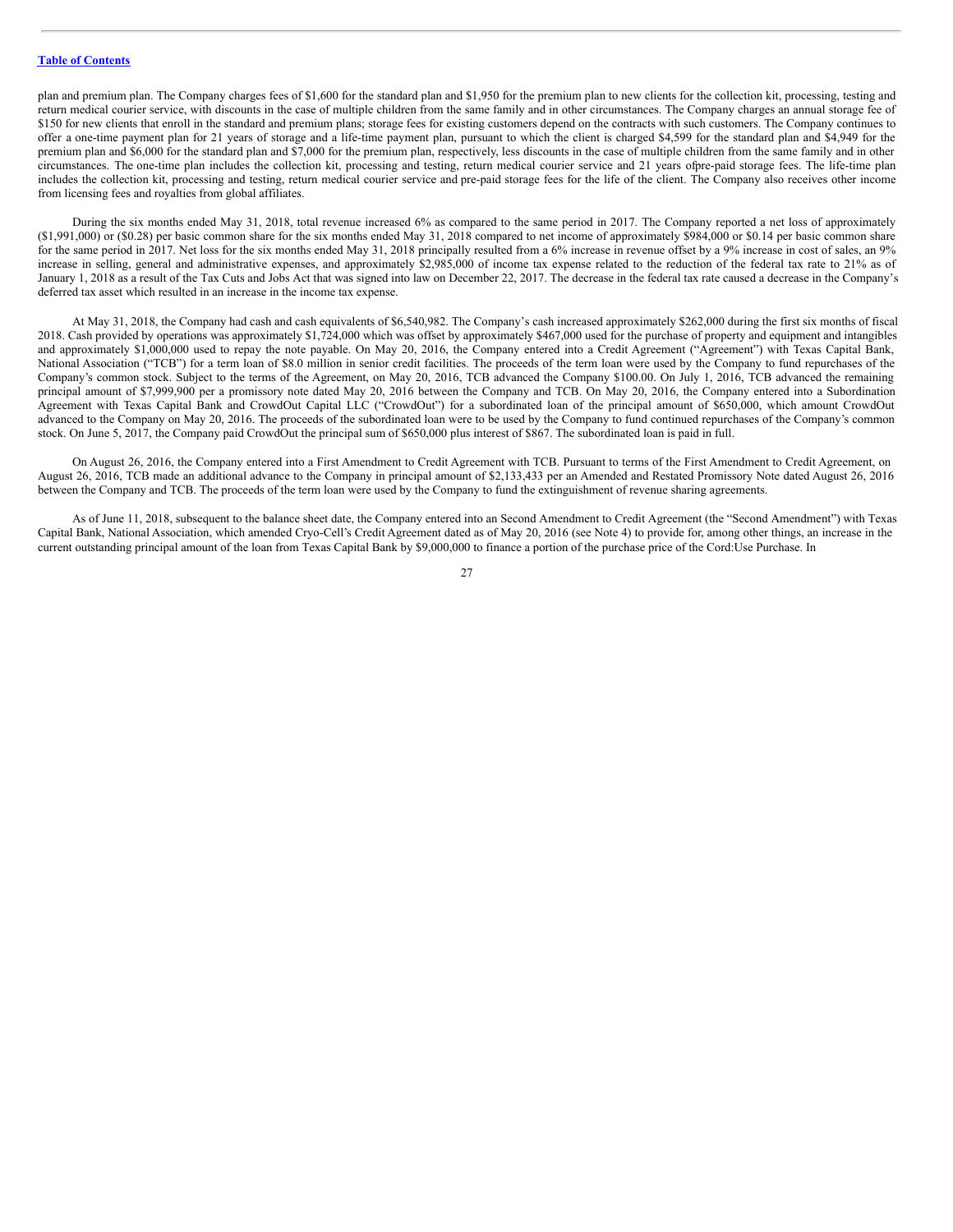connection therewith, Cryo-Cell executed and delivered to Texas Capital Bank a Second Amended and Restated Promissory Note, in the principal amount of \$15,499,999.81, dated as of June 11, 2018 (the "Restated Note") at a rate of 3.35% per annum plus LIBOR, payable monthly with a maturity date of June 2023.

Consistent with its fiduciary duties, the board of directors and management has reviewed and will continue to review strategic options and opportunities for the Company, in order to maximize shareholder value. These options may include, but are not limited to, strategic mergers or acquisitions, investments in other public and/or private companies, repurchases of RSA interests, a deregistration of the Company's common stock under the Securities Exchange Act of 1934 or a going-private transaction. These options may or may not be related to the Company's current business. In order to undertake any of the aforementioned activities, the Company may take on substantial debt or equity capital which could increase the risk of investment in the Company.

#### Results of Operations - Six Month Period Ended May 31, 2018 Compared to the Six-Month Period Ended May 31, 2017

*Revenues.* Revenues for the six months ended May 31, 2018 were \$12,753,581 as compared to \$12,013,375 for the same period in 2017, a 6% increase. The increase in revenue was primarily attributable to a 9% increase in processing and storage fees.

*Processing and Storage Fees.* The increase in processing and storage fee revenue is attributable to a 9% increase in recurring annual storage fee revenue and an 8% increase in the number of new domestic cord blood specimens processed in the first six months of fiscal 2018 versus the same period in 2017.

*Product Revenue*. For the six months ended May 31, 2018, revenue from the Prepacyte CB product sales was \$54,900 compared to \$226,655 for the six months ended May 31, 2017.

*Licensee and Royalty Income.* Licensee and royalty income for the six months ended May 31, 2018, was \$203,159 as compared to \$328,669 for the 2017 period. Licensee and royalty income for the six months ended May 31, 2018 and May 31, 2017 consists of royalty income earned on the processing and storage of specimens in India where the Company has a definitive License and Royalty Agreement.

Per the License and Royalty Agreement with Lifecell, there is a \$1 Million cap on the amount of royalties due to the Company per year and a \$10 Million cap on the amount of royalties due to the Company for the term of the License and Royalty Agreement. Since inception of the License and Royalty Agreement, the Company has recorded approximately \$6,200,000 in royalty income due under the terms of the License and Royalty Agreement, of which, Lifecell has paid the Company approximately \$6,100,000 as of May 31, 2018. The balance of \$92,000 is reflected as Accounts Receivable on the accompanying consolidated balance sheets.

Cost of Sales. Cost of sales for the six months ended May 31, 2018 was \$3,378,646 as compared to \$3,108,063 for the same period in 2017, representing a 9% increase. Cost of sales includes wages and supplies associated with process enhancements to the existing production procedures and quality systems in the processing of cord blood specimens at the Company's facility in Oldsmar, Florida and depreciation expense of approximately \$48,000 and \$50,000 for the six months ended May 31, 2018 and 2017, respectively. Also, included in Cost of sales is \$97,065 and \$198,190 related to the costs associated with production of the PrepaCyte®-CB processing and storage system for the six months ended May 31, 2018 and May 31, 2017, respectively. The increase in cost of sales for the six months ended May 31, 2018 versus May 31, 2017 is due to the increased costs associated with the 8% increase in the number of new domestic cord blood specimens processed in the first six month of fiscal 2018 versus the first six month of fiscal 2017.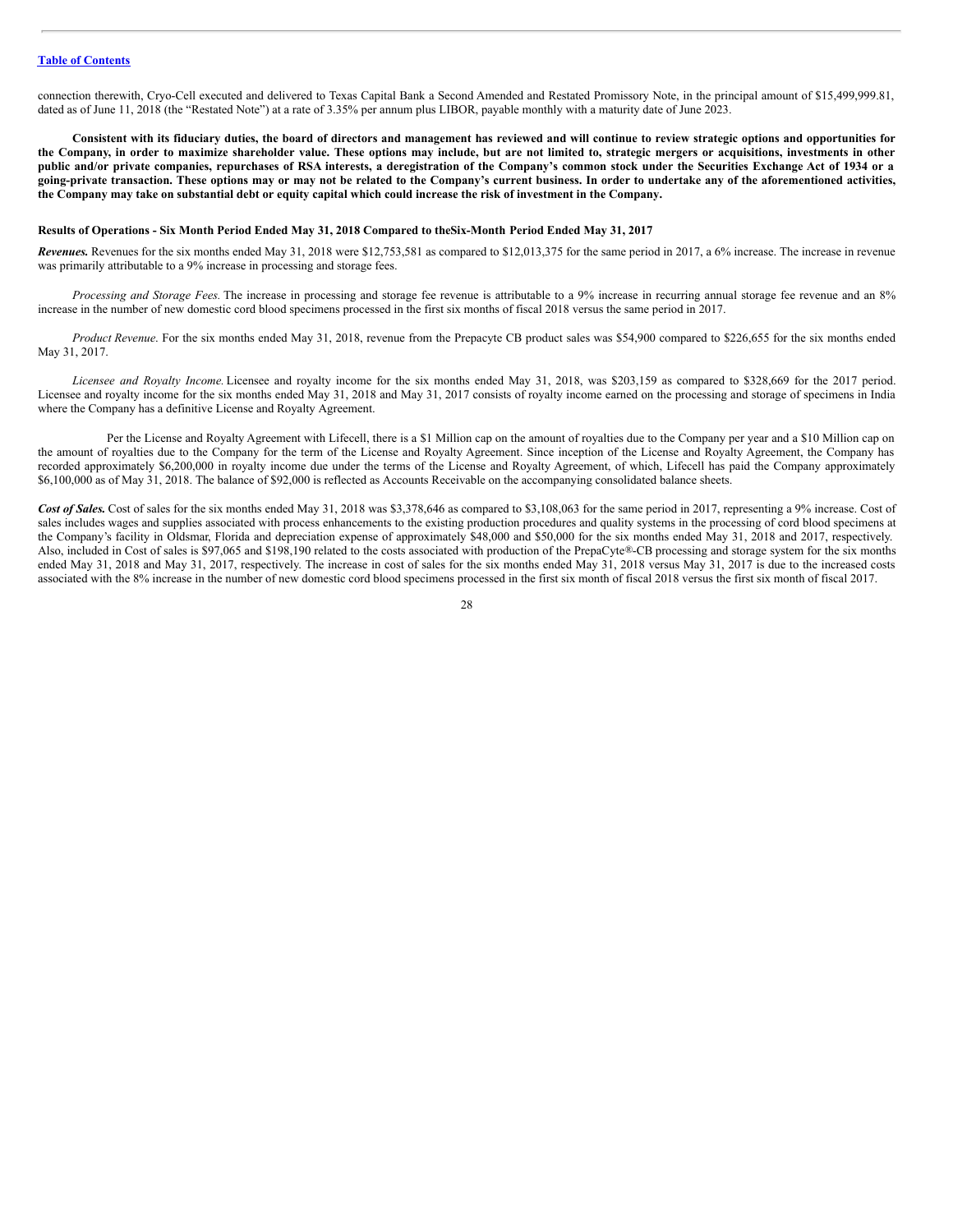*Selling, General and Administrative Expenses.* Selling, general and administrative expenses for the six months ended May 31, 2018 were \$7,122,576 as compared to \$6,509,914 for the 2017 period representing a 9% increase. These expenses are primarily comprised of expenses for consumer advertising, salaries and wages for personnel and professional fees. The increase in selling, general and administrative expenses is primarily due to an increase of \$555,000 in salaries and stock option expense pursuant to employment contracts and an increase of \$188,000 in selling and marketing expenses.

*Research, Development and Related Engineering Expenses.*Research, development and related engineering expenses for the six months ended May 31, 2018 were \$42,693 as compared to \$23,456 for the 2017 period.

*Depreciation and Amortization*. Depreciation and amortization (not included in Cost of Sales) for the six months ended May 31, 2018 was \$72,793 compared to \$63,566 for the 2017 period.

*Interest Expense*. Interest expense during the six months ended May 31, 2018 was \$585,071 compared to \$622,358 for the six months ended May 31, 2018, of which, \$240,185 and \$312,393, respectively, related to the credit and subordination agreements with Texas Capital Bank, National Association and CrowdOut Capital LLC as described in Note 4. The remaining interest expense is mainly comprised of amounts due to the parties to the Company's revenue sharing agreements ("RSAs") based on the Company's storage revenue collected.

*Income Taxes*. U.S. income tax expense for the six months ended May 31, 2018 was \$3,496,616 compared to \$601,908 for the six months ended May 31, 2017. Included in the \$3,496,616 tax expense for the six months ended May 31, 2018 is approximately \$2,985,000 of expense related to the reduction of the federal tax rate to 21% as of January 1, 2018 as a result of the Tax Cuts and Jobs Act that was signed into law on December 22, 2017. The decrease in the federal tax rate caused a decrease in the Company's deferred tax asset which resulted in an increase in the income tax expense.

Deferred tax assets and liabilities are measured using enacted tax rates expected to be recovered or settled. The ultimate realization of our deferred tax assets depends upon generating sufficient future taxable income prior to the expiration of the tax attributes. In assessing the need for a valuation allowance, we must project future levels of taxable income. This assessment requires significant judgment. We examine the evidence related to the recent history of tax losses, the economic conditions in which we operate and our forecasts and projections to make that determination.

The Company records foreign income taxes withheld from installment payments ofnon-refundable up-front license fees and royalty income earned on the processing and storage of cord blood stem cell specimens in geographic areas where the Company has license agreements. The Company recorded \$21,972 and \$35,546 for the six months ended May 31, 2018 and May 31, 2017, respectively, of foreign income tax expense, which is included in income tax expense in the accompanying consolidated statements of comprehensive income.

Results of Operations - Three Month Period Ended May 31, 2018 Compared to the Three-Month Period Ended May 31, 2017

*Revenues.* Revenues for the three months ended May 31, 2018 were \$6,525,463 as compared to \$6,236,751 for the same period in 2017. The increase in revenue was primarily attributable to an 8% increase in processing and storage fees.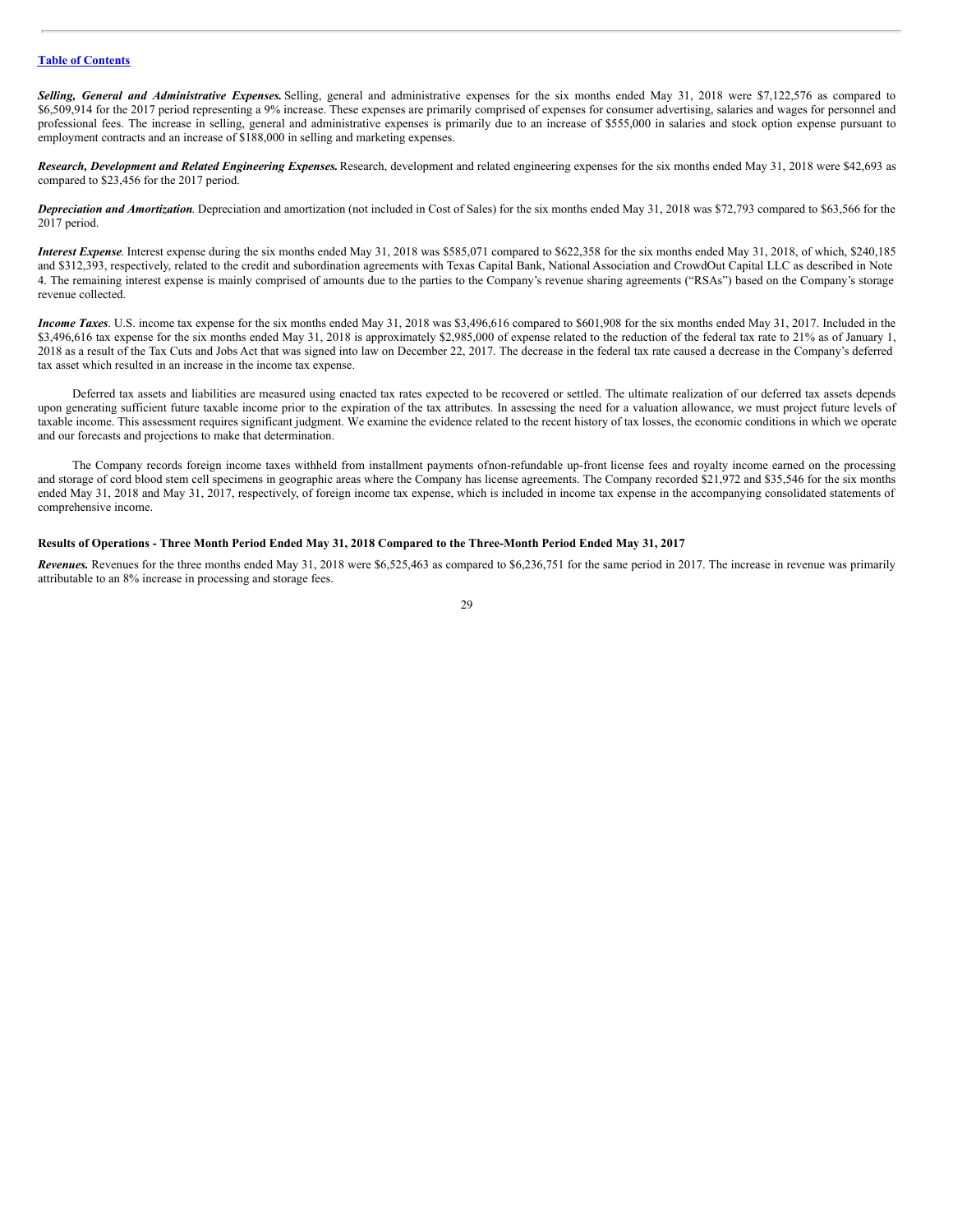*Processing and Storage Fees.* The increase in processing and storage fee revenue is primarily attributable to an 8% increase in the number of new cord blood specimens processed for three months ended May 31, 2018 versus the same period in 2017.

*Product Revenue*. For the three months ended May 31, 2018, revenue from the product sales was \$26,849 compared to \$61,855 for the three months ended May 31, 2017.

*Licensee and Royalty Income.* Licensee and royalty income for the three months ended May 31, 2018, was \$203,159 as compared to \$328,669 for the 2017 period. Licensee and royalty income for the three months ended May 31, 2018 and May 31, 2017 consisted of royalty income earned on the processing and storage of cord blood stem cell specimens in India where the Company has a definitive license agreement.

Per the License and Royalty Agreement with Lifecell, there is a \$1 Million cap on the amount of royalties due to the Company per year and a \$10 Million cap on the amount of royalties due to the Company for the term of the License and Royalty Agreement. Since inception of the License and Royalty Agreement, the Company has recorded approximately \$6,200,000 in royalty income due under the terms of the License and Royalty Agreement, of which, Lifecell has paid the Company approximately \$6,100,000 as of May 31, 2018. The balance of \$92,000 is reflected as Accounts Receivable on the accompanying consolidated balance sheets.

Cost of Sales. Cost of sales for the three months ended May 31, 2018 was \$1,777,138 as compared to \$1,591,966 for the same period in 2017, representing a 12% increase. Cost of sales includes wages and supplies associated with process enhancements to the existing production procedures and quality systems in the processing of cord blood specimens at the Company's facility in Oldsmar, Florida and depreciation expense of approximately \$24,000 and \$24,000 for the three months ended May 31, 2018 and 2017, respectively. Also, included in Cost of Sales is \$50,880 and \$74,888 related to the costs associated with production of the PrepaCyte®-CB processing and storage system for the three months ended May 31, 2018 and May 31, 2017, respectively. The increase in cost of sales for the three months ended May 31, 2018 versus May 31, 2017 is due to the increased costs associated with the 8% increase in the number of new domestic cord blood specimens processed in the second quarter fiscal 2018 versus the second quarter fiscal 2017.

*Selling, General and Administrative Expenses.* Selling, general and administrative expenses for the three months ended May 31, 2018 were \$3,533,057 as compared to \$3,411,759 for the 2017 period representing a 4% increase. Selling, general and administrative expenses is primarily comprised of expenses for selling and marketing expenses, salaries and wages for personnel and professional fees. The increase in selling, general and administrative expenses is primarily due to an increase of \$164,000 in professional fees and an increase of \$98,000 in selling and marketing expenses.

*Research, Development and Related Engineering Expenses.*Research, development and related engineering expenses for the three months ended May 31, 2018 were \$29,284 as compared to \$8,840 for the 2017 period.

*Depreciation and Amortization*. Depreciation and amortization (not included in Cost of Sales) for the three months ended May 31, 2018 was \$36,248 compared to \$31,936 for the 2017 period.

*Interest Expense.* Interest expense during the three months ended May 31, 2018, was \$304,094 compared to \$325,314 during the comparable period in 2017. Interest expense for the three months ended May 31, 2017 and May 31, 2016 was \$119,655 and \$156,252, respectively, related to the credit and subordination agreements with Texas Capital Bank, National Association and CrowdOut Capital LLC as described in Note 4. The remaining interest expense is mainly comprised of amounts due to the parties to the Company's revenue sharing agreements ("RSAs") based on the Company's storage revenue collected.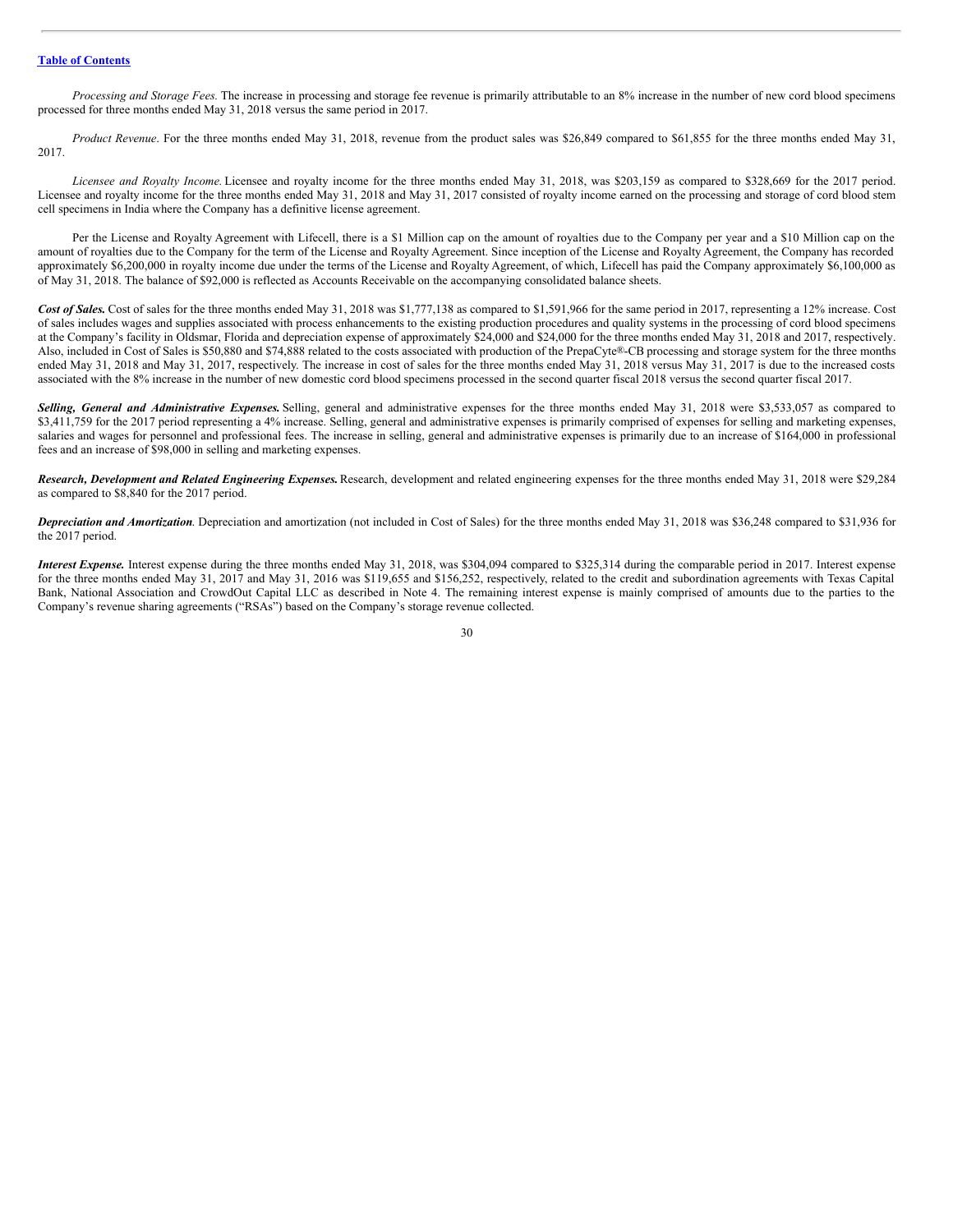*Income Taxes.* U.S. income tax expense for the three months ended May 31, 2018 was \$293,949 compared to \$296,191 for the three months ended May 31, 2017.

Deferred tax assets and liabilities are measured using enacted tax rates expected to be recovered or settled. The ultimate realization of our deferred tax assets depends upon generating sufficient future taxable income prior to the expiration of the tax attributes. In assessing the need for a valuation allowance, we must project future levels of taxable income. This assessment requires significant judgment. We examine the evidence related to the recent history of tax losses, the economic conditions in which we operate and our forecasts and projections to make that determination.

The Company records foreign income taxes withheld from installment payments ofnon-refundable up-front license fees and royalty income earned on the processing and storage of cord blood stem cell specimens in geographic areas where the Company has license agreements. The Company recorded \$21,972 and \$35,546 for the three months ended May 31, 2018 and 2017, respectively, of foreign income tax expense, which is included in income tax expense in the accompanying consolidated statements of comprehensive income.

#### **Liquidity and Capital Resources**

On May 20, 2016, the Company entered into a Credit Agreement ("Agreement") with Texas Capital Bank, National Association ("TCB") for a term loan of \$8.0 million in senior credit facilities. The proceeds of the term loan were used by the Company to fund repurchases of the Company's common stock. Subject to the terms of the Agreement, on May 20, 2016, TCB advanced the Company \$100.00. On July 1, 2016, TCB advanced the remaining principal amount of \$7,999,900 per a promissory note dated May 20, 2016 between the Company and TCB. On May 20, 2016, the Company entered into a Subordination Agreement with Texas Capital Bank and CrowdOut Capital LLC ("CrowdOut") for a subordinated loan of the principal amount of \$650,000, which amount CrowdOut advanced to the Company on May 20, 2016. The proceeds of the subordinated loan were to be used by the Company to fund continued repurchases of the Company's common stock. Per a promissory note dated May 20, 2016 between the Company and CrowdOut, interest at 12% per annum on the principal sum of \$650,000 was payable monthly with a maturity date of July 2021, at which time, the principal amount of \$650,000 was due. In June 2017, the Company repaid the subordinated principal plus interest of \$650,867.

On August 26, 2016, the Company entered into a First Amendment to Credit Agreement with TCB. Pursuant to terms of the First Amendment to Credit Agreement, on August 26, 2016, TCB made an additional advance to the Company in principal amount of \$2,133,433 per an Amended and Restated Promissory Note dated August 26, 2016 between the Company and TCB. The additional proceeds of the term loan were used by the Company to fund the extinguishment of revenue sharing agreements.

Prior to the loans, the Company's principal source of cash has been from sales of its umbilical cord blood program to customers and royalties from licensees.

At May 31, 2018, the Company had cash and cash equivalents of \$6,540,982 as compared to \$6,279,154 at November 30, 2017. The increase in cash and cash equivalents during the six months ended May 31, 2018 was primarily attributable to the following:

Net cash provided by operating activities for the six months ended May 31, 2018 was \$1,723,895, which was primarily attributable to the Company's operating results and an increase in the Company's new clients choosing the prepaid storage plans versus the annual storage fee plan which was partially offset by a deposit of \$700,000 that was paid per the Asset Purchase Agreement with CordUse (see Note 10).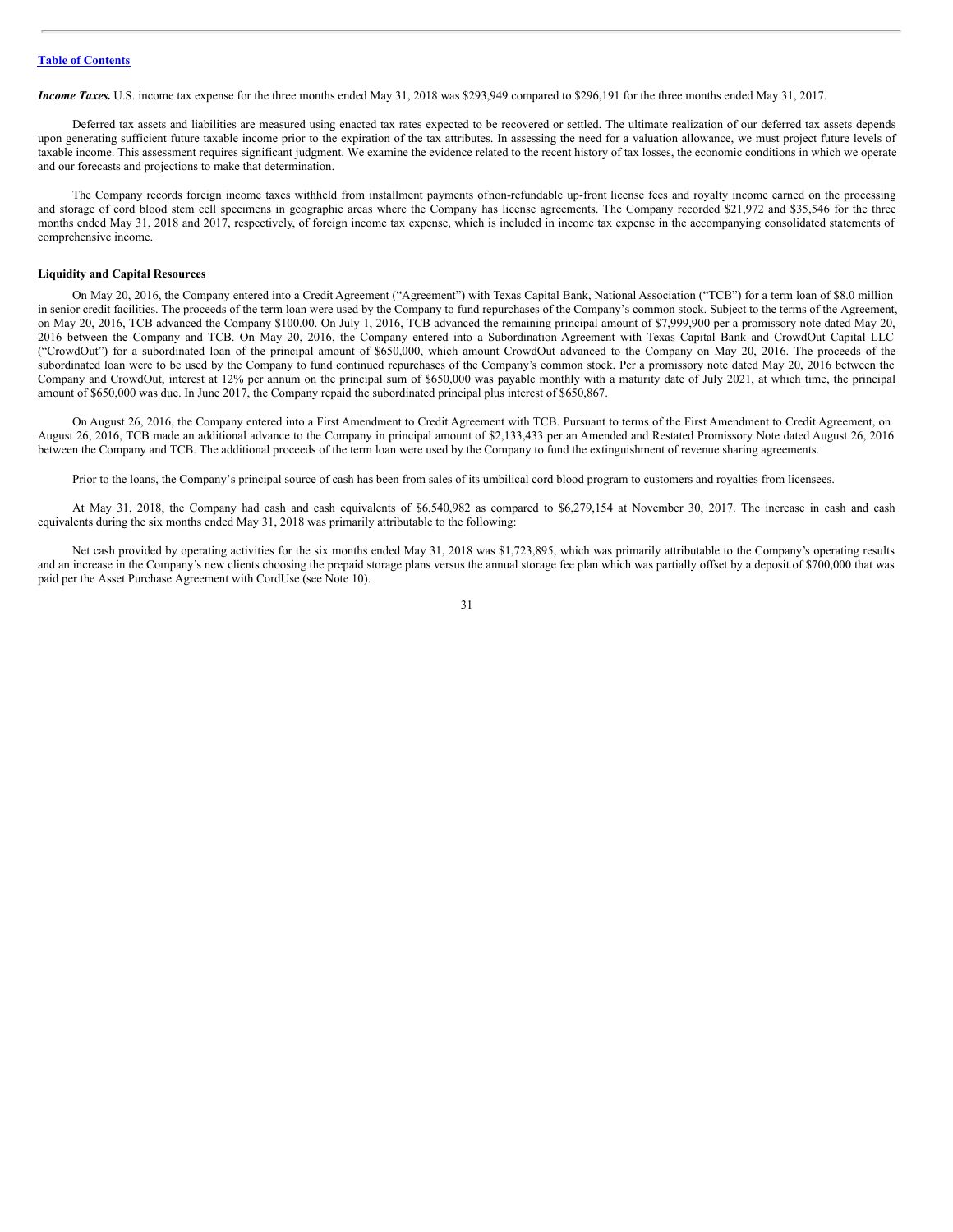Net cash provided by operating activities for the six months ended May 31, 2017 was \$2,382,567, which was primarily attributable to the Company's operating results and an increase in the Company's new clients choosing the prepaid storage plans versus the annual storage fee plan.

Net cash used in investing activities for the six months ended May 31, 2018 was \$466,987 which was attributable to the purchases of property, equipment and sales and purchases of marketable securities and other investments and intangibles of \$466,987.

Net cash provided by investing activities for the six months ended May 31, 2017 was \$168,018, which was primarily attributable to sales and purchases of marketable securities and other investments in the amount of \$172,523 slightly offset by the purchases of property and equipment in the amount of \$4,505.

Net cash used in financing activities for the six months ended May 31, 2018 was \$995,080, which was primarily attributable to the payments of \$1,000,000 to repay the note payable described above offset by the receipt of \$4,920 from the exercise of stock options.

Net cash used in financing activities for the six months ended May 31, 2017 was \$1,352,529, which was primarily attributable to the stock repurchase plan pursuant to which the Company has repurchased 79,942 shares of the Company's common stock for approximately \$404,000 and \$1,000,000 used to repay the note payable described above.

The Company does not have a line of credit.

The Company anticipates making discretionary capital expenditures of approximately \$500,000 over the next twelve months for software enhancements and purchases of property and equipment. The Company anticipates funding future property and equipment purchases with cash-on-hand and cash flows from future operations.

The Company anticipates that its cash and cash equivalents, marketable securities and cash flows from future operations will be sufficient to fund its known cash needs for at least the next 12 months. Cash flows from operations will depend primarily upon increasing revenues from sales of its umbilical cord blood and cord tissue cellular storage services and managing discretionary expenses. If expected increases in revenues are not realized, or if expenses are higher than anticipated, the Company may be required to reduce or defer cash expenditures or otherwise manage its cash resources during the next 12 months so that they are sufficient to meet the Company's cash needs for that period. In addition, the Company may consider seeking equity or debt financing if deemed appropriate for its plan of operations, and if such financing can be obtained on acceptable terms. There is no assurance that any reductions in expenditures, if necessary, will not have an adverse effect on the Company's business operations, including sales activities and the development of new services and technology.

#### **Critical Accounting Policies**

This discussion and analysis of our financial condition and results of operations is based on our consolidated financial statements, which have been prepared in accordance with U.S. generally accepted accounting principles. The preparation of these financial statements requires us to make judgments, estimates, and assumptions that affect the reported amounts of assets, liabilities, revenues, expenses and disclosures of contingent assets and liabilities. For a full discussion of our accounting policies please refer to Note 1 to the Consolidated Financial Statements included in our 2017 Annual Report on Form 10-K filed with the SEC on February 28, 2018. Our most critical accounting policies and estimates include: recognition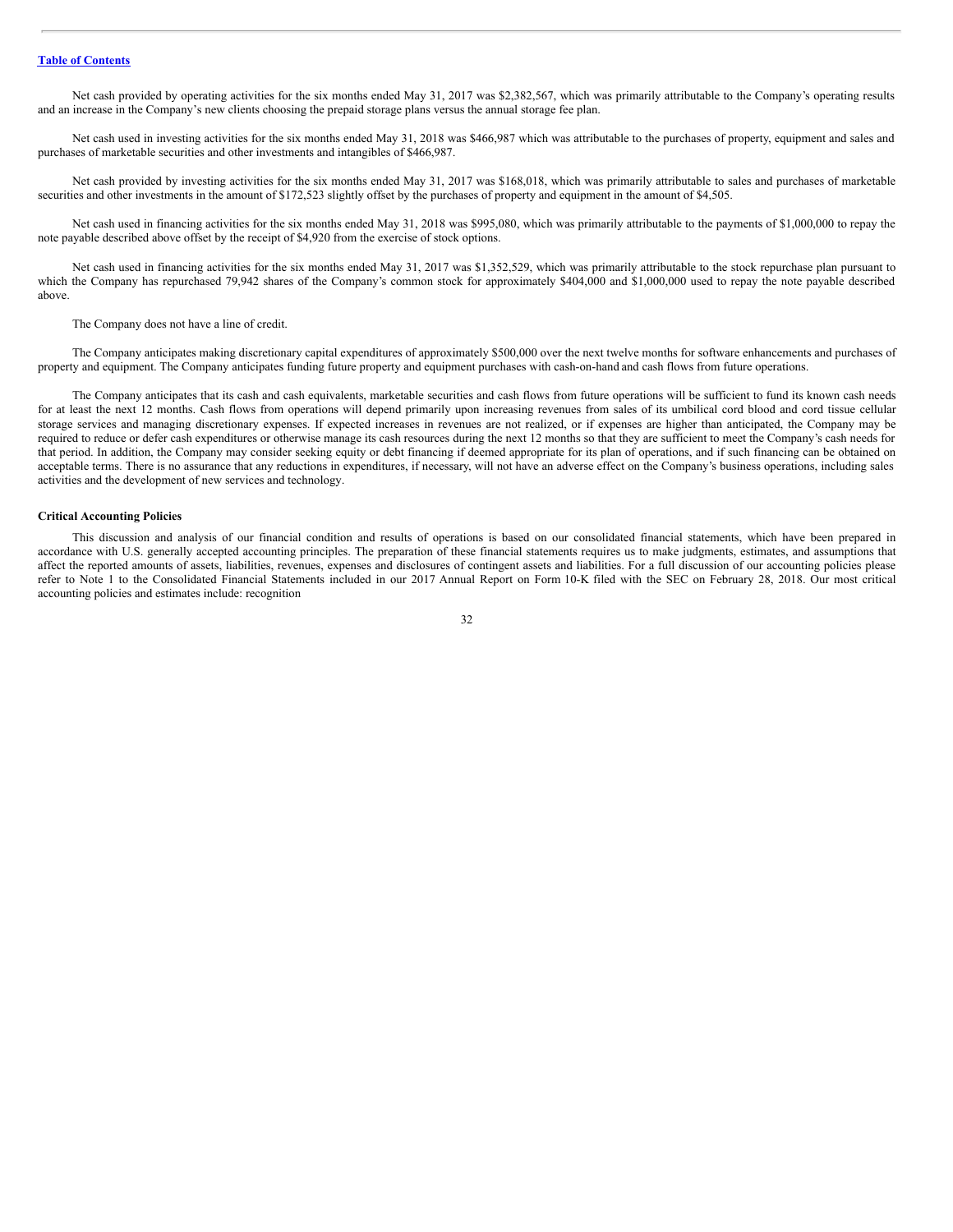of revenue and the related allowance for doubtful accounts, stock-based compensation, income taxes and license and revenue sharing agreements. We continually evaluate our judgments, estimates and assumptions. We base our estimates on the terms of underlying agreements, historical experience and other factors that we believe are reasonable based on the circumstances, the results of which form our management's basis for making judgments about the carrying value of assets and liabilities that are not readily apparent from other sources. Actual results may differ from these estimates. There have been no material changes to our critical accounting policies and estimates from the information provided in Item 7, Management's Discussion and Analysis of Financial Condition and Results of Operations included in our 2017 Annual Report on Form10-K.

#### **Recently Issued Accounting Pronouncements**

See Note 1 to the Consolidated Financial Statements.

#### **Off-Balance Sheet Arrangements**

The Company has no off-balance sheet arrangements that have or are reasonably likely to have a current or future effect on its financial condition, changes in financial condition, revenues or expenses, results of operations, liquidity, capital expenditures or capital resources that is material to investors.

# <span id="page-32-0"></span>**Item 3. Quantitative and Qualitative Disclosures About Market Risk.**

Not applicable.

#### <span id="page-32-1"></span>**Item 4. Controls and Procedures**

#### **Evaluation of Disclosure Controls and Procedures**

Based on their most recent review, as of the end of the period covered by this report, the Company's principal executive officer and principal financial officer have concluded that the Company's disclosure controls and procedures are effective, and that information required to be disclosed by the Company in the reports that it files or submits under the Securities Exchange Act of 1934, as amended, is accumulated and communicated to the Company's management, including its principal executive officer and principal financial officer, as appropriate to allow timely decisions regarding required disclosure and are ineffective to ensure that such information is recorded, processed, summarized and reported within the time periods specified in the SEC's rules and forms. In March 2018, the Company received notice that shares of the Company's common stock issued to certain executive officers pursuant to the Company's 2012 Stock Incentive Plan had purportedly been issued in excess of the shares reserved for issuance under the Plan. The Company has established an independent committee of the Board of Directors to review this issue. As part of this research, management is reviewing the Company's disclosure controls and procedures.

The Company has not made an amended8-K filing with respect to the Current Reports on Form8-K that was filed on July 16, 2015 to announce the acquisition of Prepacyte. Accordingly, the Company is not deemed a timely filer. Management intends to subsequently make this amended 8-K filing to include the requiredpre-acquisition financial statements of Prepacyte as well as the required pro forma financial information.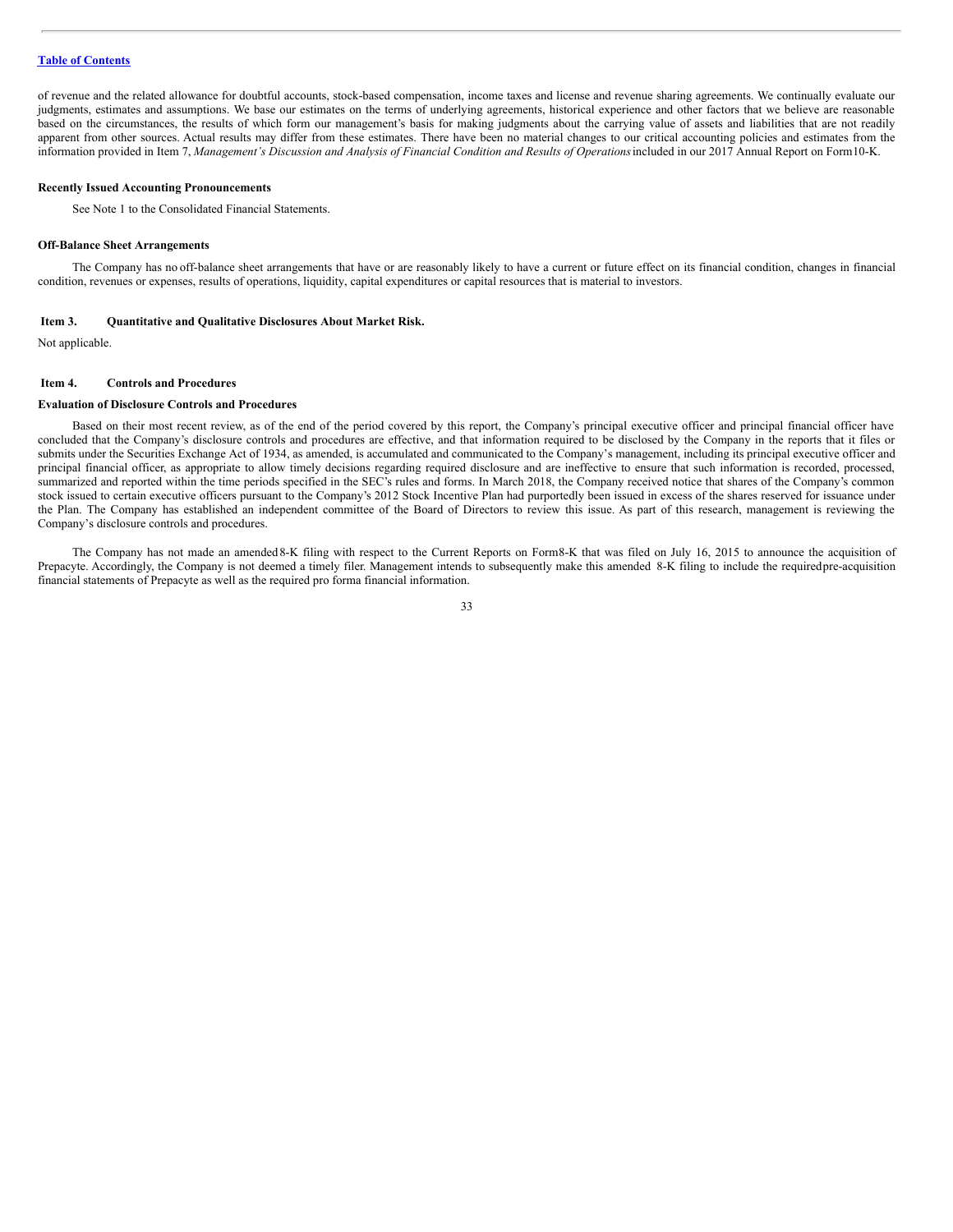# **Changes in Internal Control Over Financial Reporting**

Other than as disclosed in "Evaluation of Disclosure Controls and Procedures" above with the respect to the matters reviewed in March 2018, there were no other changes in the Company's internal controls over financial reporting during the six months ended May 31, 2018 that have materially affected, or are reasonably likely to materially affect, the Company's internal control over financial reporting.

#### **Limitations on the Effectiveness of Controls**

Our management, including ourCo-CEOs and CFO, does not expect that our disclosure controls and internal controls will prevent all error and all fraud. A control system, no matter how well conceived and operated, can provide only reasonable, not absolute, assurance that the objectives of the control system are met. Further, the design of a control system must reflect the fact that there are resource constraints, and the benefits of controls must be considered relative to their costs. Because of the inherent limitations in all control systems, no evaluation of controls can provide absolute assurance that all control issues and instances of fraud, if any, within the Company have been detected. These inherent limitations include the realities that judgments in decision-making can be faulty, and that breakdowns can occur because of simple error or mistake. Additionally, controls can be circumvented by the individual acts of some persons, by collusion of two or more people, or by management or board override of the control.

The design of any system of controls also is based in part upon certain assumptions about the likelihood of future events, and there can be no assurance that any design will succeed in achieving its stated goals under all potential future conditions; over time, control may become inadequate because of changes in conditions, or the degree of compliance with the policies or procedures may deteriorate. Because of the inherent limitations in a cost-effective control system, misstatements due to error or fraud may occur and not be detected.

# **CEO and CFO Certifications**

Appearing as exhibits 31.1, 31.2 and 31.3 to this report there are Certifications of theCo-CEOs and the CFO. The Certifications are required in accordance with Section 302 of the Sarbanes-Oxley Act of 2002 (the Section 302 Certifications). This Item of this report is the information concerning the evaluation referred to in the Section 302 Certifications and this information should be read in conjunction with the Section 302 Certifications for a more complete understanding of the topics presented.

#### <span id="page-33-0"></span>**PART II - OTHER INFORMATION**

# <span id="page-33-1"></span>**ITEM 1. LEGAL PROCEEDINGS**

On December 3, 2015, a complaint styled Gary T. Brotherson, M.D., et al. v. Cryo-Cell International, Inc., Case No. 15-007461-CI, Circuit Court, Sixth Judicial Circuit, Pinellas County, Florida, was served on the Company, naming it as defendant and alleging, among other things, that the Company breached certain agreements with plaintiffs and seeking damages in excess of \$15,000, the jurisdictional amount of the court in which the action is pending. On January 12, 2016, the Company served its answer, affirmative defenses, and counterclaim against the plaintiffs. The Company believes the plaintiffs' claims are without merit and it intends to contest the action vigorously. At this time, it is not possible for the Company to estimate the loss or the range of possible loss in the event of an unfavorable outcome, as the ultimate resolution of the complaint is uncertain at this time. No amounts have been accrued as of May 31, 2018.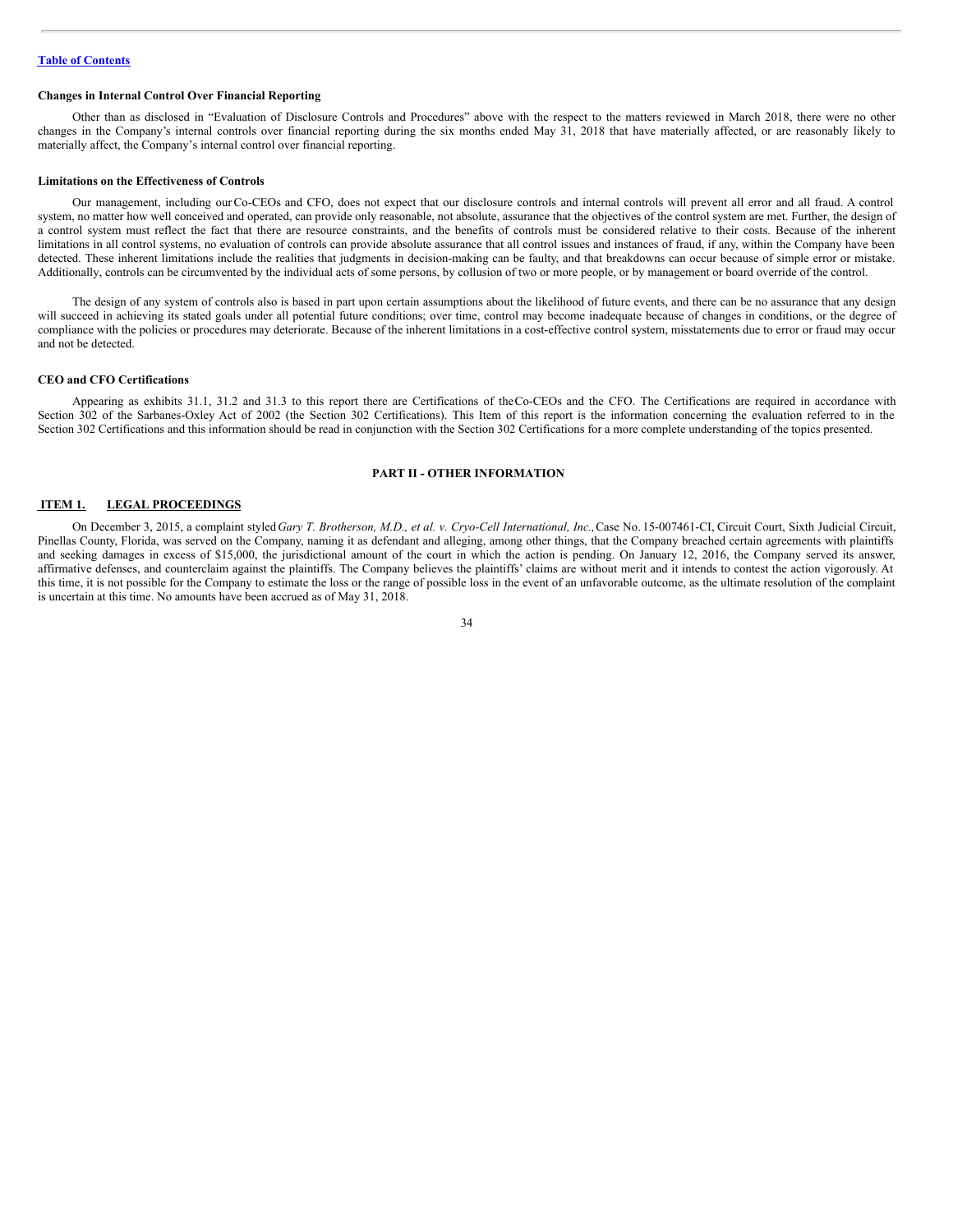In addition, from time to time the Company is subject to proceedings, lawsuits, contract disputes and other claims in the normal course of its business. The Company believes that the ultimate resolution of current matters should not have a material adverse effect on the Company's business, consolidated financial position or results of operations. It is possible, however, that there could be an unfavorable ultimate outcome for or resolution which could be material to the Company's results of operations for a particular quarterly reporting period. Litigation is inherently uncertain and there can be no assurance that the Company will prevail. The Company does not include an estimate of legal fees and other related defense costs in its estimate of loss contingencies.

# <span id="page-34-0"></span>**ITEM 1A. RISK FACTORS**

Not applicable.

# <span id="page-34-1"></span>**ITEM 2. UNREGISTERED SALES OF EQUITY SECURITIES AND USE OF PROCEEDS**

# **ISSUER PURCHASE OF EQUITY SECURITIES**

|                       |                         |                               |                        | Maximum            |
|-----------------------|-------------------------|-------------------------------|------------------------|--------------------|
|                       |                         |                               |                        | Number (or         |
|                       |                         |                               |                        | Approximate        |
|                       |                         |                               | Total Number of        | Dollar Value) of   |
|                       |                         |                               | Shares Purchased       | Shares that May    |
|                       |                         |                               | as Part of Publicly    | Yet Be Purchased   |
|                       | Total Number of         | Average Price                 | <b>Announced Plans</b> | Under the Plans or |
| Period                | <b>Shares Purchased</b> | Paid per Share                | or Programs            | Programs           |
| March $1 - 31, 2018$  | _                       | $-$                           | _                      | 2,198,914          |
| April $1 - 30$ , 2018 |                         | $-$                           |                        | 2,198,914          |
| May $1 - 31$ , 2018   | _                       | $\overline{\phantom{a}}$<br>D | _                      | 2,198,914          |
|                       |                         |                               |                        |                    |

# <span id="page-34-2"></span>**ITEM 3. DEFAULTS UPON SENIOR SECURITIES**

None.

# <span id="page-34-3"></span>**ITEM 4. MINE SAFETY DISCLOSURES**

Not applicable.

# <span id="page-34-4"></span>**ITEM 5. OTHER INFORMATION**

None.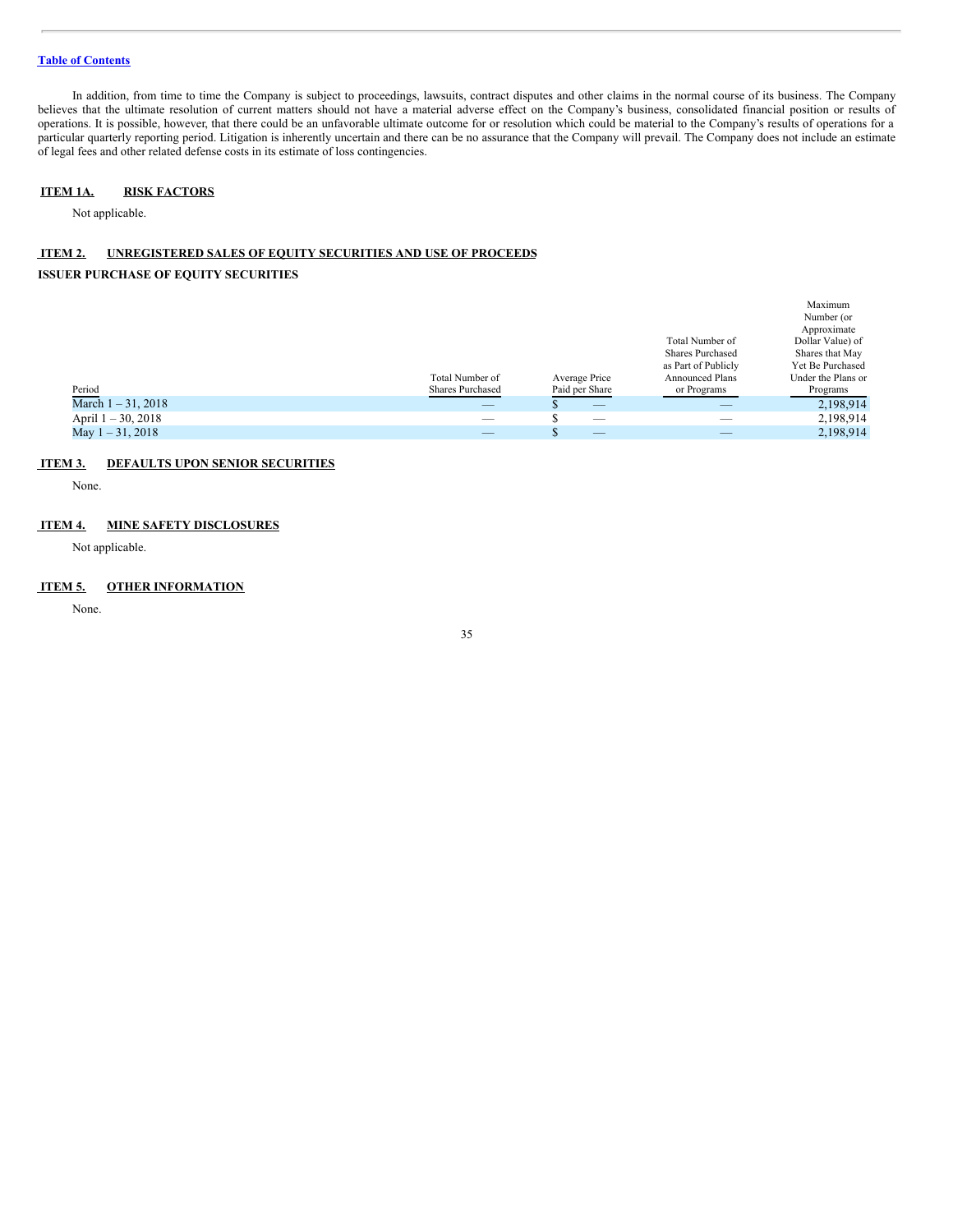# <span id="page-35-0"></span>**ITEM 6. EXHIBITS**

 $(a)$ 

| Exhibits |                                                                                                                         |
|----------|-------------------------------------------------------------------------------------------------------------------------|
| 31.1     | Certification of Co-CEO Pursuant to Section 302 of the Sarbanes-Oxley Act of 2002 (filed herewith).                     |
| 31.2     | Certification of Co-CEO Pursuant to Section 302 of the Sarbanes-Oxley Act of 2002 (filed herewith).                     |
| 31.3     | Certification of CFO Pursuant to Section 302 of the Sarbanes-Oxley Act of 2002 (filed herewith).                        |
| 32.1     | Certification Pursuant to 18 U.S.C. Section 1350, as Adopted Pursuant to Section 906 of the Sarbanes-Oxley Act of 2002. |
| 101.INS  | XBRL Instance Document                                                                                                  |
| 101.SCH  | <b>XBRL Taxonomy Extension Schema Document</b>                                                                          |
| 101.CAL  | XBRL Taxonomy Extension Calculation Linkbase Document                                                                   |
| 101.DEF  | XBRL Taxonomy Extension Definition Linkbase Document                                                                    |
| 101.LAB  | XBRL Taxonomy Extension Label Linkbase Document                                                                         |
| 101.PRE  | XBRL Taxonomy Extension Presentation Linkbase Document                                                                  |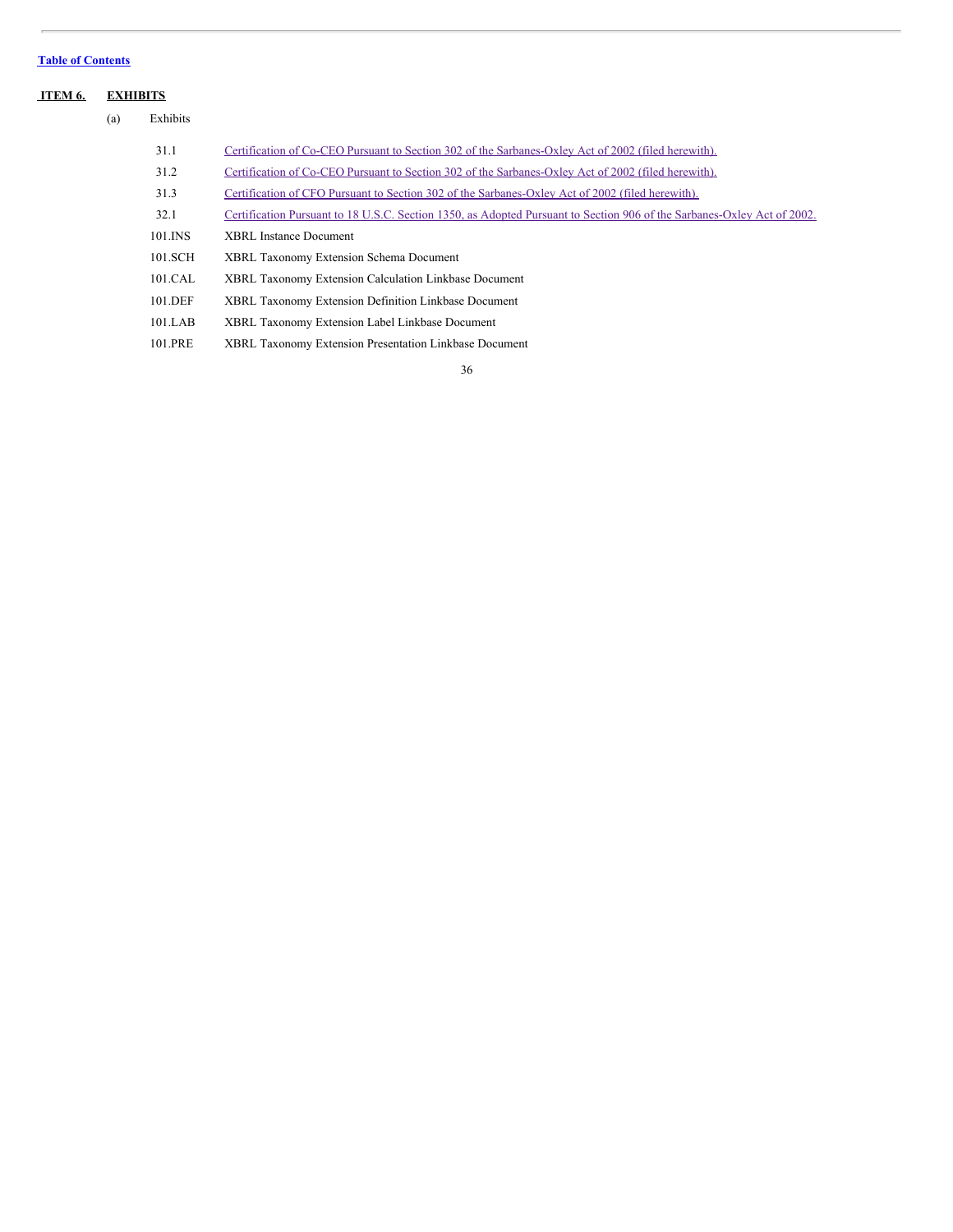# <span id="page-36-0"></span>**SIGNATURES**

In accordance with Section 13 or 15(d) of the Securities Exchange Act of 1934, the registrant has duly caused this report to be signed on its behalf by the undersigned thereunto duly authorized.

Cryo-Cell International, Inc.

# /s/ DAVID PORTNOY

David Portnoy Co-Chief Executive Officer

Cryo-Cell International, Inc.

/s/ MARK PORTNOY

Mark Portnoy Co-Chief Executive Officer

Cryo-Cell International, Inc.

/s/ JILL TAYMANS

Jill M. Taymans Vice President, Finance

Date: July 16, 2018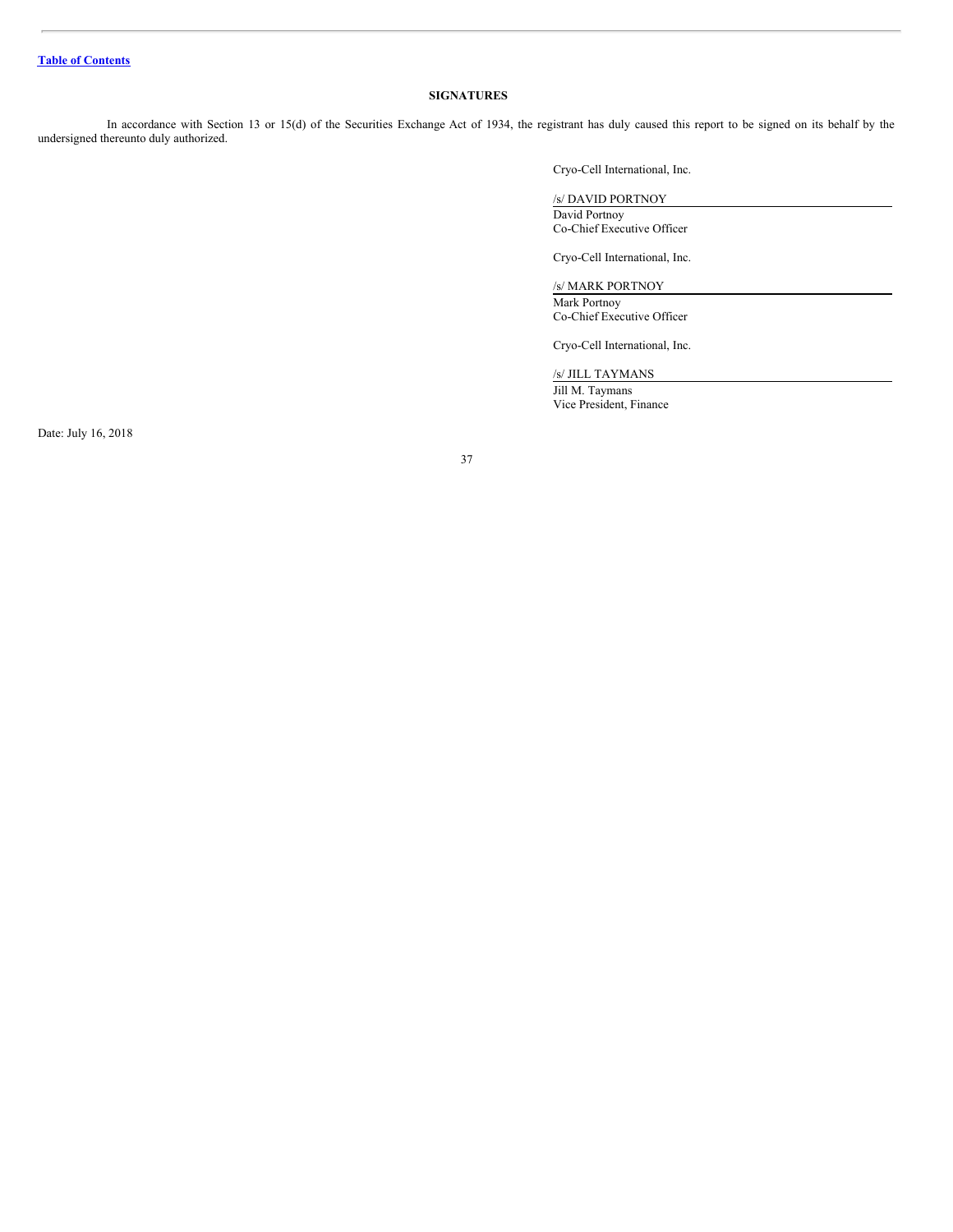# CERTIFICATION OF CO-CHIEF EXECUTIVE OFFICER

<span id="page-37-0"></span>I, David Portnoy, certify that:

- 1. I have reviewed this quarterly report on Form10-Q of Cryo-Cell International, Inc. (the "Registrant");
- 2. Based on my knowledge, this report does not contain any untrue statement of a material fact or omit to state a material fact necessary to make the statements made, in light of the circumstances under which such statements were made, not misleading with respect to the period covered by this report;
- 3. Based on my knowledge, the financial statements, and other financial information included in this report, fairly present in all material respects the financial condition, results of operations and cash flows of the registrant as of, and for, the periods presented in this report;
- 4. The Registrant's other certifying officer(s) and I are responsible for establishing and maintaining disclosure controls and procedures (as defined in Exchange Act Rules 13a-15(e) and 15d-15(e)) and internal control over financial reporting (as defined in Exchange Act Rules13a-15(f) for the Registrant and have:
- (a) Designed such disclosure controls and procedures, or caused such disclosure controls and procedures to be designed under our supervision, to ensure that material information relating to the Registrant, including its consolidated subsidiaries, is made known to us by others within those entities, particularly during the period in which this quarterly report is being prepared;
- (b) Designed such internal control over financial reporting, or caused such internal control over financial reporting to be designed under our supervision, to provide reasonable assurance regarding the reliability of financial reporting and the preparation of financial statements for external purposes in accordance with generally accepted accounting principles;
- (c) Evaluated the effectiveness of the Registrant's disclosure controls and procedures and presented in this report our conclusions about the effectiveness of the disclosure controls and procedures, as of the end of the period covered by this report based on such evaluation; and
- (d) disclosed in this report any change in the Registrant's internal control over financial reporting that occurred during the Registrant's most recent fiscal quarter that has materially affected, or is reasonably likely to materially affect, the Registrant's internal control over financial reporting;
- 5. The Registrant's other certifying officer(s) and I have disclosed, based on our most recent evaluation of internal control over financial reporting, to the Registrant's auditors and the audit committee of the Registrant's board of directors (or persons performing the equivalent functions):
- (a) All significant deficiencies and material weaknesses in the design or operation of internal control over financial reporting which are reasonably likely to adversely affect the Registrant's ability to record, process, summarize and report financial information; and
- (b) Any fraud, whether or not material, that involves management or other employees who have a significant role in the Registrant's internal control over financial reporting.

Dated: July 16, 2018 /s/ David Portnoy

David Portnoy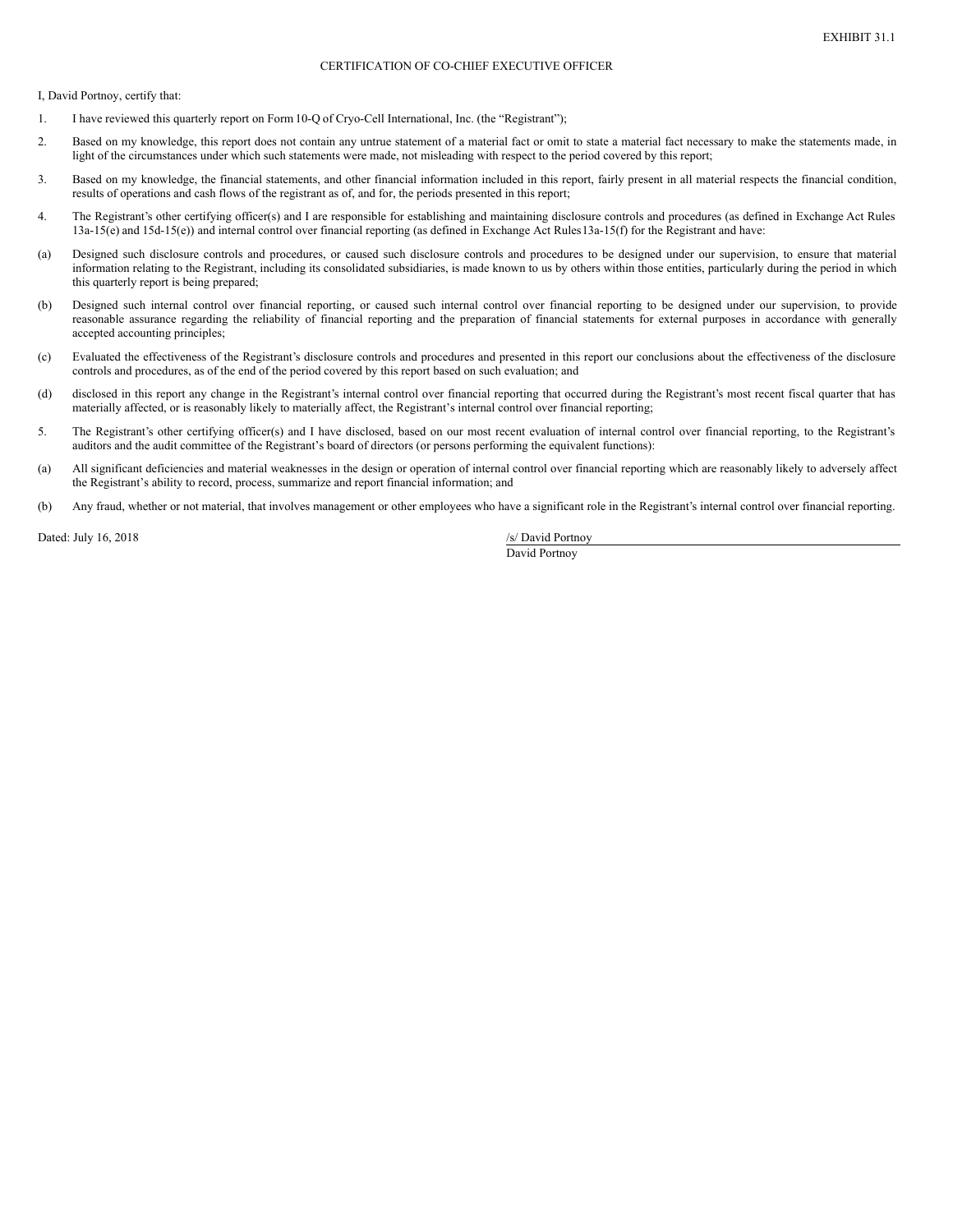# CERTIFICATION OF CO-CHIEF EXECUTIVE OFFICER

<span id="page-38-0"></span>I, Mark Portnoy, certify that:

- 1. I have reviewed this quarterly report on Form10-Q of Cryo-Cell International, Inc. (the "Registrant");
- 2. Based on my knowledge, this report does not contain any untrue statement of a material fact or omit to state a material fact necessary to make the statements made, in light of the circumstances under which such statements were made, not misleading with respect to the period covered by this report;
- 3. Based on my knowledge, the financial statements, and other financial information included in this report, fairly present in all material respects the financial condition, results of operations and cash flows of the registrant as of, and for, the periods presented in this report;
- 4. The Registrant's other certifying officer(s) and I are responsible for establishing and maintaining disclosure controls and procedures (as defined in Exchange Act Rules 13a-15(e) and 15d-15(e)) and internal control over financial reporting (as defined in Exchange Act Rules13a-15(f) for the Registrant and have:
- (a) Designed such disclosure controls and procedures, or caused such disclosure controls and procedures to be designed under our supervision, to ensure that material information relating to the Registrant, including its consolidated subsidiaries, is made known to us by others within those entities, particularly during the period in which this quarterly report is being prepared;
- (b) Designed such internal control over financial reporting, or caused such internal control over financial reporting to be designed under our supervision, to provide reasonable assurance regarding the reliability of financial reporting and the preparation of financial statements for external purposes in accordance with generally accepted accounting principles;
- (c) Evaluated the effectiveness of the Registrant's disclosure controls and procedures and presented in this report our conclusions about the effectiveness of the disclosure controls and procedures, as of the end of the period covered by this report based on such evaluation; and
- (d) disclosed in this report any change in the Registrant's internal control over financial reporting that occurred during the Registrant's most recent fiscal quarter that has materially affected, or is reasonably likely to materially affect, the Registrant's internal control over financial reporting;
- 5. The Registrant's other certifying officer(s) and I have disclosed, based on our most recent evaluation of internal control over financial reporting, to the Registrant's auditors and the audit committee of the Registrant's board of directors (or persons performing the equivalent functions):
- (a) All significant deficiencies and material weaknesses in the design or operation of internal control over financial reporting which are reasonably likely to adversely affect the Registrant's ability to record, process, summarize and report financial information; and
- (b) Any fraud, whether or not material, that involves management or other employees who have a significant role in the Registrant's internal control over financial reporting.

Dated: July 16, 2018 /s/ Mark Portnoy

Mark Portnoy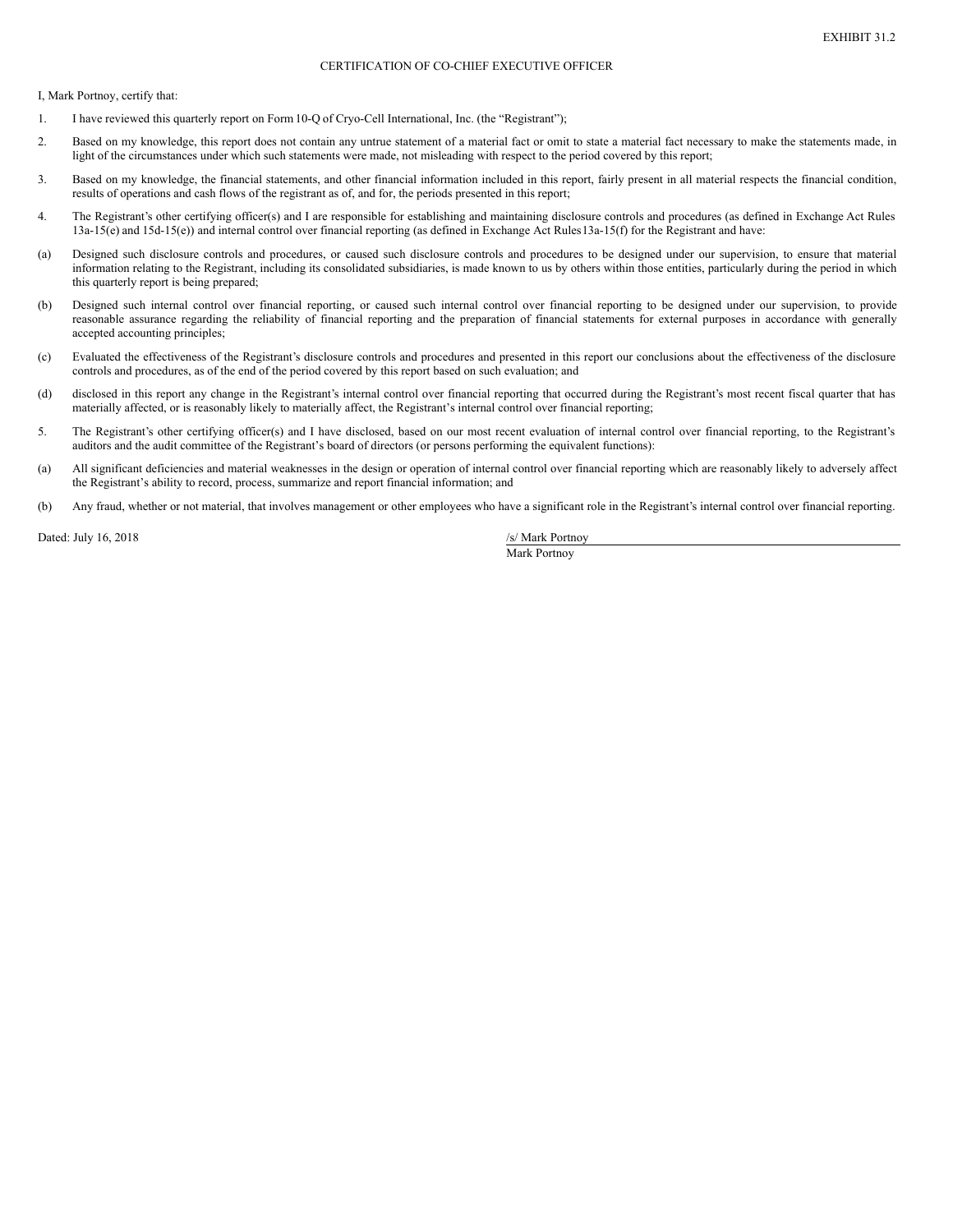# CERTIFICATION OF CHIEF FINANCIAL OFFICER

<span id="page-39-0"></span>I, Jill M. Taymans, certify that:

- 1. I have reviewed this quarterly report on Form10-Q of Cryo-Cell International, Inc. (the "Registrant");
- 2. Based on my knowledge, this report does not contain any untrue statement of a material fact or omit to state a material fact necessary to make the statements made, in light of the circumstances under which such statements were made, not misleading with respect to the period covered by this report;
- 3. Based on my knowledge, the financial statements, and other financial information included in this report, fairly present in all material respects the financial condition, results of operations and cash flows of the registrant as of, and for, the periods presented in this report;
- 4. The Registrant's other certifying officer(s) and I are responsible for establishing and maintaining disclosure controls and procedures (as defined in Exchange Act Rules 13a-15(e) and 15d-15(e)) for the Registrant and have:

(a) Designed such disclosure controls and procedures, or caused such disclosure controls and procedures to be designed under our supervision, to ensure that material information relating to the Registrant, including its consolidated subsidiaries, is made known to us by others within those entities, particularly during the period in which this quarterly report is being prepared;

(b) Designed such internal control over financial reporting, or caused such internal control over financial reporting to be designed under our supervision, to provide reasonable assurance regarding the reliability of financial reporting and the preparation of financial statements for external purposes in accordance with generally accepted accounting principles;

(c) Evaluated the effectiveness of the Registrant's disclosure controls and procedures and presented in this report our conclusions about the effectiveness of the disclosure controls and procedures, as of the end of the period covered by this report based on such evaluation; and

(d) disclosed in this report any change in the Registrant's internal control over financial reporting that occurred during the Registrant's most recent fiscal quarter that has materially affected, or is reasonably likely to materially affect, the Registrant's internal control over financial reporting;

5. The Registrant's other certifying officer(s) and I have disclosed, based on our most recent evaluation of internal control over financial reporting, to the Registrant's auditors and the audit committee of the Registrant's board of directors (or persons performing the equivalent functions):

(a) All significant deficiencies and material weaknesses in the design or operation of internal control over financial reporting which are reasonably likely to adversely affect the Registrant's ability to record, process, summarize and report financial information; and

(b) Any fraud, whether or not material, that involves management or other employees who have a significant role in the Registrant's internal control over financial reporting.

Dated: July 16, 2018 /s/ Jill M. Taymans

Jill M. Taymans